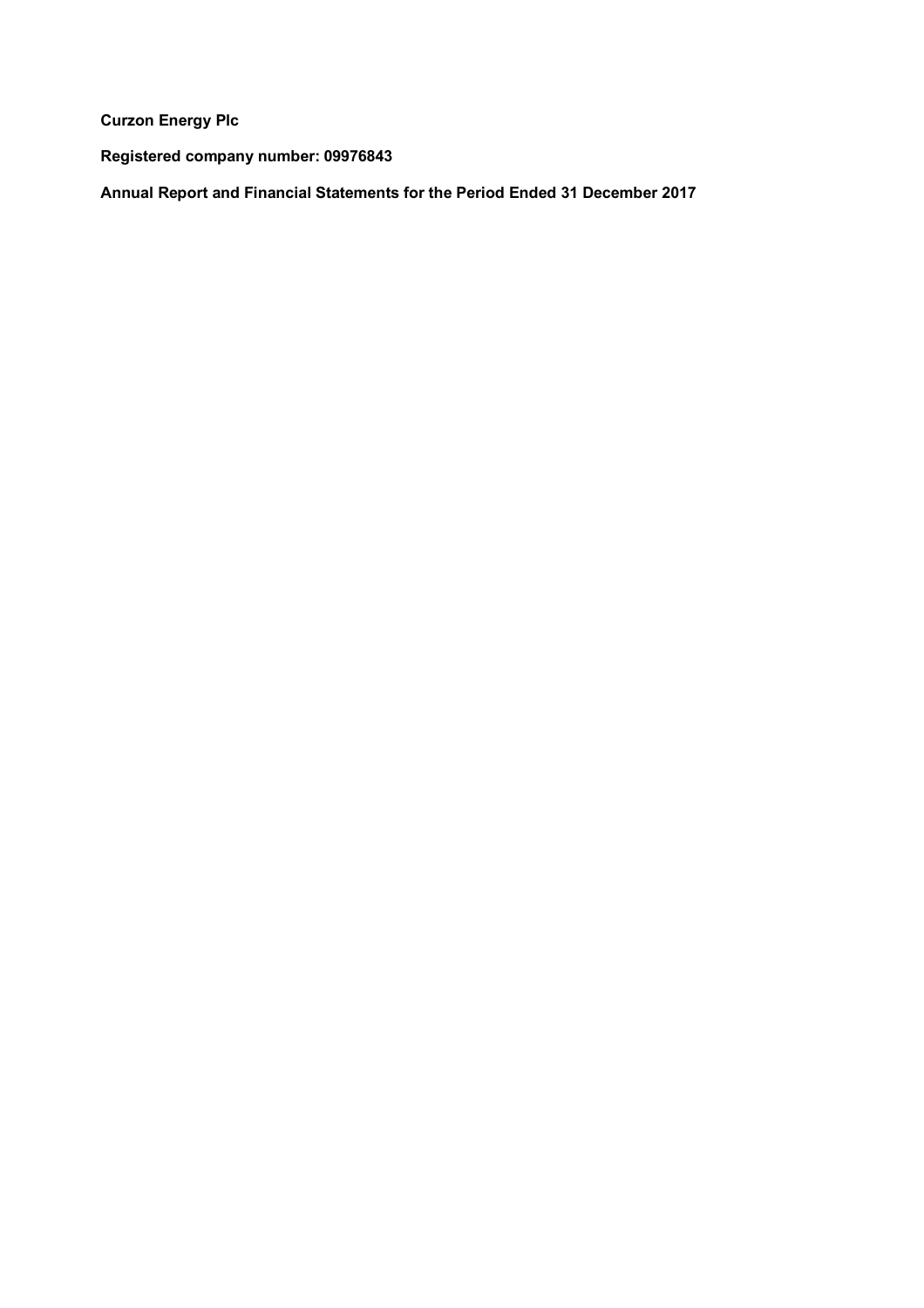## **Contents Page Number**

| Company Information                                                                                                                | (i)          |
|------------------------------------------------------------------------------------------------------------------------------------|--------------|
| <b>Chairman's Statement</b>                                                                                                        | 1            |
| <b>Strategic Report</b>                                                                                                            | $\mathbf{2}$ |
| Directors' Report                                                                                                                  | 6            |
| Report of the Remuneration Committee                                                                                               | 15           |
| Statement of Directors' Responsibilities in respect of the Strategic Report, the<br>Directors' Report and the Financial Statements | 20           |
| Independent Auditors' Report to the Members of Curzon Energy Plc                                                                   | 21           |
| Statement of Comprehensive Income                                                                                                  | 25           |
| <b>Statement of Financial Position</b>                                                                                             | 26           |
| Statement of Changes in Equity                                                                                                     | 27           |
| <b>Statement of Cash Flows</b>                                                                                                     | 28           |
| Notes to the Financial Statements                                                                                                  | 29           |
| <b>Company Statement of Financial Position</b>                                                                                     | 53           |
| Company Statement of Changes in Equity                                                                                             | 54           |
| Company Statement of Cash Flows                                                                                                    | 55           |
| Notes to the Company Financial Statements                                                                                          | 56           |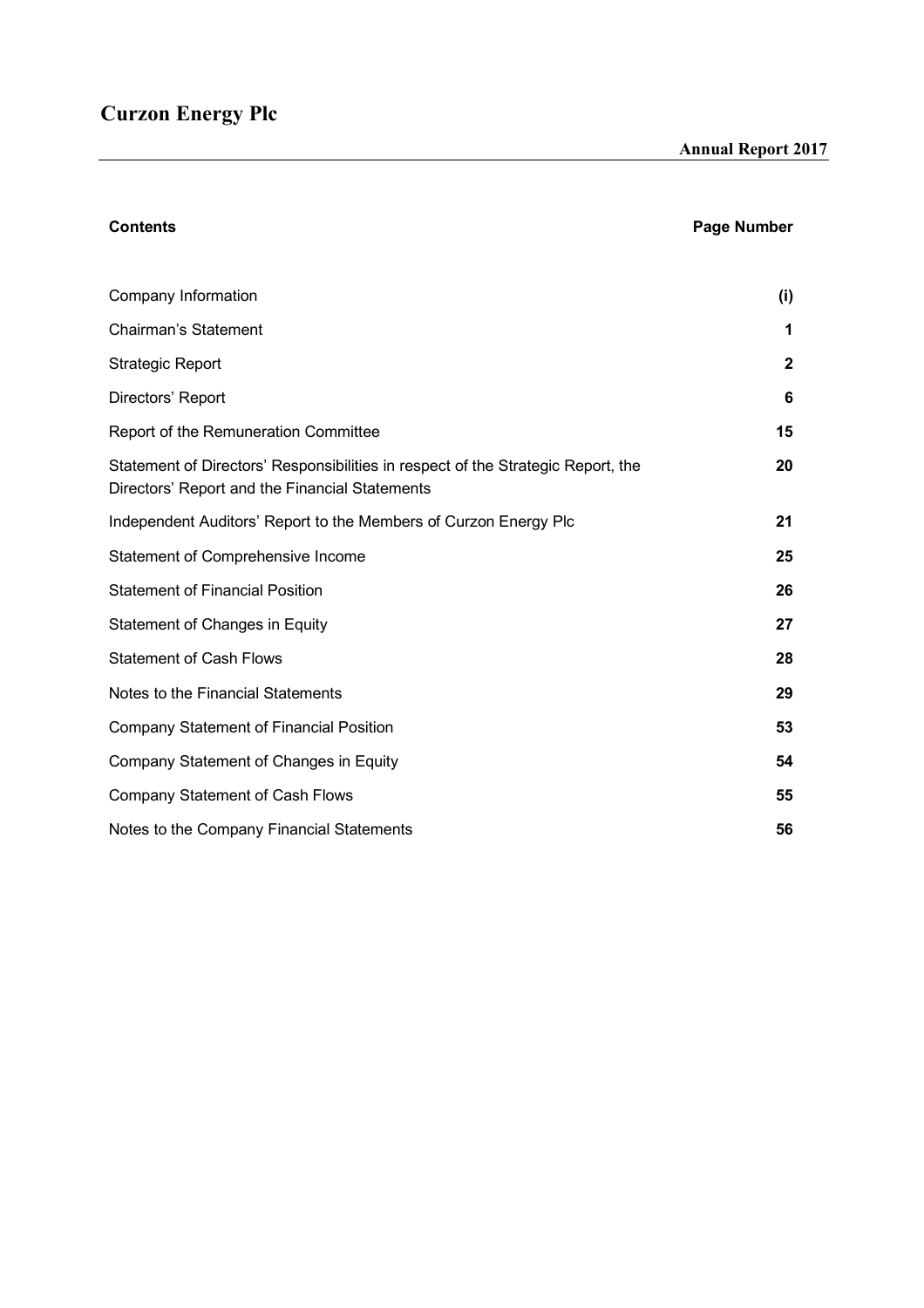### **Company Information**

#### **Directors**

Thomas Wagenhofer Executive Director Thomas Mazzarisi Stephen Schoepfer Executive Director

John McGoldrick Chairman and Non-Executive Director<br>Thomas Wagenhofer Executive Director Brian James Kinane Non-Executive Director<br>
Owen May Non-Executive Director Non-Executive Director

**Company secretary** Thomas Mazzarisi

**Company number** 09976843

### **Registered address**

 Kemp House 152 City Road London EC1V 2NX

#### **Independent auditors**

Crowe Clark Whitehill LLP St Bride's House 10 Salisbury Square London EC4Y 8EH

#### **Company's Solicitors**

 McCarthy Denning Limited 25 Southampton Buildings London WC2A 1AL

#### **Financial advisor and broker**

SP Angel Corporate Finance LLP Prince Frederick House 35-39 Maddox Street London W1S 2PP

#### **Registrars**

Neville Registrars Limited Neville House 18 Laurel Lane Halesowen B63 3DA

#### **Bankers**

Barclays Bank plc Level 27 One Churchill Place London E14 5HP

#### **Competent Person**

Dr. John Seidle Vice-President of MHA Petroleum Consultants LLC 730 17th Street, Suite 410 Denver, CO 80202 USA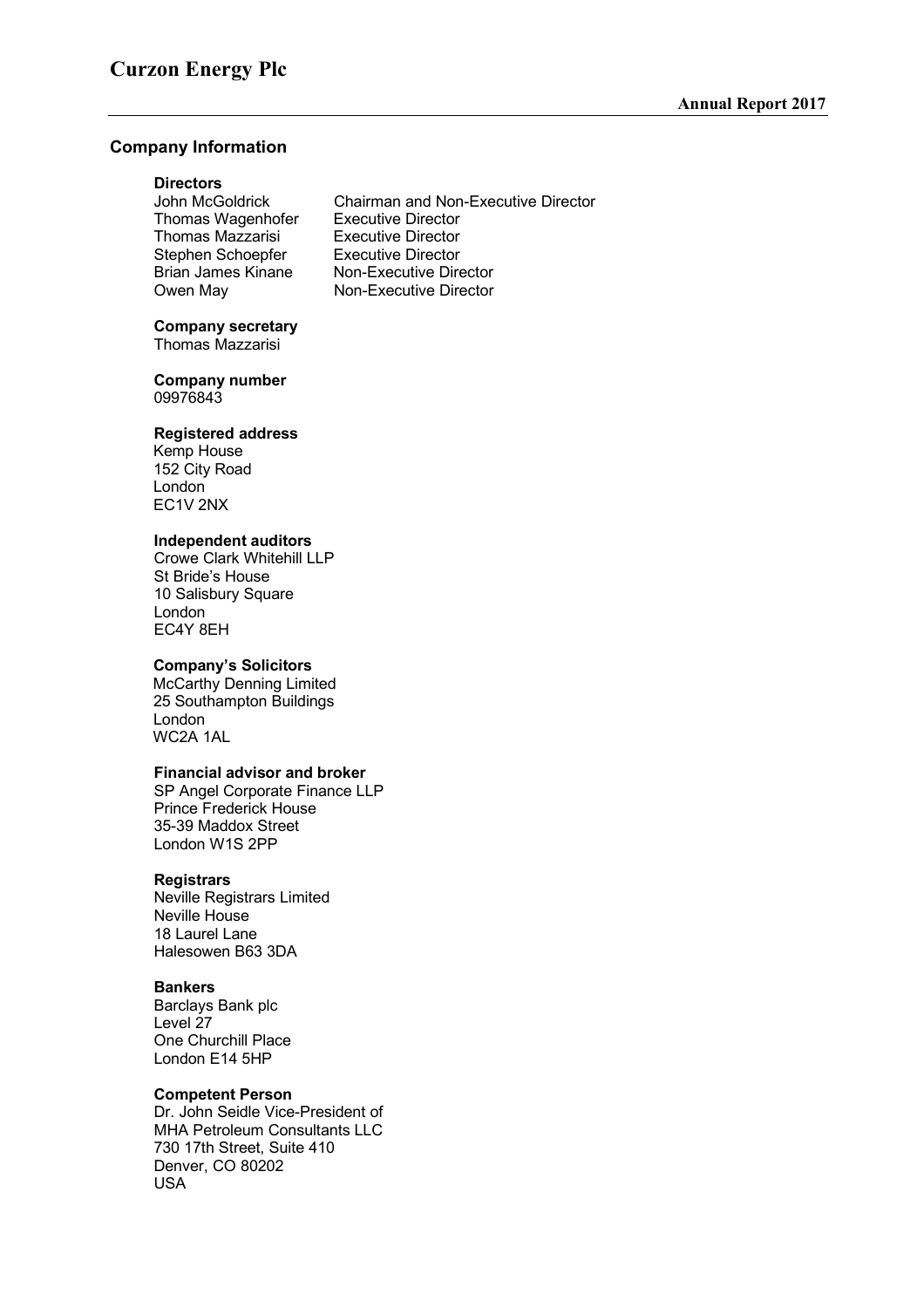### **Chairman's Statement**

I am pleased to present the annual report for the Company covering its results for the period from 01 January 2017 to 31 December 2017.

The Company was incorporated for the purpose of pursuing a targeted acquisition strategy of oil and gas assets. The Company's first acquisition occurred on 03 October 2017 when the Company acquired 100% of the membership interests of Coos Bay Energy LLC ("Coos Bay"), which is the owner and operator of approximately 45,370 acres of coalbed methane leases in Coos Bay, Oregon, USA, pursuant to a membership interest purchase agreement dated 20 May 2017 (the "Acquisition"). The consideration for the Acquisition involved the issuance by the Company of an aggregate of 40 million Ordinary Shares to the members of Coos Bay.

On 4 October, the Company admitted its shares to the Standard Listing segment of the Official List, to trade on the London Stock Exchange's main market for listed securities, raising gross proceeds of £2.3 million (approximately £1.6 million net of expenses), which are being used to fund the Company's operations and, in particular, its activities in connection with the Coos Bay project.

Following the Acquisition, the Group's main focus has been on developing the business of Coos Bay. The main objectives for the Coos Bay project are to complete Phase I (proof of concept) which involves re-entering the five existing wells and bringing them to production, followed by the drilling and completion of up to two additional wells, and then connecting the wells to the nearby pipeline. First gas from the wells is expected in Q2 of 2018. Should Phase I be successful, the Company intends to seek further capital to progress to Phase II (initial development), which would involve the development of approximately 58 additional wells. Should Phase II prove successful, a further funding round will be required to commence and complete Phase III (large scale development), which would bring the total wells for the project to 400+.

The Board has been significantly strengthened during the 2017 fiscal year in order to pursue this strategy. Corporate governance will remain a topic close to the top of the Board's agenda going forward.

The Group incurred a loss of US\$1,833,381 in the period ended 31 December 2017. A majority of this loss comprised expenditures in relation to the acquisition of Coos Bay, the Group's admission to the London Stock Exchange and commencement of activities for Phase I of the Coos Bay project.

On behalf of the Board, I would like to take this opportunity to thank our staff and advisers for their hard work as well as the shareholders for their support given to the Company. With the Coos Bay acquisition now complete, the Board believes this will provide the potential to deliver significant value to shareholders.

We look forward to updating shareholders on our further progress in due course.

**John McGoldrick Non-Executive Chairman 30 April 2018**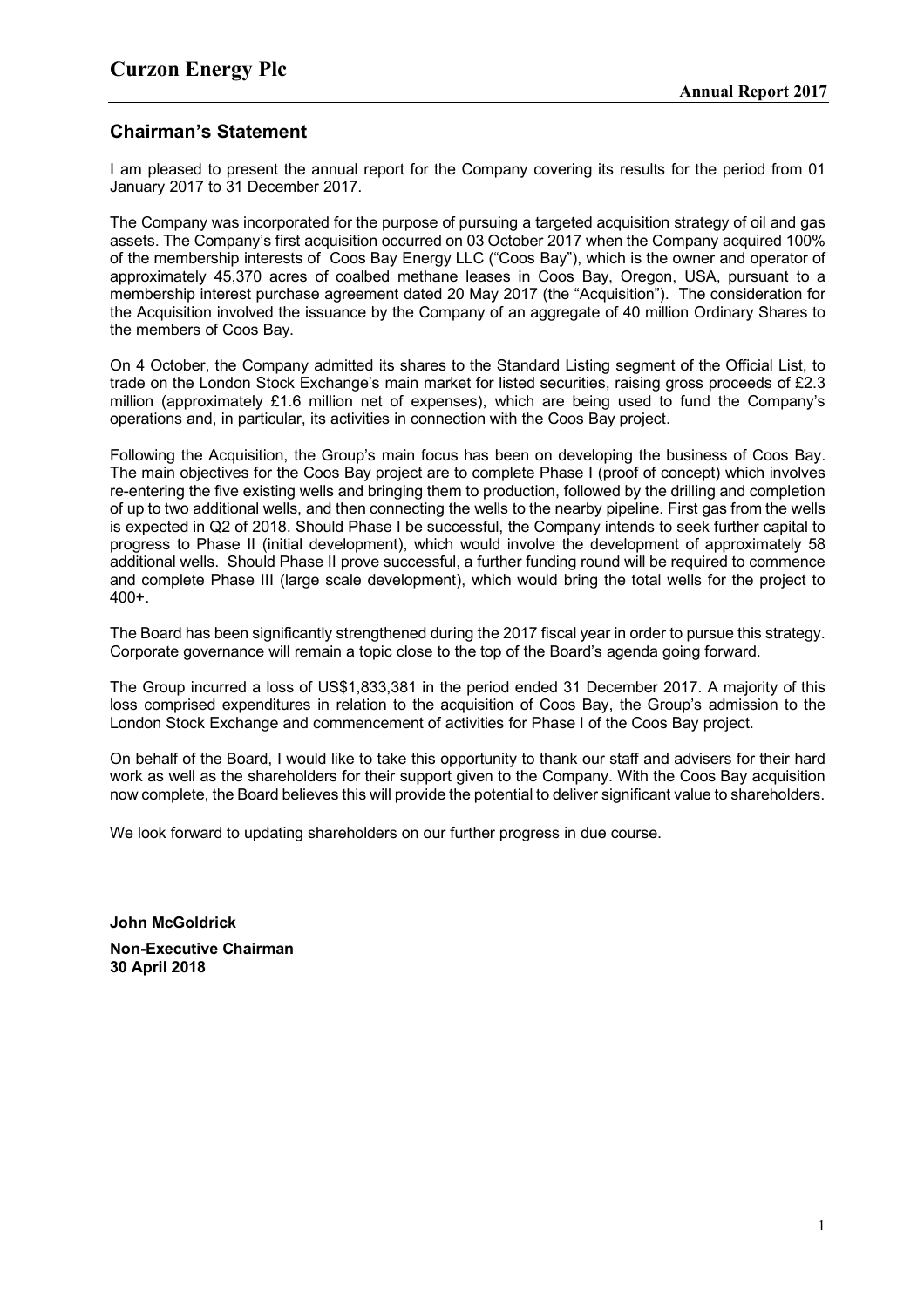### **Strategic Report**

### **Financial Results**

The Company was formed in January 2016 to undertake acquisitions in the oil and gas sector. As noted in the Chairman's Statement, during the period ended 31 December 2017, the Company commenced trading and acquired Coos Bay.

The acquisition of Coos Bay was successfully concluded in October 2017 for an agreed consideration of £3.2 million, payable by way of the issue of shares to the former owners of Coos Bay. We also completed a placing of shares for a cash consideration of £2.3 million, pursuant to the Company's admission to the Official List. The costs of admission (including fees and commissions) were £0.7 million. The net proceeds, after deducting fees and expenses in connection with admission were approximately £1.6 million.

The Group loss for the period to 31 December 2017 was US\$1,833,381. There were no revenues and the majority of the loss related to preliminary expenditures in connection with the Company's acquisition of Coos Bay, admission to the Official List and commencement of Phase I of the Coos Bay project.

As a result of these initial losses, there is no tax charge for the period.

The loss per share was US\$0.03 (2016: loss US\$0.08).

The Group's cash balances at the end of 2017 totalled US\$1,595,035. With the net proceeds from the Company's placing of shares in September 2017, as well as amounts available pursuant to the terms of a loan facility provided by YA Global Investments, L.P., the Company's cash resources are considered sufficient to meet its obligations.

The Directors are now looking to implement the development of the Coos Bay business whilst keeping day-to-day overhead costs under control. The acquisition of Coos Bay is the first step in the Company's acquisition strategy.

The Board believes that the Company will be able to raise, as required, sufficient cash or reduce its commitments to enable it to continue these objectives, and to continue to meet, as and when they fall due, its liabilities for at least the next twelve months from the date of approval of these financial statements. The financial statements have, therefore, been prepared on the going concern basis.

Following the acquisition of Coos Bay, the Group has 7 staff (including Directors).

#### **Principal activities**

The Company was incorporated on 29 January 2016 in England and Wales as an investment company to acquire oil and gas assets. Its first acquisition was of Coos Bay. The Directors expect to identify and assess other oil and gas opportunities in the future and expect to return to the market if they wish to acquire and/or raise funds for other projects.

Following the acquisition of Coos Bay by the Company, the Group's main focus will be to develop the business of Coos Bay and to focus on the Coal Bed Methane ("CBM'') gas sector in Oregon. The Company raised £650,362 in a private funding round principally from UK, US and European investors prior to admission. These funds were primarily used to meet start-up costs and costs associated with acquiring Coos Bay. The consideration for the acquisition was by the issue of 40 million Ordinary Shares to the members in Coos Bay and assumption by the Company of certain loan notes as described in note 15 to the financial statements.

Coos Bay owns certain CBM and related assets, which it acquired on 4 November 2016 by acquiring Westport Energy Acquisition, Inc. and its wholly owned subsidiary Westport Energy LLC (the 'US Group '') from Westport Energy Holdings Inc., a publicly held company trading on the OTC Pink Market. The US Group had been operating a CBM business in Coos Bay, Oregon for 6 years. At the time of the Acquisition, the US Group's CBM business consisted of leases to approximately 45,370 acres in Coos Bay, Oregon. The management team of the US Group, has continued in their management roles allowing the Group to maintain management continuity and continuity in-field operations.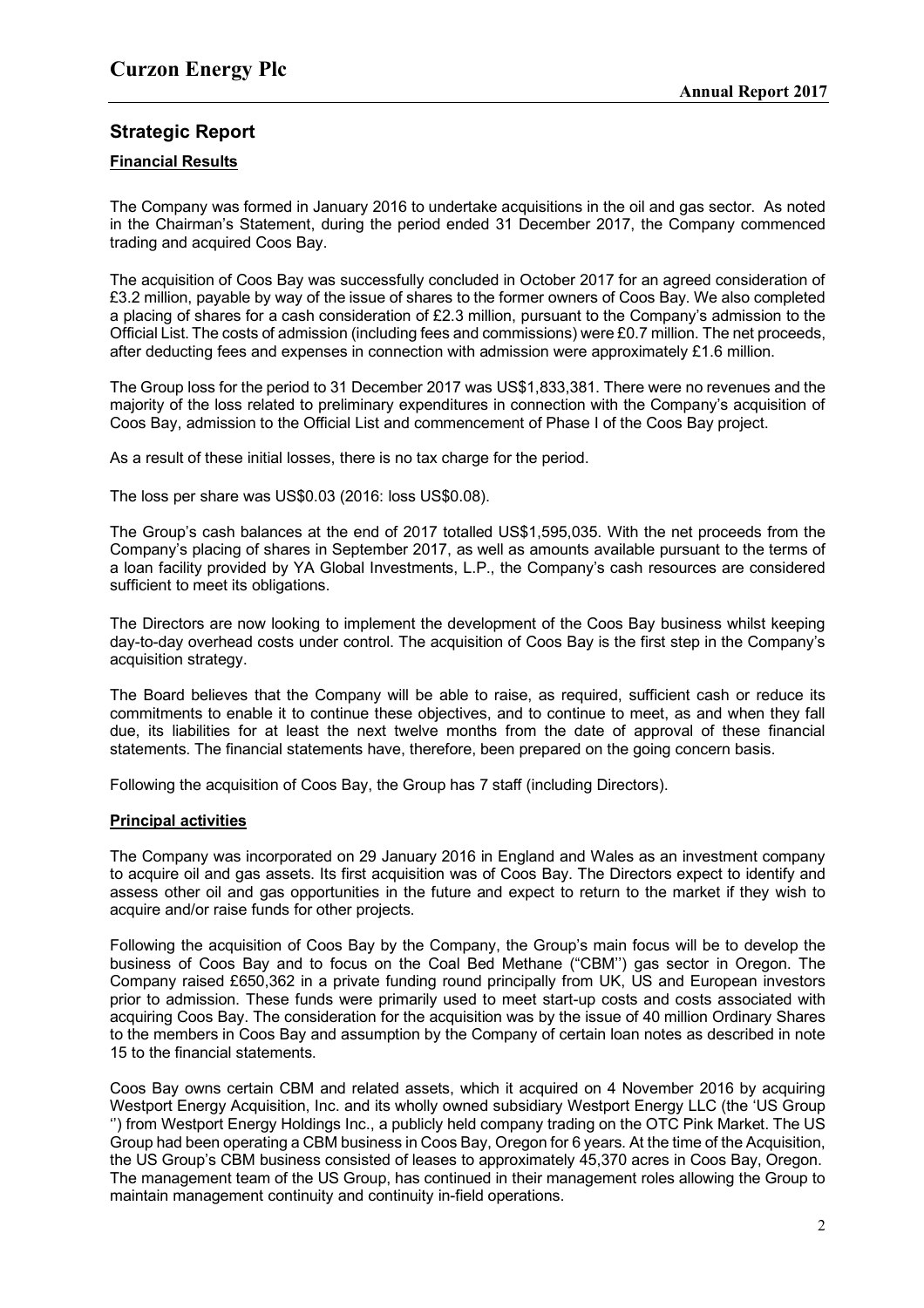The Group's business will be operated through the US Group, with a focus on oil and gas exploration, appraisal and development, with the goal of commencing production from certain assets in the near term. Its first project is to appraise, develop and produce CBM gas from prospective and contingent resources in the Coos Bay Basin, primarily targeting natural gas from coal seams of the Coaledo Formation in the Coos Bay Basin. Secondary objectives of the Group may include the exploration, production and acquisition of natural gas, and possibly oil, trapped in conventional reservoirs

Following the acquisition of Coos Bay, the Company is a holding company with the following subsidiaries:

| <b>Name</b>                                 | <b>Country of</b><br>Incorporation | <b>Proportion of</b><br>equity<br>ownership | <b>Principal activity</b>        |
|---------------------------------------------|------------------------------------|---------------------------------------------|----------------------------------|
| Coos Bay Energy<br><b>LLC</b>               | Nevada, USA                        | 100%                                        | Gas Exploration &<br>Development |
| <b>Westport Energy</b><br>Acquisition, Inc. | Delaware, USA                      | 100%                                        | <b>Holding Company</b>           |
| Westport Energy,<br>LLC                     | Delaware, USA                      | 100%                                        | Gas Exploration &<br>Development |

Coos Bay, which employs the Group's employees and conducts operations in the Coos Bay Basin Area, is held directly by the Company. Its two indirectly owned subsidiaries are Westport Energy Acquisition Inc. and its wholly-owned subsidiary, Westport Energy LLC.

#### **Review of the business**

2017 saw the Company's formation and development of management's long-term plans for an acquisition strategy in the oil and gas sector. These have been progressed further during 2017 culminating with the acquisition of Coos Bay and the Company's listing on the London Stock Exchange and the commencement of Phase I of the Coos Bay project.

#### **Key performance indicators (KPIs)**

The Directors have identified the following key performance indicators ('KPIs') that the Company will track over 2017 and into future years. These will be refined and augmented as the Group's business matures: The Directors consider that the KPIs are:

- i) A well-funded business in terms of cash resources; and
- ii) Appraisal and drilling results of its CBM assets.

#### **Principal Risks and Risk Management**

Exploration is an inherently risky business:

- Even the most promising prospects can have failures for many reasons, such as:
	- $\circ$  The coal bed methane assets may not be found in commercial quantities if there are errors in the underlying geological assumptions or analysis.
	- $\circ$  CBM may have been present, but escaped due to unexpected geological events
	- o The reservoir may not flow at commercially viable rates of flow.
	- $\circ$  The drilling may encounter technical problems which make it impossible or too expensive to reach the target.
	- o The ability of the Group to exploit and develop gas reserves depends on its current leases. The Group currently has under lease approximately 45,370 acres of prospective coalbed methane lands in the Coos Bay Basin under two major leases and three ancillary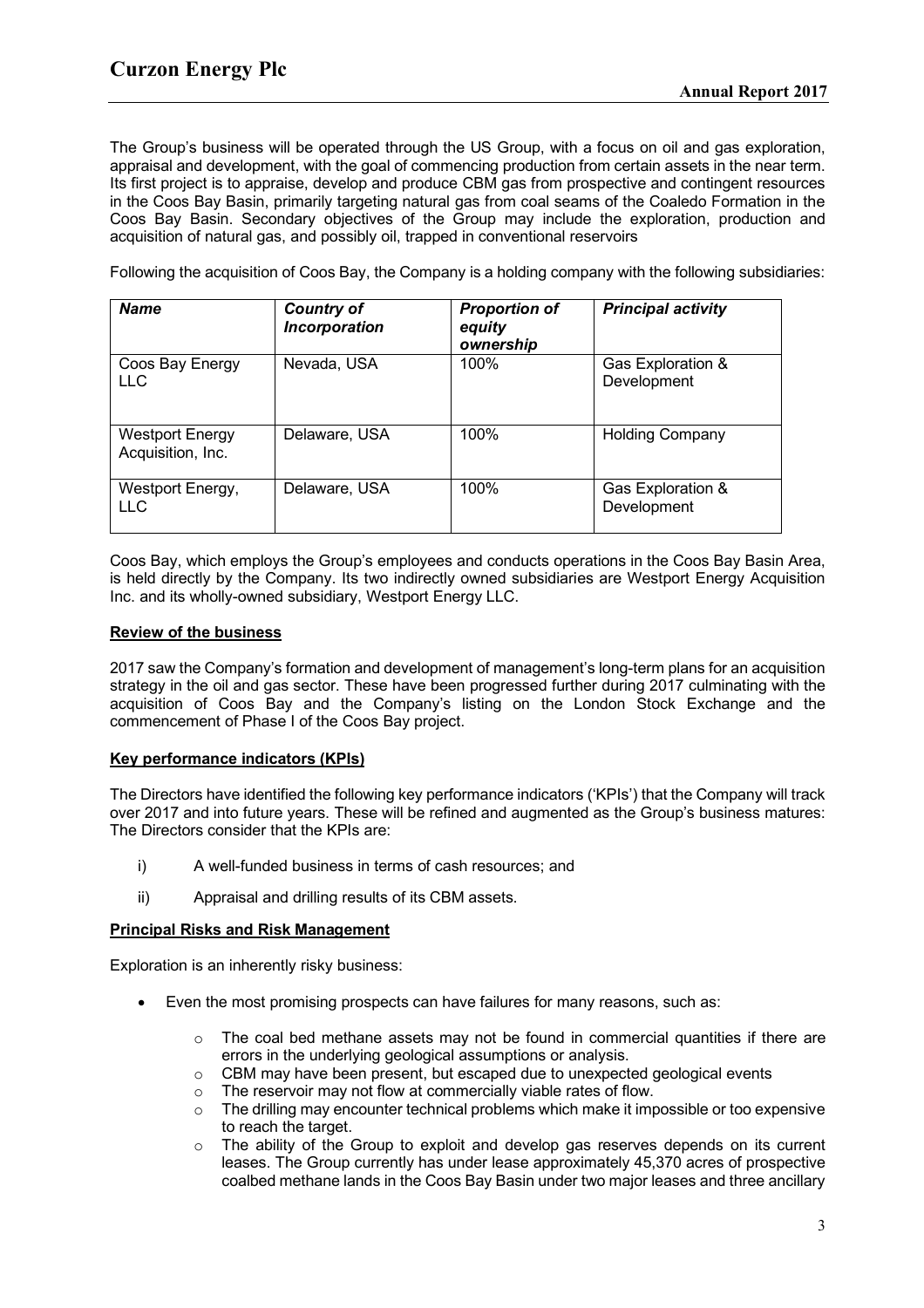leases. There is no guarantee that existing leases will be continued beyond their primary term.

- The Company may take on commitments for which it then cannot find adequate funding. Although the Company can then potentially sell all or part of its assets:
	- o There is no guarantee it can find a buyer.
	- $\circ$  Even if it does find a buyer, the transaction may take too long and the Company's cash resources may become exhausted.

### **The Company's risk mitigation strategies include the following:**

- Partnering with key experts that have demonstrated an ability to predict the presence or absence of hydrocarbons.
- Utilizing the Directors' experience who have excellent local knowledge as to where to seek assets.
- Securing the support of a number of key private shareholders, and actively pursuing other sources of funding.
- Utilizing third parties to assist with the management of currency risk.

#### **Corporate Responsibility**

The Company takes its responsibilities as a corporate citizen seriously. The Board's primary goal is to create shareholder value but in a responsible way which serves all stakeholders.

#### **Governance**

The Board considers sound governance as a critical component of the Company's success and the highest priority. The Company has an effective and engaged Board, with a strong non-executive presence from diverse backgrounds and well-functioning governance committees. Through the Company's compensation policies and variable components of employee remuneration, the Remuneration Committee of the Board seeks to ensure that the Company's values are reinforced in employee behaviour and that effective risk management is promoted.

#### **Employees and their development**

The Company is dependent upon the qualities and skills of its employees and the commitment of its people plays a major role in the Company's business success. Employees' performance is aligned to the Company's goals through an annual performance review process and via incentive programmes. The Company provides employees with information about its activities through regular briefings and other media. The Company operates a share option and warrant scheme operated at the discretion of the Remuneration Committee.

#### **Diversity and inclusion**

The Company does not discriminate on the grounds of age, gender, nationality, ethnic or racial origin, non-job-related-disability, sexual orientation or marital status. The Company gives due consideration to all applications and provides training and the opportunity for career development wherever possible. The Board does not support discrimination of any form, positive or negative, and all appointments are based solely on merit.

### **Health and safety**

The Company endeavours to ensure that the working environment is safe and healthy and conducive to the wellbeing of employees who are able to balance work and family commitments. The Company has a Health and Safety at Work policy which is reviewed regularly by the Board and is committed to the health and safety of its employees and others who may be affected by the Company's activities. The Company provides the information, instruction, training and supervision necessary to ensure that employees are able to discharge their duties effectively. The Health and Safety procedures used by the Company ensure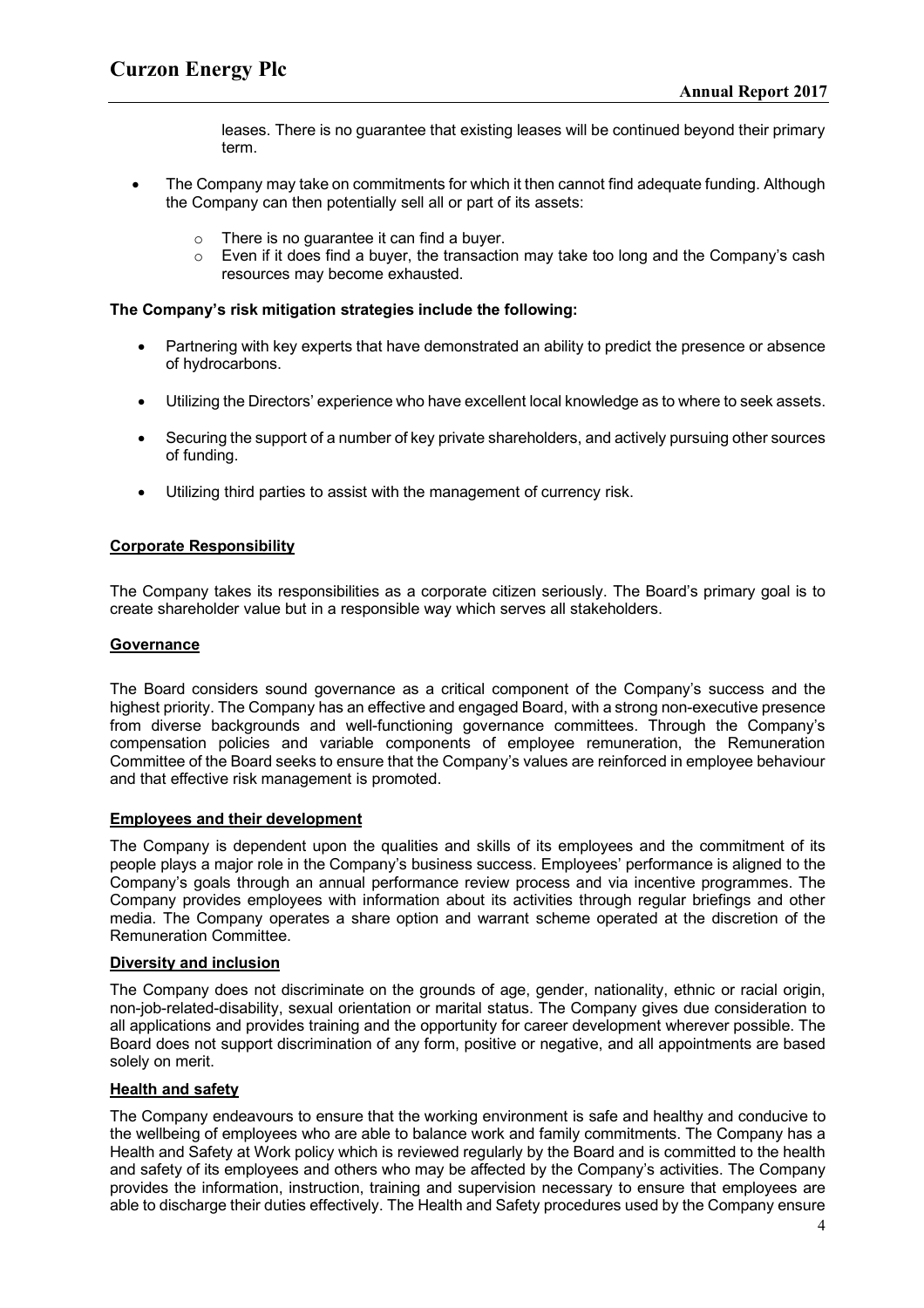compliance with all applicable legal, environmental and regulatory requirements, as well as its own internal standards.

### **Outlook**

The Company's near-term goals are to develop the business of Coos Bay and to focus on the Coal Bed Methane gas sector in Oregon.

The Company has successfully completed two fundraisings and is building a talented team to implement its plans.

We have achieved significant progress and are confident that we can meet the challenges that lie ahead.

Signed by order of the board

Stephen Schoepfer Chief Executive Officer Date 30 April 2018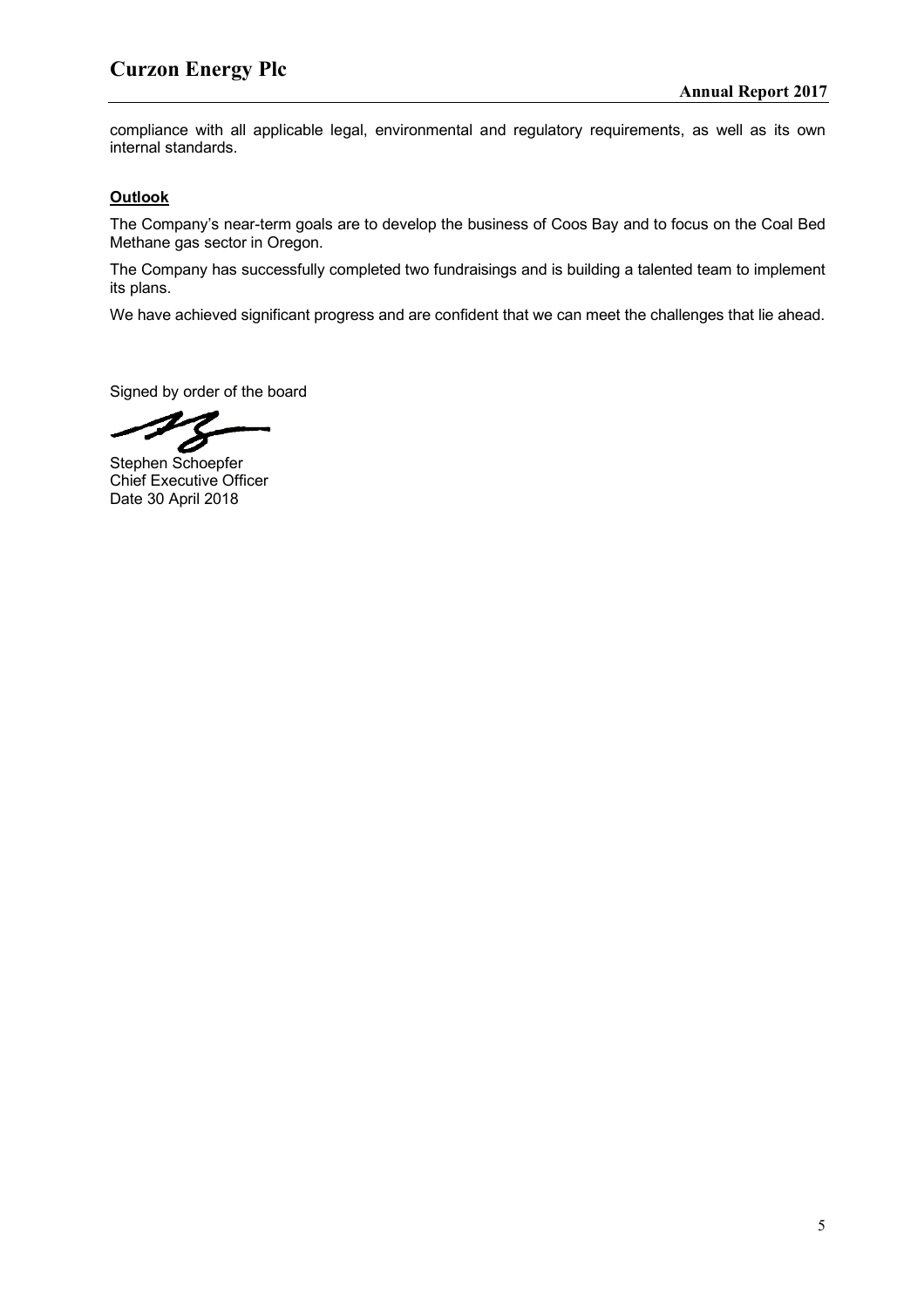### **Directors Report for the period ended 31 December 2017**

The Directors present their report on the Company, together with the audited financial statements of the Company for the period from 01 January 2017 to 31 December 2017.

### *Principal activities*

The Company was formed to undertake acquisitions in the oil and gas sector. Following the acquisition of Coos Bay in October 2017, the principal activities of the Group have been that of coal bed methane exploration and development.

#### *Cautionary statement*

The review of the business and its future development in the Strategic Report has been prepared solely to provide additional information to shareholders to assess the Company's strategies and the potential for these strategies to succeed. It should not be relied on by any other party for any other purpose. The review contains forward looking statements which are made by the Directors in good faith based on information available to them up to the time of the approval of the reports and should be treated with caution due to the inherent uncertainties associated with such statements

#### *Results and dividends*

Given the nature of the business and its development strategy, it is unlikely that the Board will recommend a dividend in the next few years. The Directors believe the Company should seek to re-invest profits to fund the Company's growth strategy over the medium term.

#### *Business review and future developments*

Details of the business activities and developments made during the period can be found in the Strategic Report and in note 1 to the Financial Statements respectively.

### *Disclosure of information to auditor*

The Directors who held office at the date of approval of this Directors' report confirm that, so far as they are each aware, there is no relevant audit information of which the Company's auditor is unaware; and each director has taken all the steps that he ought to have taken as a director to make himself aware of any relevant audit information and to establish that the Company's auditor is aware of that information.

#### *Financial instruments and risk management*

Disclosures regarding financial instruments are provided within note 19 to the Financial Statements.

### *Capital structure and issue of shares*

Details of the Company's share capital, together with details of the movements during the period are set out in note 16 to the Financial Statements. The Company has one class of Ordinary Shares which carry no right to fixed income.

#### *Post balance sheet events*

There were no events after the reporting date.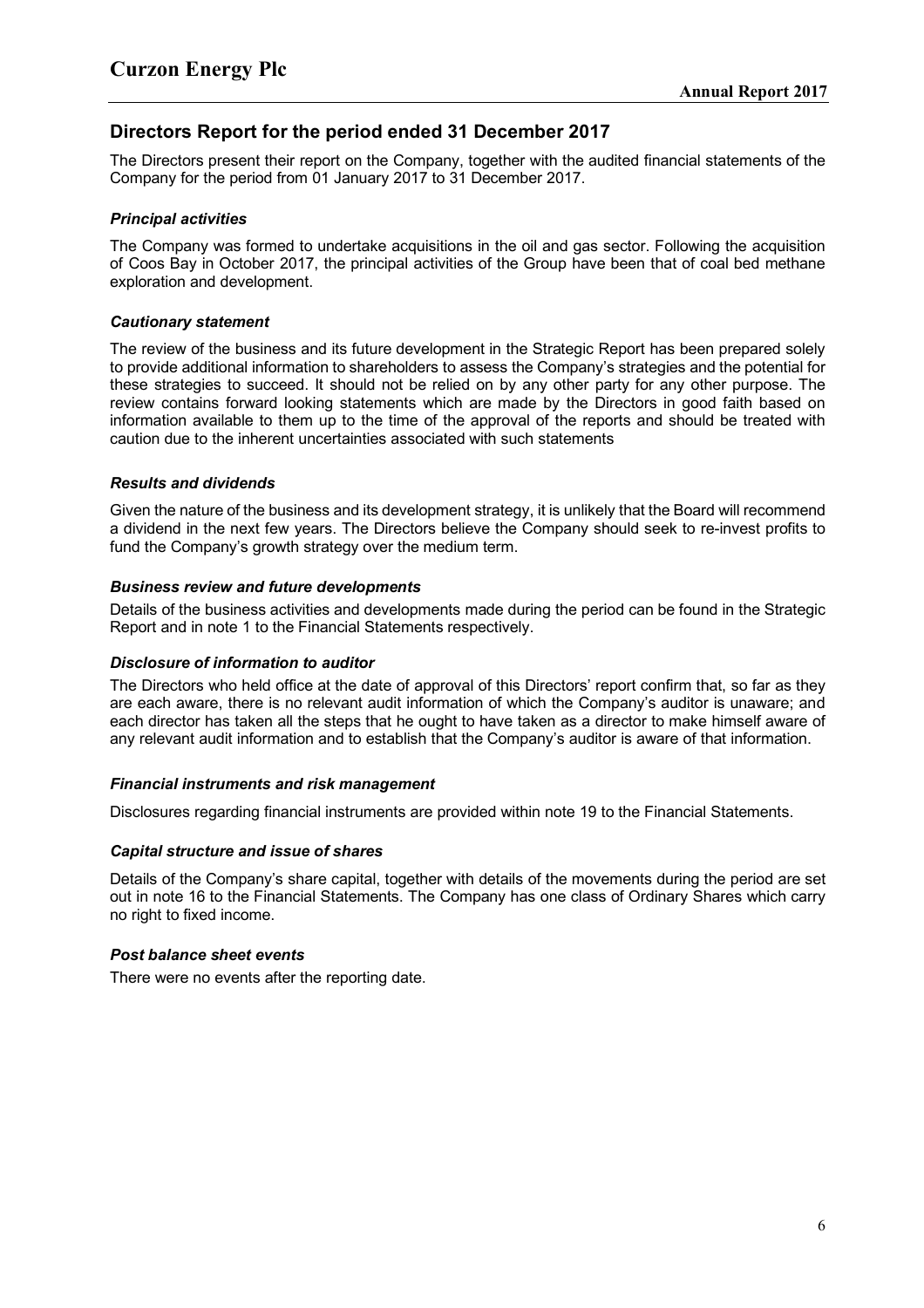### *Directors*

The Directors of the Company who have served during the period and at the date of this report are:

| <b>Director</b>    | Role                                | Date of<br>appointment | <b>Board</b><br><b>Committee</b> |
|--------------------|-------------------------------------|------------------------|----------------------------------|
| John McGoldrick    | Chairman and Non-Executive Director | 4/10/2017              | N, R, A                          |
| Thomas Wagenhofer  | Executive Director                  | 27/9/2016              |                                  |
| Thomas Mazzarisi   | Executive Director                  | 29/1/2016              |                                  |
| Stephen Schoepfer  | Executive Director                  | 29/1/2016              |                                  |
| Brian James Kinane | Non-Executive Director              | 29/1/2016              | N, R, A                          |
| Owen May           | Non-Executive Director              | 27/9/2016              | N, R                             |

Board Committee abbreviations are as follows:  $N =$  Nomination Committee; A = Audit and Risk Committee; R = Remuneration Committee

### **Board of Directors**

Details of the current Directors and their backgrounds are as follows:

**John McGoldrick** *(Chairman and Non-Executive Director, aged 60)* 

John McGoldrick has over thirty years of experience in a variety of senior management roles, notably at Enterprise Oil where he was responsible for its US operations up until Shell's takeover in 2002. Since then Mr. McGoldrick has served as executive chairman of Caza Oil & Gas Inc. (formerly Falcon Bay Energy LLC), a US onshore exploration and production company, which went public in Toronto and London in 2007, becoming non-executive chairman in 2010. From 2008 to 2013, Mr. McGoldrick was a non-executive director of Vanguard Natural Resources LLC, a NYSE-listed Oil & Gas company focused on the US. In January 2012 Mr. McGoldrick joined Dart Energy International as CEO, subsequently becoming CEO of Dart Energy in March 2013. He held this post until Dart Energy's £ takeover by IGas at the end of 2014. Mr. McGoldrick holds a Bachelor of Engineering in Chemical Engineering with Management economics from University of Bradford.

### **Thomas Wagenhofer** *(Technical Executive Director, aged 46)*

Mr. Wagenhofer is a petroleum engineer and oil and gas executive with over 20 years' international industry experience. He offers an excellent blend of technical, commercial and financial acumen from a diversified career in operations, reserves evaluations and energy finance. He is the president of Gate Energy, a UK based oil and gas consulting firm as well as a founder partner of Giant Capital, an oil and gas investment specialist. He was non-executive chairman of AIM listed Magnolia Petroleum plc, which has assets in the United States, until 31 March 2017. Prior to founding Giant Capital and Gate Energy, Mr. Wagenhofer served as Senior Managing Director of Macquarie Bank's oil and gas investment division in London. Prior to that he was Vice President at Ryder Scott Company in Houston, Texas, where his responsibilities included reserves evaluations and field development studies. He started his career in 1996 as a petroleum engineer with Atlantic Richfield Company in Dallas, Texas. Mr. Wagenhofer holds a MS degree in Petroleum Engineering from the University of Texas at Austin (1995) and a BS degree in Petroleum Engineering from the University of Alaska Fairbanks (1994). He is a registered Professional Engineer with the Texas Board of Professional Engineers (current status inactive) in the State of Texas, USA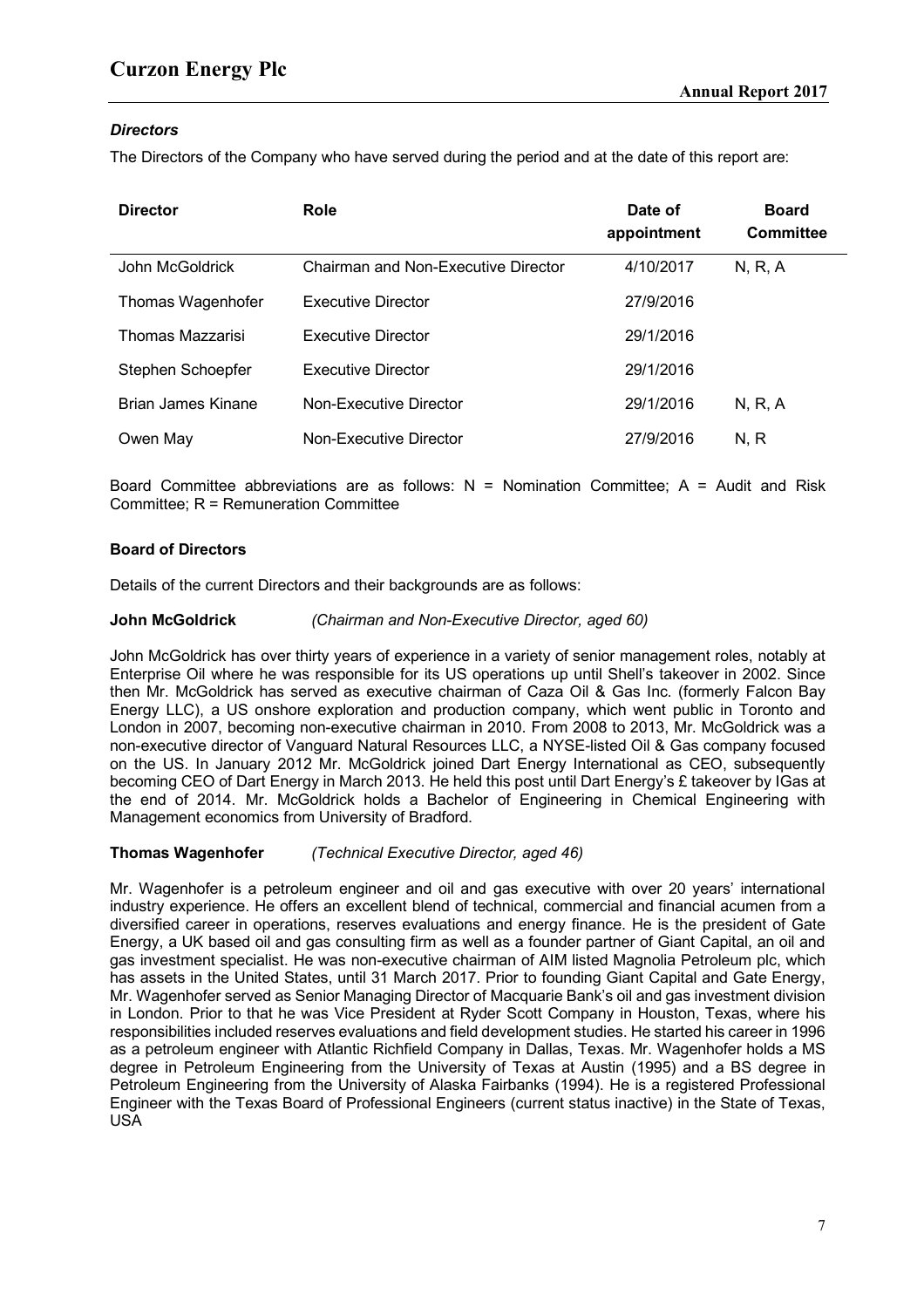**Thomas Mazzarisi** *(Executive Director, Chief Financial Officer, Executive Vice President & General Counsel, Secretary, aged 61)*

Mr Mazzarisi has over 30 years of experience in legal and executive positions with varied organizations. He began his career in 1983 as Deputy General Counsel for the New York Convention Center Development Corporation, the developer of the Jacob K. Javits Convention Center in New York City. While there he represented the corporation in various legal matters, including various real estate, construction law, corporate and finance matters in connection with the development and operation of the Jacob K. Javits Convention Center.

In 1988 Mr. Mazzarisi joined the international law firm of Coudert Brothers, where he represented U.S. and foreign clients in various real estate acquisition, development, leasing and financing matters, international construction projects, such as cogeneration plants, wastewater treatment plants, oil pipeline projects, pulp & paper mill plants and mixed-use high-rise and hotel projects, as well as dispute resolutions in connection with such projects.

Following his position at Coudert Brothers, Mr. Mazzarisi started his own firm in 1997 where he continued to represent clients involved in domestic and international construction projects.

In 1999 Mr. Mazzarisi joined JAG Media Holdings, Inc., a publicly traded company, which provided live online video-streamed financial news and mobile video surveillance software products, and which broadcast its live programming from NYC into 20 million cable homes and streamed its live programming to countless financial websites. Mr. Mazzarisi served as director and Executive Vice President & General Counsel of JAG Media, and subsequently as its Chairman and Chief Executive Officer, where he oversaw the company's U.S. operations and legal matters, as well as the expansion of its operations in Europe and Latin America.

After leaving JAG Media in 2009, Mr. Mazzarisi provided management consulting services to CardioGenics, a Canadian development stage company engaged in the development and marketing of an ultrasensitive immunoassay point-of-care analyser and a battery of four cardiovascular diagnostic tests that seek to create a major shift in the way heart attacks and heart failure are diagnosed and treated, resulting in improved patient outcomes and reduced costs associated with such healthcare. As part of these services, Mr. Mazzarisi advised the company on various matters including strategic partnerships, product distribution, joint ventures, corporate restructurings and other operational matters.

In 2010, Mr. Mazzarisi became a manager of Westport Energy LLC, where he helped take the company public on the OTC market in the U.S., oversaw its recapitalization and currently supervises all corporate, financial, legal and operational matters in connection with the company's development of its gas properties in Coos Bay, Oregon.

Mr. Mazzarisi is a graduate of Fordham University in New York, where he received a B.A. in Political Economy in 1979 and was elected to Phi Beta Kappa, and Hofstra University School of Law, where he received his J.D in 1982. Mr. Mazzarisi is admitted to the bar in the State of New York, USA.

### **Stephen Schoepfer** *(Executive Director, Chief Executive Officer, aged 59)*

Mr. Schoepfer has over 20 years of senior management and consulting experience working with start-up companies in the US, Canada and the UK. Mr. Schoepfer has also negotiated cross-border transactions and raised early stage funding for development stage companies, including investments from various hedge funds and Wall Street investment banks.

After starting on Wall Street with Prudential Securities in 1993 and Legg Mason in 1995, where he managed clients' assets and trained brokers, he then moved to working with early stage companies. He joined JAG Media Holdings, Inc., in 1999. While at JAG Media Holdings, Mr. Schoepfer served as a director of the company, as well as Chief Operating Officer and Chief Financial Officer overseeing the company's operations in the U.S., UK and Latin America.

Mr. Schoepfer subsequently provided management consulting services to CardioGenics, including assisting the company with investor relations, regulatory filings and business development. CardioGenics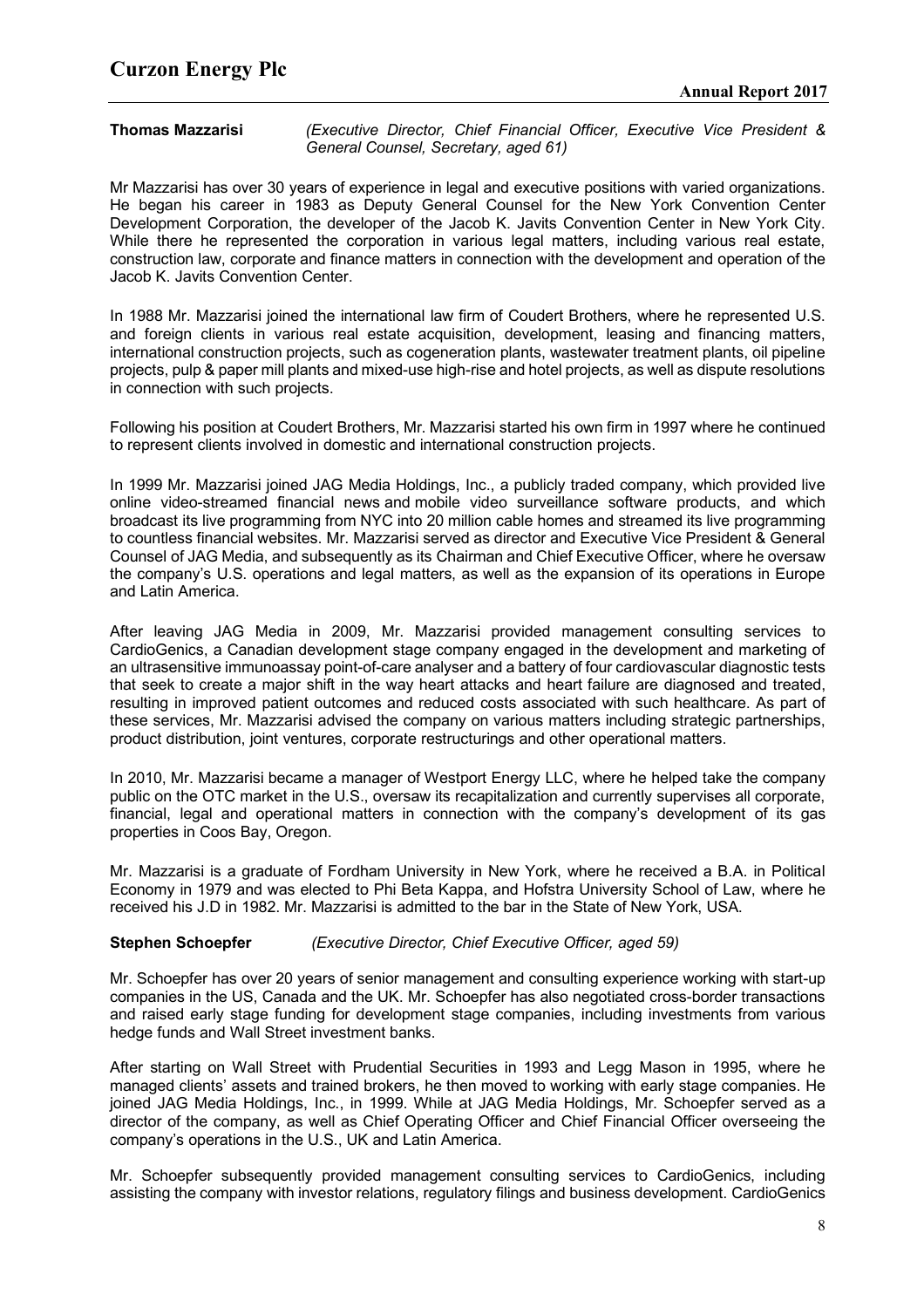is a Canadian development stage company engaged in the development and marketing of an ultrasensitive immunoassay point-of-care analyser and a battery of four cardiovascular diagnostic tests that seek to create a major shift in the way heart attack and heart failure are diagnosed and treated, resulting in improved patient outcomes and reduced costs associated with such healthcare.

Mr. Schoepfer served as Chief Executive Officer of Westport Energy LLC since 2010. Among his many functions with the company, Mr. Schoepfer reorganized the company, took it public on the OTC market in 2010 and negotiated a plan of commercialization with NW Natural Gas, a leading gas utility and manager of the Northwest pipeline which traverses several states in the western U.S.

Mr. Schoepfer attended Wagner College in New York from 1976-1980 where he studied economics and finance.

#### **Brian James Kinane** *(Non-Executive Director, aged 46)*

Brian Kinane is a UK-based corporate finance executive with over 20 years of industry and finance experience.

After graduating from Trinity College Dublin, Mr. Kinane joined the Ericsson Group, a global leader in telecommunications systems, and worked for Ericsson group companies in product management.

Mr. Kinane was subsequently recruited by Telenor Group, a major Nordic telecoms group where he worked as a management consultant in the transition from voice to data-based business models.

Subsequently, Mr Kinane moved into an entrepreneurial phase including being a founding shareholder and executive director of MobileAware Ltd and FeedHenry Ltd, specialist mobile technology companies. In 2014, FeedHenry was acquired by Red Hat Inc. for approximately Euro 63 million. RedHat Inc. is a public software company with a market capitalisation in excess of \$15bn.

Mr Kinane is currently a partner at Shard Capital and a director of Riverfort Global Capital, both FCAauthorised investment advisors, where he is an investment manager for venture capital and special situations mezzanine/venture debt funds. Prior to his current role, Mr Kinane was a partner at Yorkville advisors UK LLP, an FCA-authorised investment advisor allocating capital to mezzanine special situations debt investments Mr. Kinane holds a BA in Computer Science from Trinity College Dublin and Master of Business Administration Degrees from Columbia Business School and London Business School.

### **Owen May** *(Non-Executive Director, aged 57)*

Mr. Owen May is an American banker with over 30 years of experience on Wall Street. He currently serves as a Managing Director of MD Global Partners, a full-service investment-banking firm, and is actively involved in a broad range of investment activities in Israel, China, and Europe.

Mr. May started his career at Lehman Brothers as a Financial Advisor in the high net worth division in 1985. After leaving Lehman Brothers in 1989, Mr. May joined D.H. Blair & Co., a small boutique firm on Wall Street.

In 1993, Mr May went on to establish May Davis Group, a full-service investment banking firm on Wall Street that offered a full range of investment banking, research, sales, trading and retail brokerage services. The firm had offices in New York and Baltimore, and catered to a niche clientele, mainly small to middle-sized firms that were too small to gain access to large investment banking services.

In 2007 Mr. May established MD Global Partners LLC, a firm that specializes in corporate finance, mergers & acquisitions, restructuring and business development.

Mr. May has been involved in advising, restructuring and taking public many biotech firms and is actively seeking investment opportunities in start-up companies in the medical science sector, especially in Israel. In 2013, Mr May acted as an advisor to IntelliCell Biosciences Inc, a regenerative medicine company utilizing adult autologous vascular fraction cells (SVFCs) derived from the blood vessels in lipoaspirate, to advise on the company's restructuring, corporate positioning, and strategic opportunities.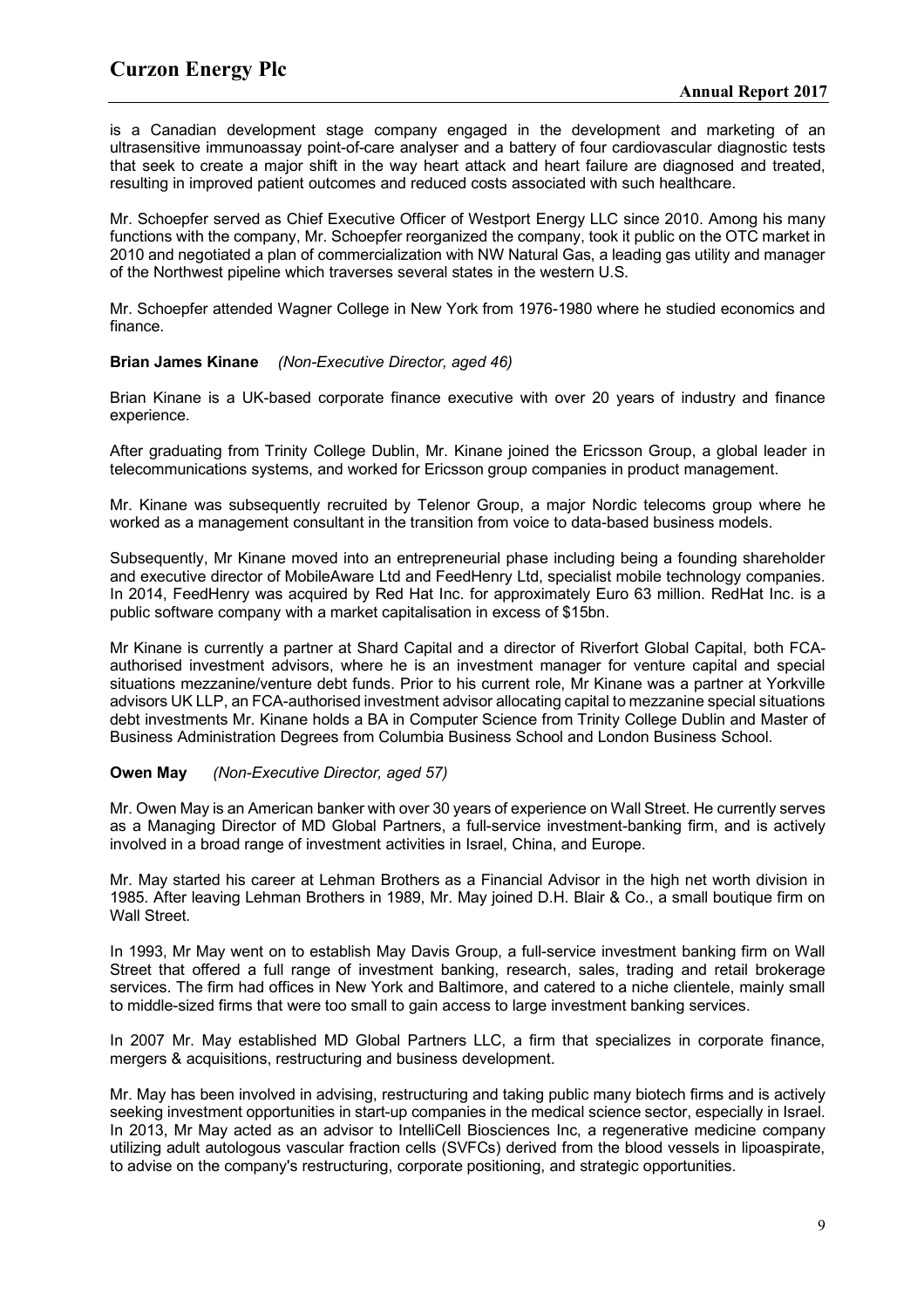# **Curzon Energy Plc** Annual Report 2017

Following his undergraduate degree in biology at University of Miami, Mr. May earned an MBA in finance from Duke University's Fuqua School of Business, where he currently sits on the Board of Visitors and offers career coaching and opportunities to program participants. He also continues to hold a position on the President's Council for the University of Miami.

#### **Directors' interests in shares**

Directors' interests in the shares of the Company at the date of this report are disclosed below.

| <b>Director</b>         | <b>Ordinary shares held</b> | % held                   |
|-------------------------|-----------------------------|--------------------------|
|                         |                             |                          |
| John McGoldrick         | $\qquad \qquad$             |                          |
| Thomas Wagenhofer       | 125,000                     | 0.17                     |
| <b>Thomas Mazzarisi</b> | 1,200,100                   | 1.65                     |
| Stephen Schoepfer       | 1,200,100                   | 1.65                     |
| Brian James Kinane      | 125,000                     | 0.17                     |
| Owen May                | -                           | $\overline{\phantom{a}}$ |

#### **Substantial interests**

As at 24 April 2018, the Company has been advised of the following significant interests (greater than 3%) in its ordinary share capital:

| <b>Shareholder</b>              | <b>Ordinary shares held</b> | $%$ held |
|---------------------------------|-----------------------------|----------|
|                                 |                             |          |
| Jim Nominees Limited            | 41,665,100                  | 57.39    |
| Reyker Nominees Limited A/C TFI | 6,750,000                   | 9.29     |
| <b>Regency Mines PLC</b>        | 6,467,500                   | 8.90     |
| Queensbury Inc                  | 4,000,000                   | 5.51     |
| Mountainville Limited           | 3,200,000                   | 4.40     |

Except as referred to above, the Directors are not aware of any person who was interested in 3% or more of the issued share capital of the Company or could directly or indirectly, jointly or severally, exercise control.

### **Corporate Governance**

As a Company listed on the Standard Segment of the Official List of the UK Listing Authority, the Company is not required to comply with the provisions of the UK Corporate Governance Code. However, the Board is committed to maintaining high standards of corporate governance and, so far as appropriate given the Company's size and the constitution of the Board, and intends to comply with the Corporate Governance Guidelines for Small and Mid-Sized Companies (the "QCA Code").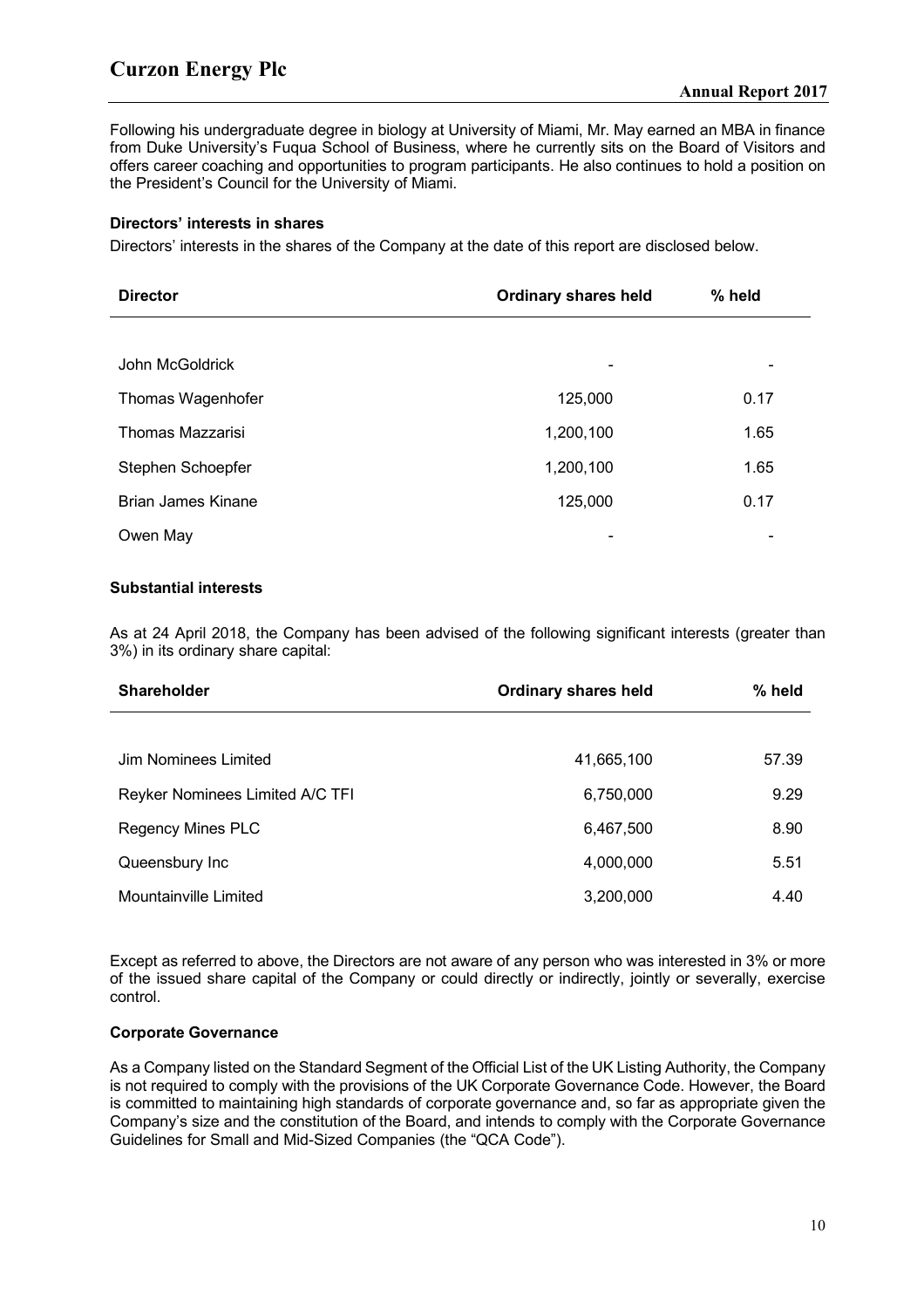### **The Board**

The Board currently comprises three executive directors and three non-executive directors. The Board is ultimately responsible for the day-to-day management of the Company's business, its strategy and key policies. Members of the Board are appointed by the Shareholders. The Board also has power to appoint additional directors, subject to such appointments being approved by Shareholders. At least eight board meetings are held per year.

As prescribed by the QCA Code, the Board has established three committees: An Audit and Risk Committee, a Remuneration Committee and a Nomination Committee.

Each of the committees were formed on admission of the Company to the Standard Listing Segment on 4 October 2017. The Audit and Risk Committee has met once during 2017 and the other committees have not yet held any meetings as of the end of the 2017 fiscal year.

#### **Audit and Risk Committee**

The Audit and Risk Committee, which comprises John McGoldrick and Brian Kinane, is responsible, amongst other things, for monitoring the Group's financial reporting, external and internal audits and controls, including reviewing and monitoring the integrity of the Group's annual and half-yearly financial statements, reviewing and monitoring the extent of non-audit work undertaken by external auditors, advising on the appointment of external auditors, overseeing the Group's relationship with its external auditors, reviewing the effectiveness of the external audit process and reviewing the effectiveness of the Group's internal control review function. The ultimate responsibility for reviewing and approving the annual report and accounts and the half-yearly reports remains with the Board. The Audit and Risk Committee gives due consideration to laws and regulations, the provisions of the UK Corporate Governance Code and the requirements of the Listing Rules. The Audit and Risk Committee shall meet at least two times a year at appropriate intervals in the financial reporting and audit cycle and otherwise as required.

#### **Remuneration Committee**

The Remuneration Committee, which comprises John McGoldrick, Brian Kinane and Owen May, is responsible, amongst other things, for assisting the Board in determining its responsibilities in relation to remuneration, including making recommendations to the Board on the Company's policy on executive remuneration, including setting the parameters and governance framework of the Group's remuneration policy and determining the individual remuneration and benefits package of each of the Company's Executive Directors and the Group. It is also responsible for approving the rules and basis for participation in any performance related pay-schemes, share incentive schemes and obtaining reliable and up-to-date information about remuneration in other companies. The Remuneration Committee shall meet at least two times a year.

#### **Nomination Committee**

The Nomination Committee, which comprises John McGoldrick as Chairman, Brian Kinane and Owen May, will identify and nominate, for the approval of the Board, candidates to fill Board vacancies as and when they arise. The Nominations Committee will meet as required.

#### **Share dealing policy**

The Company has adopted a share dealing policy which sets out the requirements and procedures for dealings in any of its listed securities. The share dealing policy applies widely to the Directors of the Company and its subsidiaries, certain employees' and person closely associated with them. The policy complies with the Market Abuse Regulations, which came into effect on 3 July 2016.

#### **Dividend policy**

The objective of the Directors is the achievement of substantial capital growth. In the short-term they do not intend to declare a dividend.

#### **Anti-bribery and corruption policy**

The Company has adopted an anti-corruption and bribery policy which applies to the Directors and all employees of the Company. The Directors believe that the Group, through its internal controls, has appropriate procedures in place to reduce the risk of bribery and that all employees, agents, consultants and associated persons are made fully aware of the Group's policies and procedures with respect to ethical behaviour, business conduct and transparency.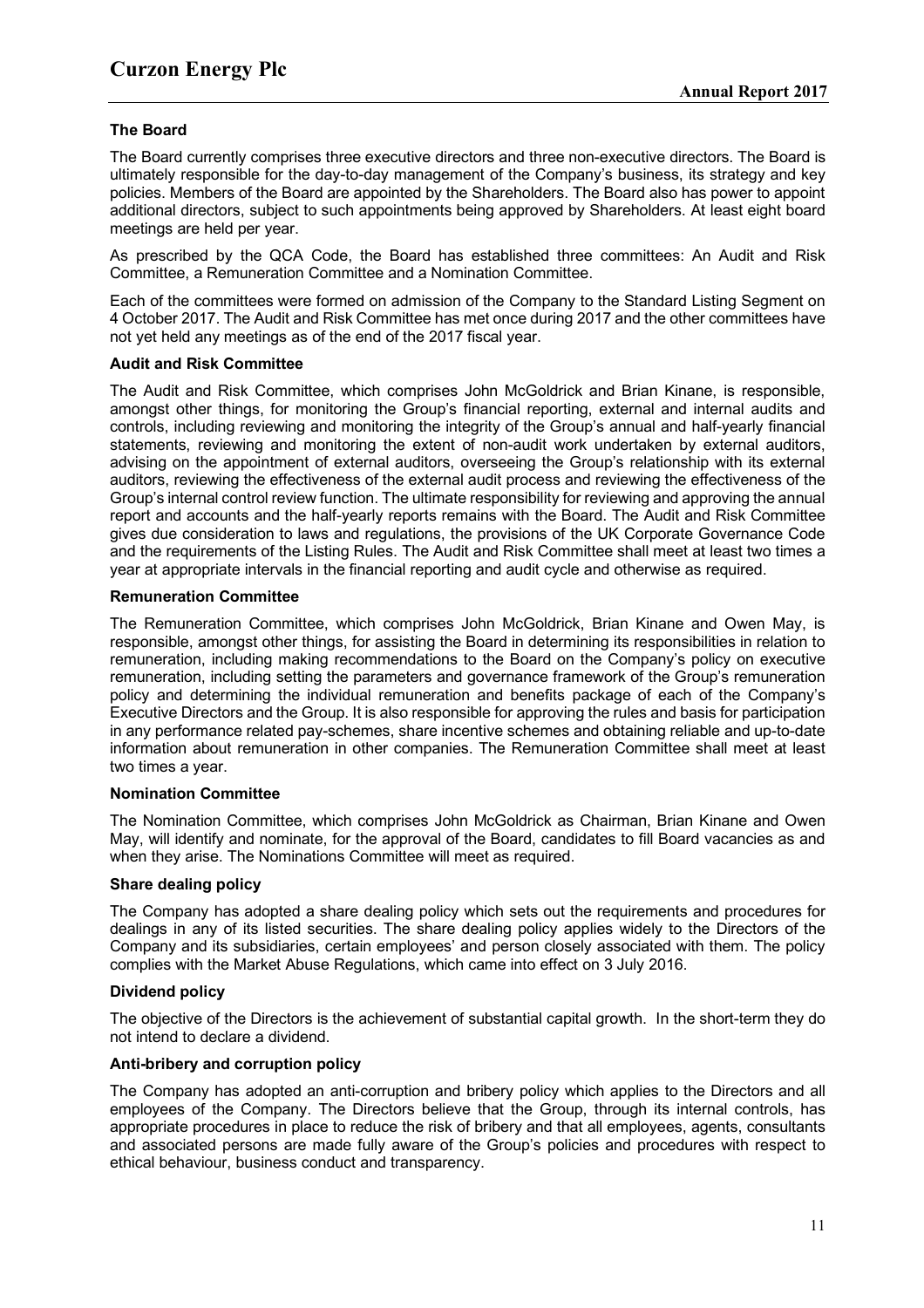### **Health and safety**

The safety of the Group's employees and contractors is critical to its operations. Coos Bay requires its contractors working on site to comply with all applicable laws in connection with the performance of its work, including applicable requirements of the Occupational Health and Safety Act and the rules promulgated thereunder (OSHA). As Coos Bay currently maintains a limited number of employees and almost all work on site is performed by independent contractors, Coos Bay has not developed any formal safety procedures or training programs beyond those that may be required by OSHA or other applicable laws. As Coos Bay's field operations expand, the Board intends to review Coos Bay's health and safety practices from time-to-time to ensure that they remain consistent with current industry standards.

#### **Relations with shareholders**

As detailed further below, the Directors seek to build on a mutual understanding of objectives between the Company and its shareholders by meeting to discuss long term issues and receive feedback, communicating regularly throughout the year and issuing trading updates as appropriate. The Board also seeks to use the Annual General Meeting to communicate with its shareholders.

#### **Fair, balanced and understandable assessment of position and prospects**

The Board has shown its commitment to presenting fair, balanced and comprehensible assessments of the Company's position and prospects by providing comprehensive disclosures within the financial report in relation to its activities. The Board has applied the principles of good governance relating to Directors' remuneration as described below. The Board has determined that there are no specific issues which need to be brought to the attention of shareholders.

#### **Remuneration strategy**

The Company operates in a competitive market. If it is to compete successfully, it is essential that it attracts, develops and retains high quality staff. Remuneration policy has an important part to play in achieving this objective. The Company aims to offer its staff a remuneration package which is both competitive in the relevant employment market and which reflects individual performance and contribution.

### **Share options and warrants**

On admission to the Official List, the Company granted a total of 8,263,904 Options and Warrants pursuant to the terms of the Company's stock option plan to subscribe for Ordinary Shares of £0.01 each in the capital of the Company. Certain Directors have interests in these as follows:

| <b>Name</b>                                                                         | Number of<br><b>Options</b><br>or<br><b>Warrants</b> | <b>Exercise</b><br><b>Price</b> | <b>Vesting</b>                         | <b>Expiry Date</b>     |
|-------------------------------------------------------------------------------------|------------------------------------------------------|---------------------------------|----------------------------------------|------------------------|
| <b>Riverfort Capital</b><br>Limited $-$ a<br>company owned by<br>Mr. Brian Kinane   | 421,152                                              | £0.10                           | On Date of<br>Grant                    | 5 years from Admission |
| <b>Riverfort Capital</b><br>Limited $-$ a<br>company owned by<br>Mr. Brian Kinane   | 421,152                                              | £0.15                           | 6-month<br>anniversary<br>of Admission | 5 years from Admission |
| <b>Riverfort Capital</b><br>Limited $-$ a<br>company owned by<br>Mr. Brian Kinane   | 421,152                                              | £0.30                           | 1 year from<br>Admission               | 5 years from Admission |
| <b>Gate Energy</b><br>Limited $-$ a<br>company owned by<br>Mr. Thomas<br>Wagenhofer | 842,562                                              | £0.10                           | year from<br>Admission                 | 5 years from Admission |
| Gate Energy<br>Limited $-$ a                                                        | 842,562                                              | £0.15                           |                                        | 5 years from Admission |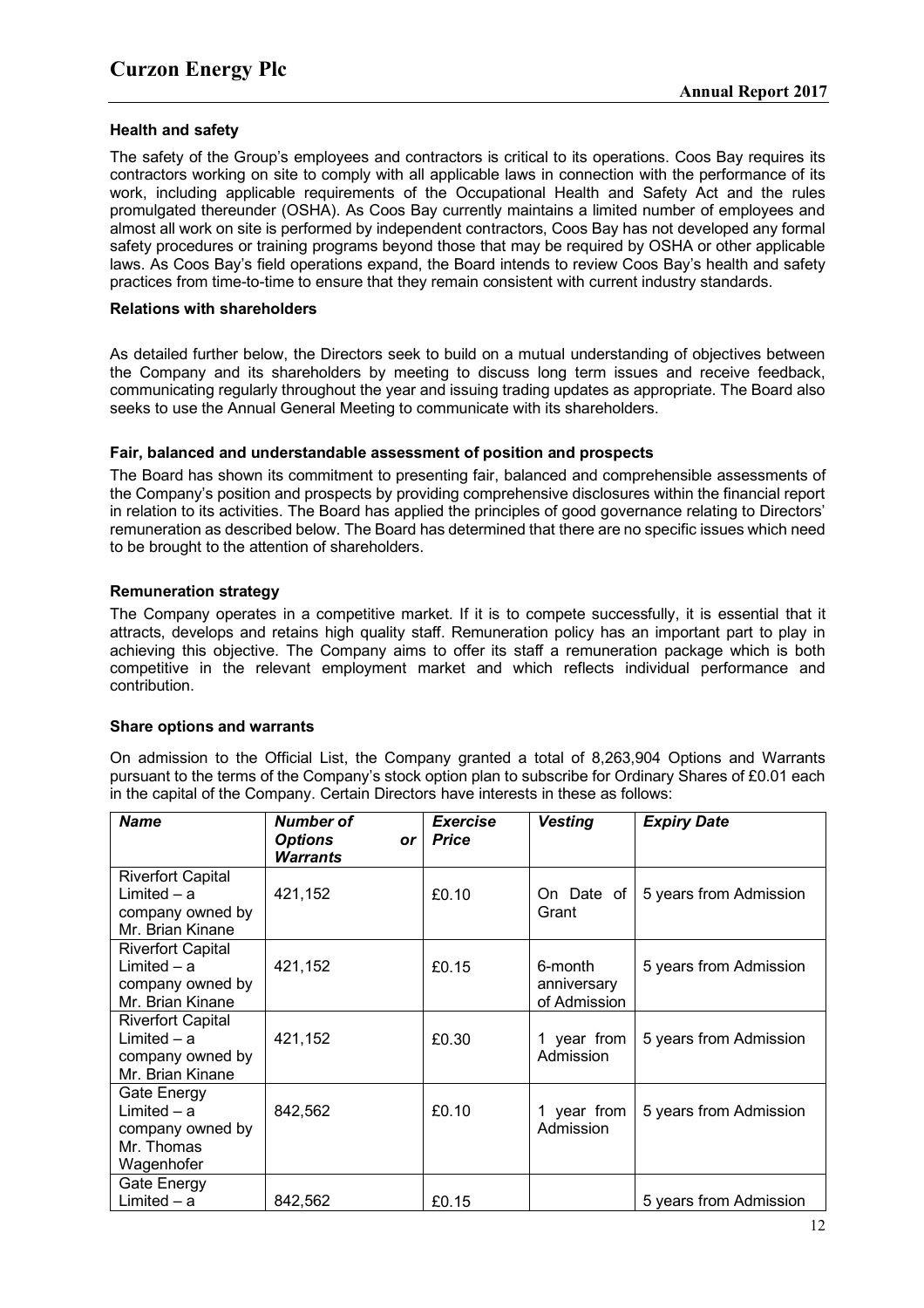| company owned by         |                    |        | 2 years from |                        |
|--------------------------|--------------------|--------|--------------|------------------------|
| Mr. Thomas               |                    |        | Admission    |                        |
| Wagenhofer               |                    |        |              |                        |
| Gate Energy              |                    |        |              |                        |
| Limited $-$ a            | 842,562            | £0.30  | 3 years from | 5 years from Admission |
| company owned by         |                    |        | Admission    |                        |
| Mr. Thomas               |                    |        |              |                        |
| Wagenhofer               |                    |        |              |                        |
| John McGoldrick          |                    |        |              |                        |
|                          | 280,854            | £0.10  | 1 year from  | 5 years from Admission |
|                          |                    |        | Admission    |                        |
| John McGoldrick          |                    |        |              |                        |
|                          | 280,854            | £0.15  | 2 years from | 5 years from Admission |
|                          |                    |        | Admission    |                        |
| John McGoldrick          |                    |        |              |                        |
|                          | 280,854            | £0.30  | 3 years from | 5 years from Admission |
|                          |                    |        | Admission    |                        |
| James Lewis              |                    |        |              |                        |
|                          | 500,000 warrants   | £0.15  |              | 1 year from Admission  |
| Candace Jane             |                    | £0.15  |              |                        |
| Glenday                  | 500,000 warrants   |        |              | 1 year from Admission  |
| SP Angel                 | 130,200 warrants   | £0.10  |              | 3 years from Admission |
| Letzdream                |                    | £0.15  |              | 1 year from Admission  |
| Foundation               | 1,000,000 warrants |        |              |                        |
| <b>Cuart Investments</b> |                    | £0.125 |              | 3 years from Admission |
| <b>PCC Limited</b>       | 1,500,000 warrants |        |              |                        |

### **Communication with shareholders**

The Board attaches great importance to communication with both institutional and private shareholders.

Regular communication is maintained with all shareholders through Company announcements, the halfyear Statement and the Annual Report and financial statements.

The Directors seek to build on a mutual understanding of objectives between the Company and its shareholders. Institutional shareholders are in contact with the Directors through presentations and meetings to discuss issues and to give feedback regularly throughout the year. With private shareholders, this is not always practical.

The Board therefore intends to use the Company's Annual General Meeting as the opportunity to meet private shareholders who are encouraged to attend, and at which the Board will give a presentation on the activities of the Company.

Following the presentation there will be an opportunity to meet and ask questions of Directors and to discuss development of the business.

The Company operates a website at; http://www.curzonenergy.com/investor-relations

The website contains details of the company and its activities; regulatory announcements, Company announcements, interim statements, preliminary statements and annual reports.

### **Greenhouse gas emissions**

The Group has as yet minimal greenhouse gas emissions to report from the operations of the Company and its subsidiaries and does not have responsibility for any other emission producing sources under the Companies Act 2006 (Strategic report and Directors report) Regulations 2014.

### **Financial Risk Management**

The Group is exposed to a variety of financial risks including currency risk, credit risk and liquidity risk. Some of the objectives and policies applied by management to mitigate these risks are outlined in note 19 to the Consolidated Financial Statements.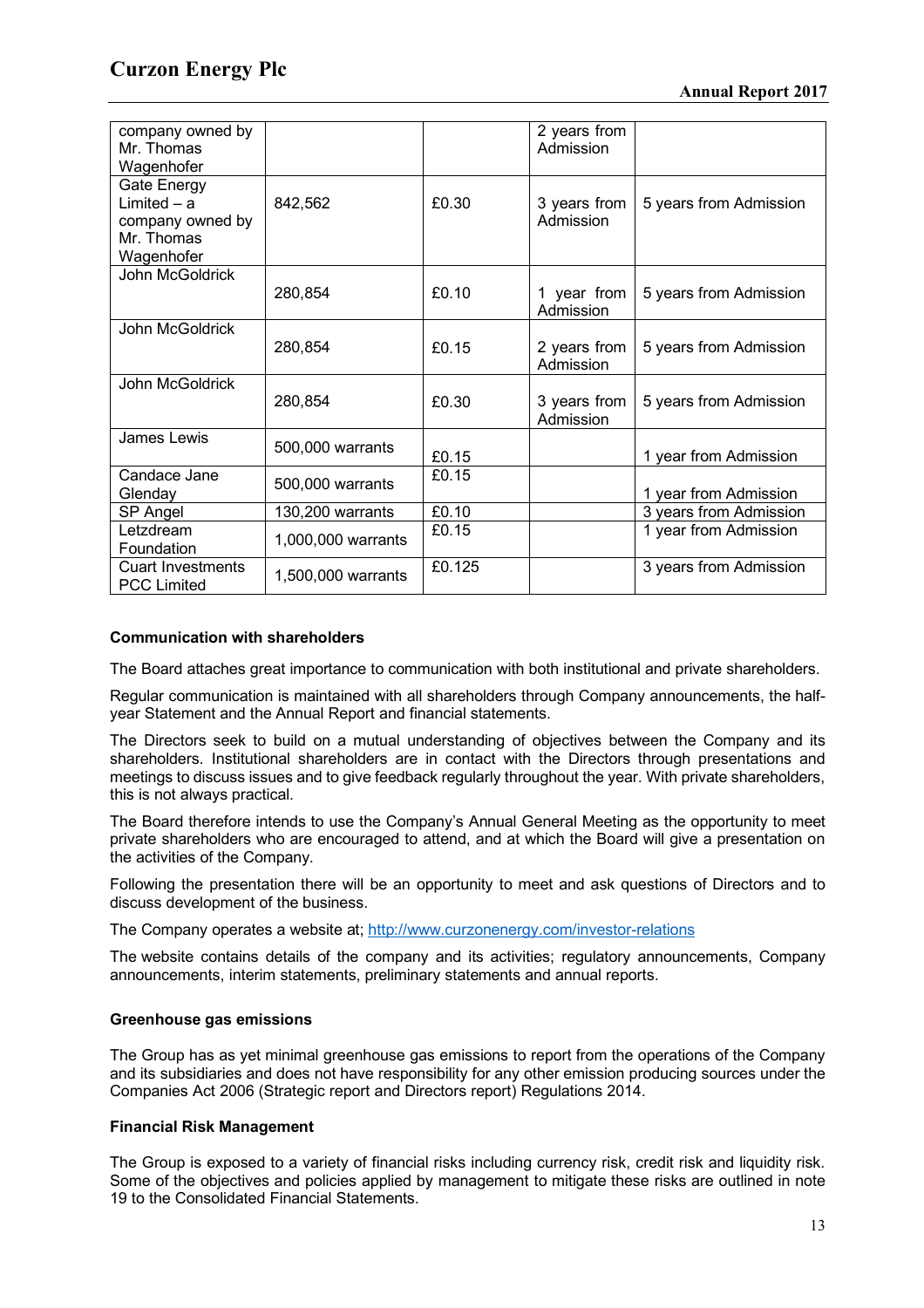### **Ordinary Share Capital**

The Company's Ordinary Shares of £0.01 per share represent 100% of its total share capital. At a meeting of the Company every member present in person or by proxy shall have one vote for every Ordinary Share of which he is the holder. Holders of Ordinary Shares are entitled to receive dividends.

On a winding-up or other return of capital, holders are entitled to share in any surplus assets pro rata to the amount paid up on their Ordinary Shares. The shares are not redeemable at the option of either the Company or the holder. There are no restrictions on the transfer of shares.

### **Independent auditors**

During the period, Crowe Clark Whitehill LLP was appointed as auditor to the Company.

### **Provision of information to auditors**

Each of the persons who are Directors at the time when this Directors' Report is approved has confirmed that:

- so far as that Director is aware, there is no information relevant to the audit of which the Company's auditors are unaware, and;
- each Director has taken all the steps that ought to have been taken as a director in order to be aware of any information needed by the Company's auditors in connection with preparing their report and to establish that the Company's auditors are aware of that information.

Signed by order of the board

Thomas Mazzarisi 30 April 2018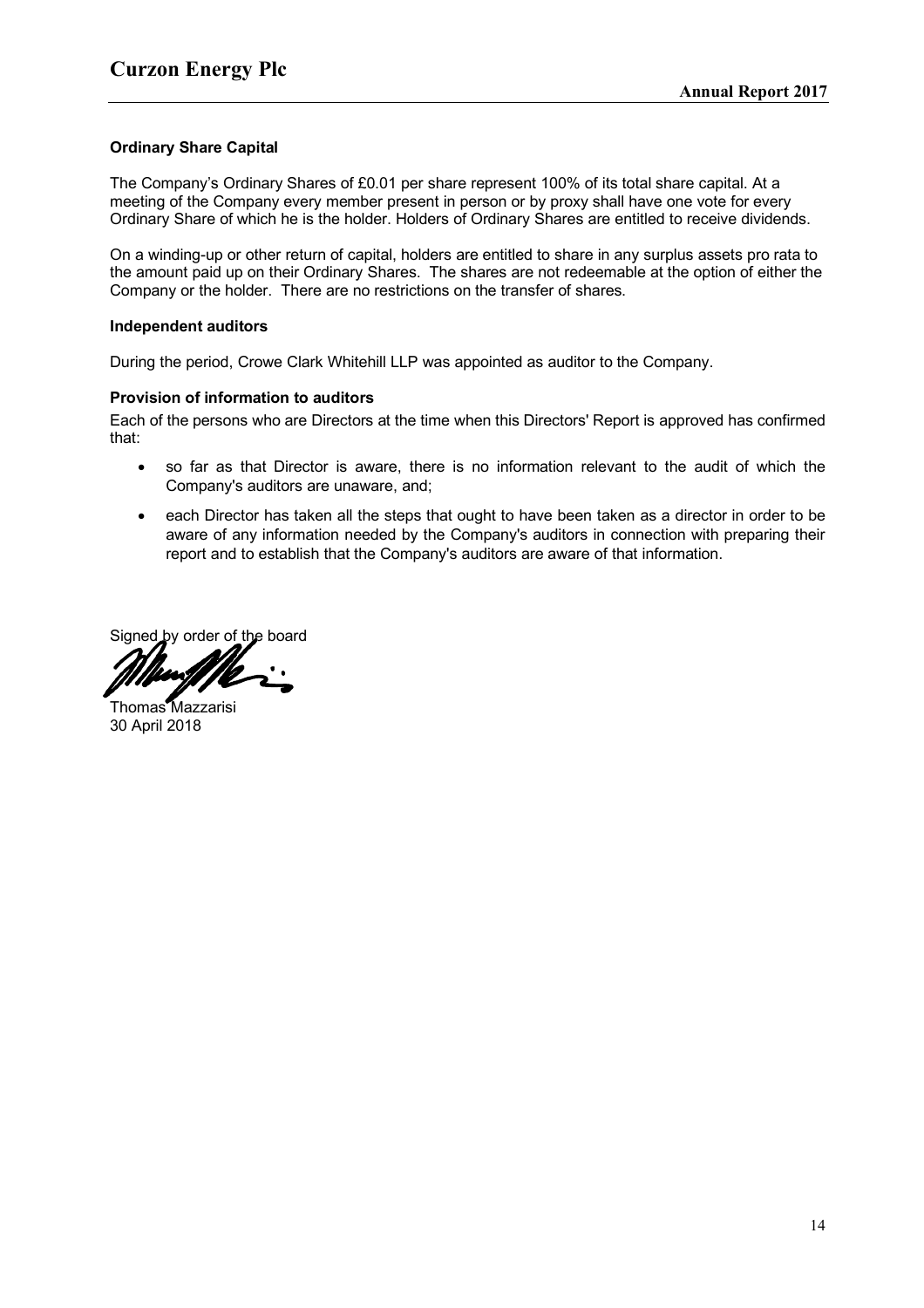### **Report of the Remuneration Committee**

### **Report of the Remuneration Committee**

The Board of Directors has established a Remuneration Committee. The Remuneration Committee (the 'Committee') comprises our three non-executive directors, John McGoldrick, Brian Kinane and Owen May.

The members of the Remuneration Committee have the necessary experience of executive compensation matters relevant to their responsibilities as members of such a committee by virtue of their respective professions, contacts within the minerals industry as well as experience in the broader business community. In addition, each member of the Remuneration Committee keeps abreast on a regular basis of trends and developments affecting executive compensation. Accordingly, it is considered that the Remuneration Committee has sufficient experience and knowledge to set appropriate levels of compensation. Neither the Company nor the Remuneration Committee engaged independent consultants to evaluate the levels of compensation during the year ended 31 December 2017.

### **Committee's Main Responsibility**

The Remuneration Committee, is responsible, amongst other things, for assisting the Board in determining its responsibilities in relation to remuneration, including making recommendations to the Board on the Company's policy on executive remuneration, including setting the parameters and governance framework of the Group's remuneration policy and determining the individual remuneration and benefits package of each of the Company's Executive Directors and the Group. It is also responsible for approving the rules and basis for participation in any performance related pay-schemes, share incentive schemes and obtaining reliable and up-to-date information about remuneration in other companies. The recommendations of the Remuneration Committee are submitted to the independent members of the Board of Directors for consideration and approval. The Remuneration Committee shall meet at least two times a year.

### **Statement of Policy on Directors' Remuneration**

The Company's policy is to set remuneration to attract and retain the highest quality of directors and senior executives, and to:

- align their interests with shareholders'.
- avoid incentivising excessive risk taking by executives,
- be proportionate to the contribution of the individuals concerned, and
- be sensitive to pay and employment conditions elsewhere in the group.

The Company is at an early stage of development. As a result, the use of traditional performance standards, such as corporate profitability, is not considered by the Remuneration Committee to be appropriate in the evaluation of corporate or directors' performance. Discretionary bonuses may be paid to aid staff retention and reward performance.

The Company provides executive directors with base fees which represent their minimum compensation for services rendered during the financial year. The base fees of directors and senior executives depend on the scope of their experience, responsibilities, and performance.

The Remuneration Committee has considered the risk implications of the Company's compensation policies and practices and has concluded that there is no appreciable risk associated with such policies and practices since such policies and practices do not have the potential of encouraging an executive officer or other applicable individual to take on any undue risk or to otherwise expose the Company to inappropriate or excessive risks. Furthermore, although the Company does not have in place any specific prohibitions preventing executives from purchasing financial instruments, including prepaid variable forward contracts, equity swaps, collars, or units of exchange funds that are designed to hedge or offset a decrease in market value of options or other equity securities of the Company granted in compensation or held directly or indirectly, by the director, the Company is unaware of the purchase of any such financial instruments by any director.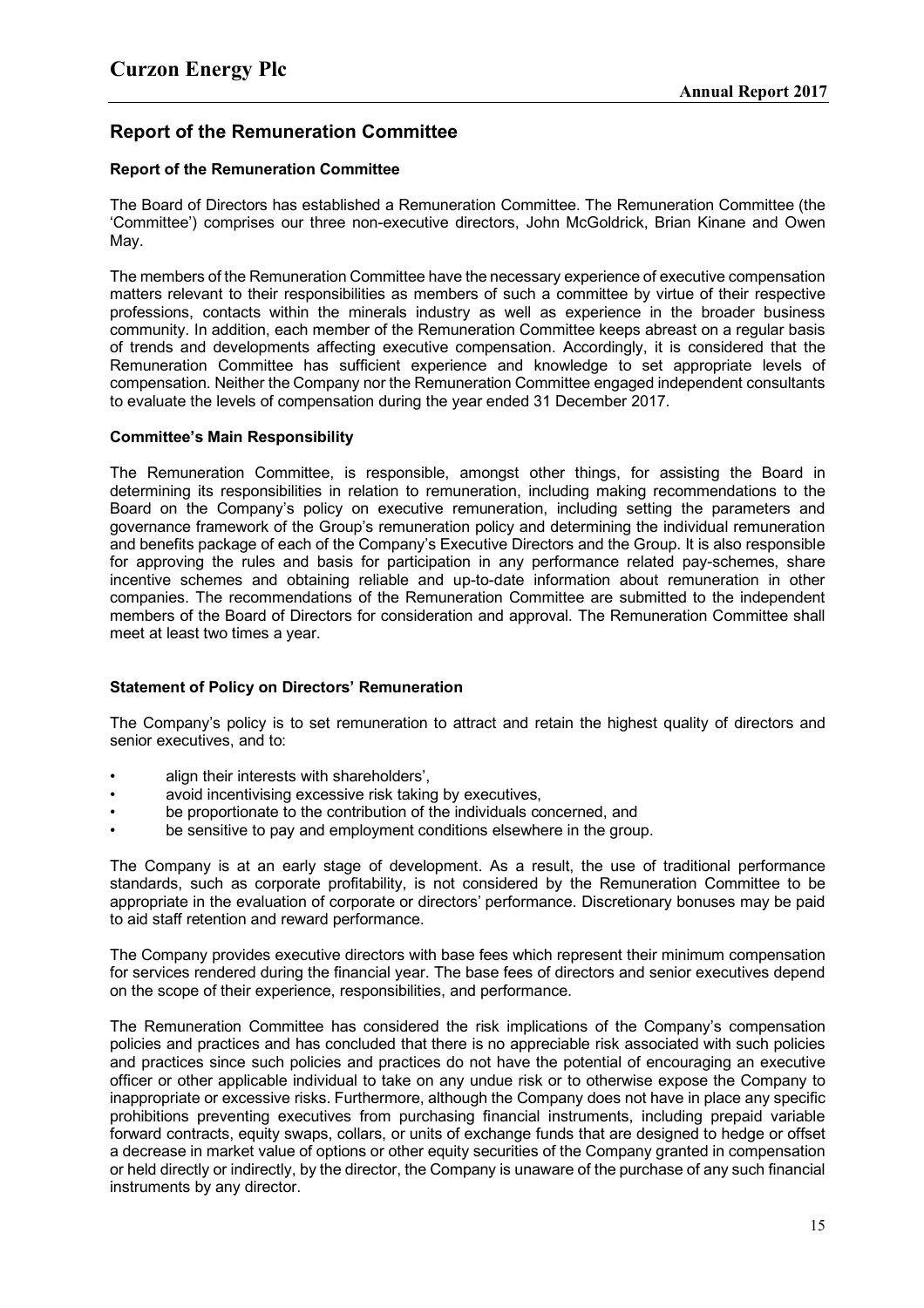The Company does not anticipate making any significant changes to its compensation policies and practices during 2018.

### **Directors' Remuneration**

The Directors who held office at December 31, 2017 and who had beneficial interests in the ordinary shares of the Company are summarized as follows:

| <b>Name of Director</b> | <b>Position</b>                                    |
|-------------------------|----------------------------------------------------|
| Stephen Schoepfer       | Chief Executive Officer, Executive Director        |
| <b>Thomas Mazzarisi</b> | <b>Chief Financial Officer, Executive Director</b> |
| Thomas Wagenhofer       | <b>Executive Director</b>                          |
| <b>Brian Kinane</b>     | Non-Executive Director                             |

Each of the directors entered into service agreements at the time of the Company's admission to the market in October 2017.

### **Directors' service contracts**

John McGoldrick has been appointed by the Company with effect from Admission to act as Chairman and a Non-Executive Director of the Company under a letter of appointment dated 26 September 2017. His appointment is for an initial term of 36 months and is terminable on three months' written notice on either side. He is entitled to a fee of £50,000 per annum.

Thomas Wagenhofer was appointed a director on 27 September 2016. He has been appointed to act as an executive director of the Company pursuant to a letter of appointment dated 26 September 2017 which takes effect on Admission pursuant to which he will receive no fee. His appointment is for an initial term of 36 months and is terminable on three months' written notice on either side.

Stephen Schoepfer was appointed a director on 29 January 2016. He has been appointed as an Executive Director under a letter of appointment with the Company dated 26 September 2017, which takes effect on Admission pursuant to which he will receive no fee. His appointment is for an initial term of 36 months and is terminable on three months' written notice on either.

Thomas Mazzarisi was appointed a director on 29 January 2016. He has been appointed as an Executive Director under a letter of appointment with the Company dated 26 September 2017, which takes effect on Admission, pursuant to which he will receive no fee. His appointment is for an initial term of 36 months and is terminable on three months' written notice on either side.

Brian Kinane was appointed a director on 29 January 2016. He has been appointed to act as a Non-Executive Director of the Company pursuant to a letter of appointment with the Company dated 26 September 2017, which takes effect on Admission. His appointment is for an initial term of 36 months and is terminable on three months' written notice on either side. He is not entitled to a fee for the first twelve months of the agreement and is entitled to a fee determined by the Board of up to £10,000 per annum thereafter.

Owen May was appointed a director on 27 September 2016. He has been appointed to act as a Non-Executive Director of the Company pursuant to a letter of appointment with the Company dated 23 May 2017, which takes effect on Admission. His appointment is for an initial term of 36 months and is terminable on three months' written notice on either side. He is not entitled to a fee for the first twelve months of the agreement and is entitled to a fee determined by the Board of up to £10,000 per annum thereafter.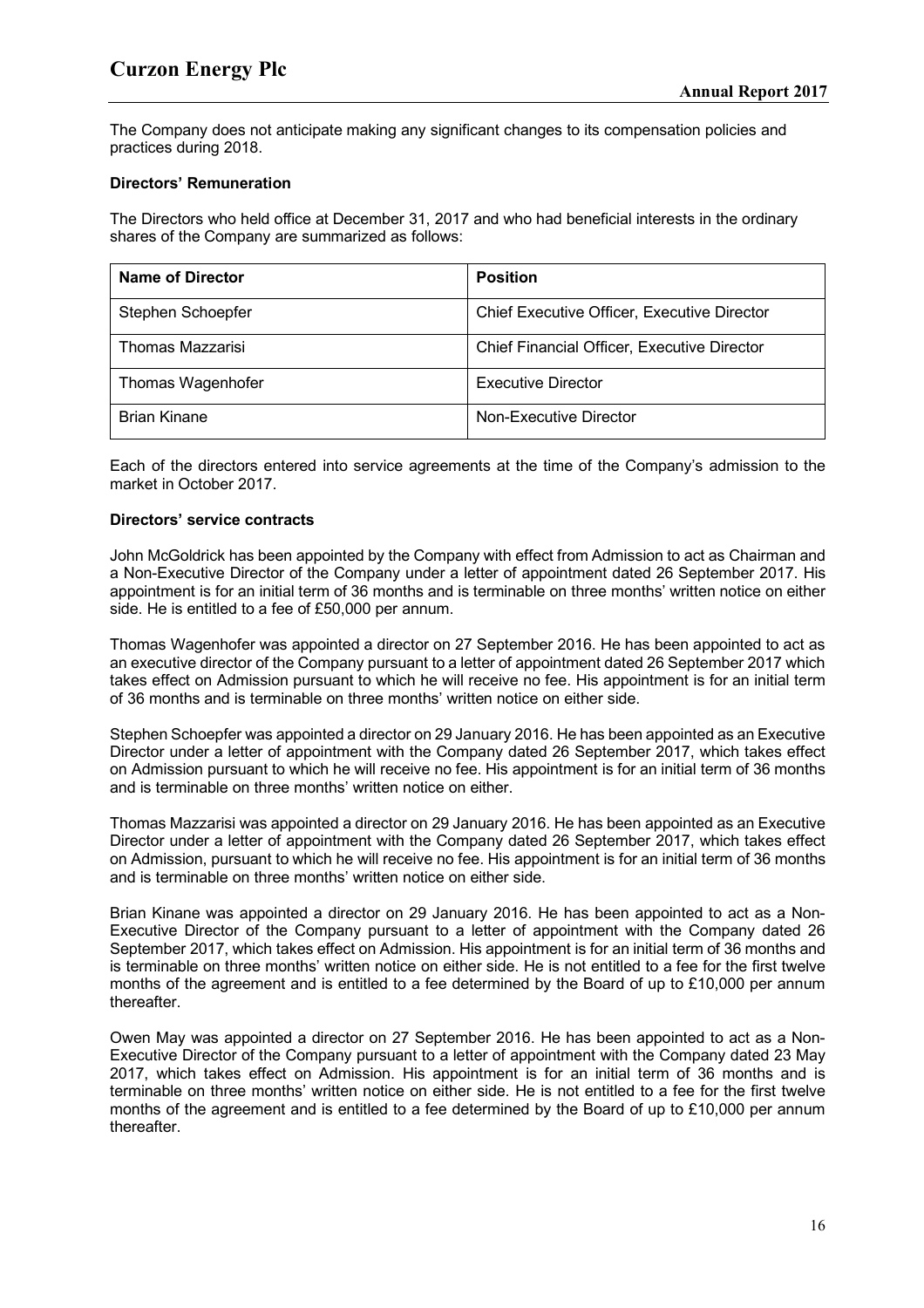### **Other service contracts**

In addition to the director service contract indicated above, Mr. Schoepfer, through his limited liability company, 4 Sea-Sons LLC, entered into a services agreement with the Company's subsidiary, Coos Bay Energy LLC, dated 1 September 2017 pursuant to which he agreed to serve as Manager, Chief Executive Officer and President of Coos Bay The term of the agreement commenced on Admission and is due to expire on the second anniversary of Admission. Mr. Schoepfer's compensation pursuant to the services agreement is \$155,000 per annum for the first year of the agreement, while compensation for each subsequent year will be subject to a three per cent. increase. Mr. Schoepfer is also entitled to two milestone related bonuses, each of which are tied to progress milestones in connection with Coos Bay Energy's CBM project in Coos Bay, Oregon. If the agreement is not extended at the end of the initial twoyear term (or any extended term), the Company is obligated to make a payment to Mr. Schoepfer equal to 25% of the contractual annual compensation amount for the immediately preceding expired year.

In addition to the director service contract indicated above, Mr. Mazzarisi, through his limited liability company, M10 Ventures LLC, entered into a services agreement with Coos Bay dated 1 September May 2017 pursuant to which he agreed to serve as Manager, Chief Financial Officer, Treasurer, Executive Vice President & General Counsel and Secretary of Coos Bay. The term of the agreement commenced on Admission and is due to expire on the second anniversary of Admission. Mr. Mazzarisi's compensation pursuant to the services agreement is \$155,000 per annum for the first year of the agreement, which amount includes an allowance for health insurance, while compensation for each subsequent year will be subject to a three per cent. increase. Mr. Mazzarisi is also entitled to two milestone related bonuses, each of which are tied to progrees milestones in connection with Coos Bay Energy's CBM project in Coos Bay, Oregon. If the agreement is not extended at the end of the initial two-year term (or any extended term), the Company is obligated to make a payment to Mr. Scheopfer equal to 25% of the contractual annual compensation amount for the immediately preceding expired year.

In addition to the director service contract indicated above, Mr. Wagenhofer's services are being made available to the Group pursuant to a consultancy agreement between the Company and Gate Energy Limited dated 28 September 2017 pursuant to which Mr. Wagenhofer will act as Technical Executive Director of the Company. The agreement commenced on Admission and is terminable by either side on three months' notice from the beginning of the tenth month following Admission. Gate Energy will be paid a monthly retainer of £10,000, plus an amount to cover applicable VAT.

### **Summary Compensation Table (audited)**

Owen May **Non-Executive Director** 

**Total fees 2017** Total fees 2016 **US\$** US\$ John McGoldrick Chairman and Non-Executive Director 16,111 Thomas Wagenhofer Executive Director 93,052 47,171 Thomas Mazzarisi Executive Director 182,000 195,372 Stephen Schoepfer Executive Director 182,000 175,457 Brian James Kinane - - Non-Executive Director

Total **473,163** 418,000

The following table sets forth the compensation awarded, paid to or earned by each director during 2017: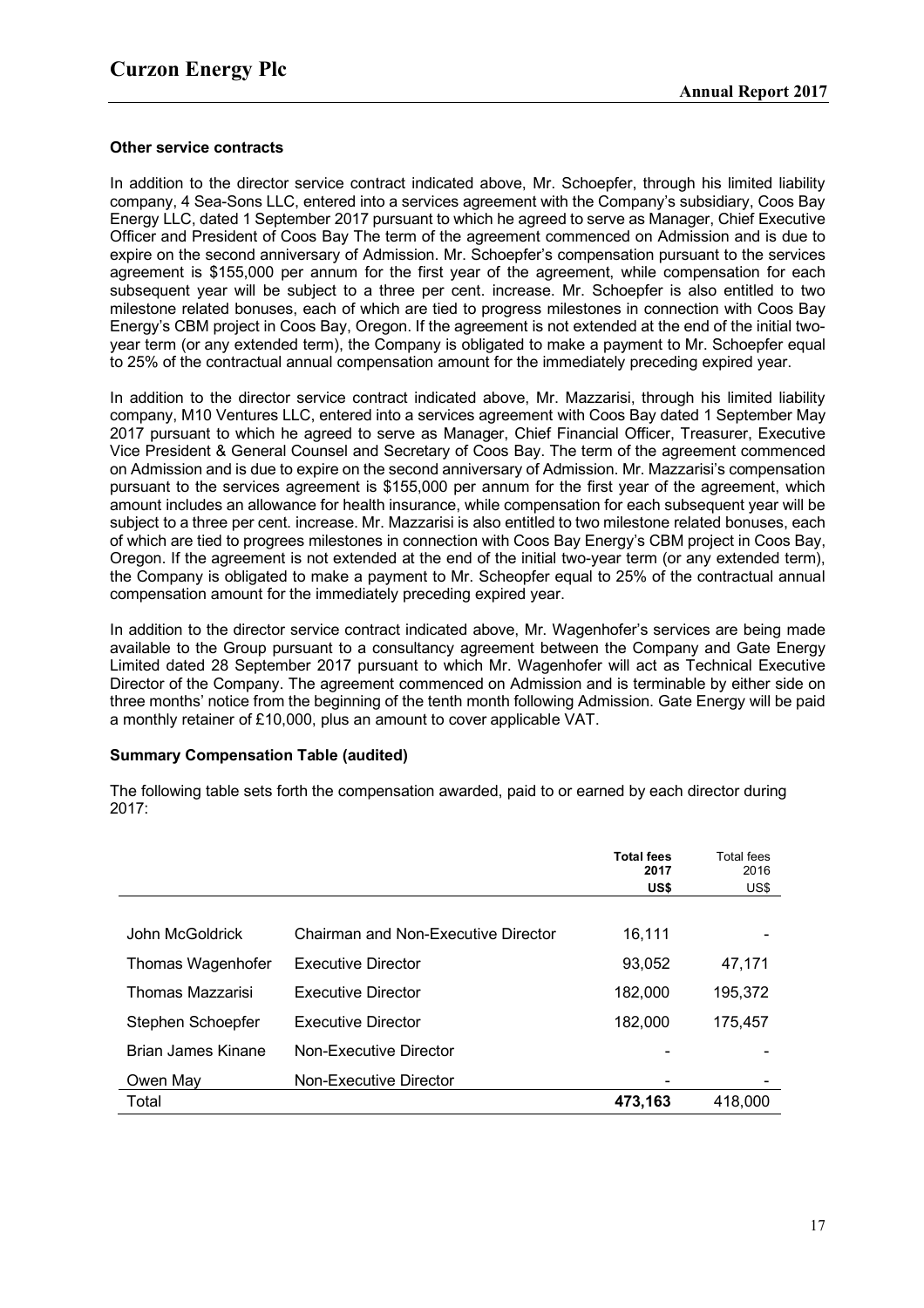### **Share Option Plan and Share-Based Awards (audited)**

The Company has awarded the following share options to the directors of the Company in accordance with its share option plan:

|                                                                                                          | Number of<br><b>Options or</b> | <b>Exercise</b> |                |                    |
|----------------------------------------------------------------------------------------------------------|--------------------------------|-----------------|----------------|--------------------|
| <b>Director</b>                                                                                          | <b>Warrants</b>                | <b>Price</b>    | <b>Vesting</b> | <b>Expiry Date</b> |
| <b>Brian Kinane</b>                                                                                      | 421,152                        | £0.10           | 04/10/2017     | 04/10/2022         |
| <b>Brian Kinane</b>                                                                                      | 421,152                        | £0.15           | 04/04/2018     | 04/10/2022         |
| <b>Brian Kinane</b>                                                                                      | 421,152                        | £0.30           | 04/10/2018     | 04/10/2022         |
| Thomas Wagenhofer                                                                                        | 842,562                        | £0.10           | 04/10/2018     | 04/10/2022         |
| Thomas Wagenhofer                                                                                        | 842,562                        | £0.15           | 04/10/2019     | 04/10/2022         |
| Thomas Wagenhofer                                                                                        | 842,562                        | £0.30           | 04/10/2020     | 04/10/2022         |
| John McGoldrick                                                                                          | 280,854                        | £0.10           | 04/10/2018     | 04/10/2022         |
| John McGoldrick                                                                                          | 280,854                        | £0.15           | 04/10/2019     | 04/10/2022         |
| John McGoldrick                                                                                          | 280,854                        | £0.30           | 04/10/2020     | 04/10/2022         |
| Brian Kinane through Cuart<br>Investments PCC Limited - a company<br>in which he has a material interest | 1,500,000<br>warrants          | £0.125          | 04/10/2017     | 04/10/2022         |

The options awarded to Brian Kinane have been issued to his service company Riverfort Capital Limited.

The options awarded to Thomas Wagenhofer have been issued to his service company Gate Energy Limited.

The exercise price of the awards exceed the average share price for the period.

There were no awards of annual bonuses or incentive arrangements in the period. All remuneration was therefore fixed in nature and no illustrative table of the application of remuneration policy has been included in this report.

### **Directors' interests in shares (audited)**

Directors' interests in the shares of the Company at the date of this report are disclosed below.

| <b>Director</b>         | <b>Ordinary shares held</b> | % held                   |
|-------------------------|-----------------------------|--------------------------|
|                         |                             |                          |
| John McGoldrick         | $\overline{\phantom{a}}$    | $\overline{\phantom{a}}$ |
| Thomas Wagenhofer       | 125,000                     | 0.17                     |
| <b>Thomas Mazzarisi</b> | 1,200,100                   | 1.65                     |
| Stephen Schoepfer       | 1,200,100                   | 1.65                     |
| Brian James Kinane      | 125,000                     | 0.17                     |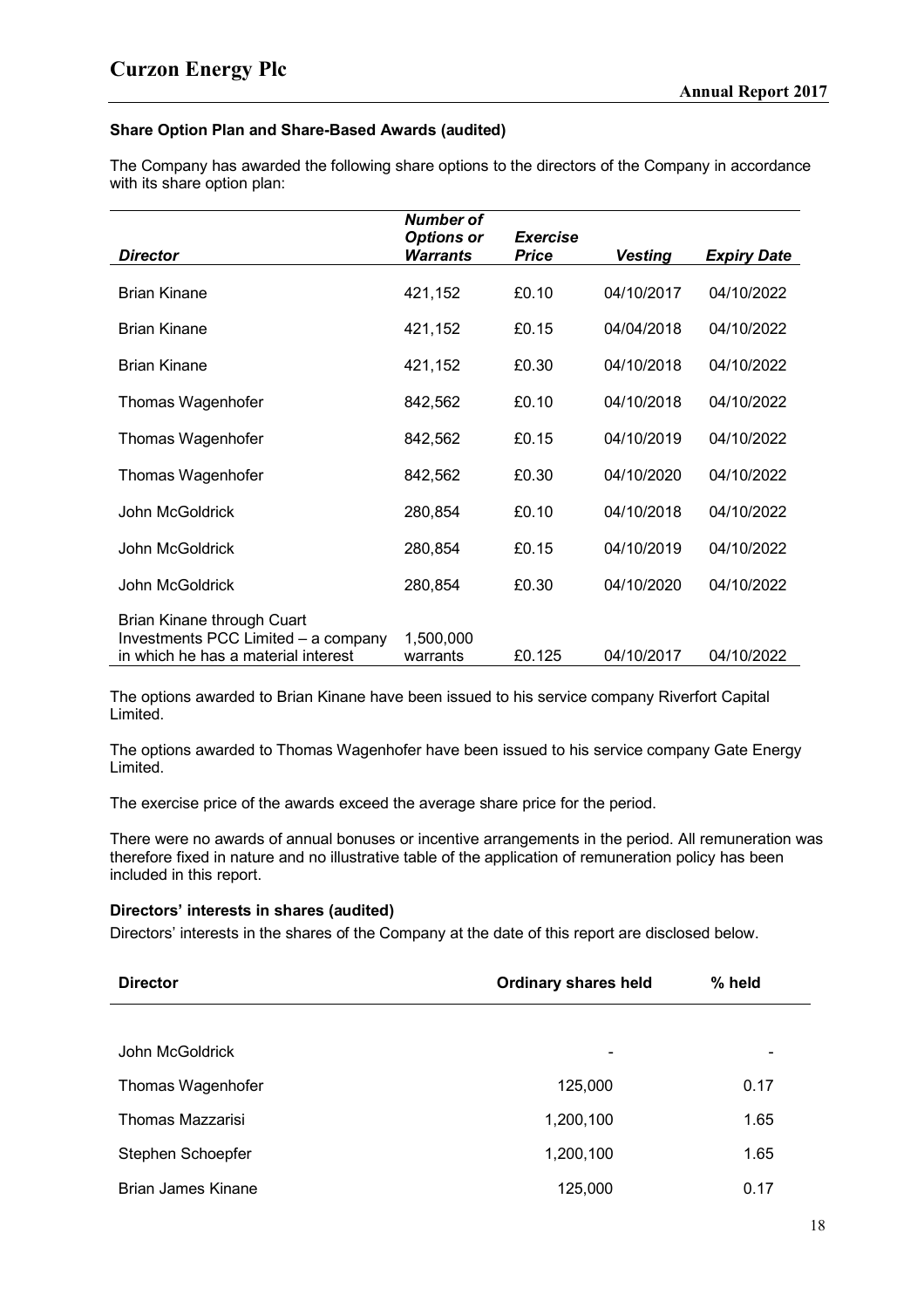Owen May

#### **Other Matters subject to audit**

The Company does currently have any pension plans for any of the Directors and does not pay pension amounts in relation to their remuneration.

The Company has not paid any compensation to past Directors.

No payments were made for loss of office during the year.

#### **Other Matters**

The Company does not currently have any annual or long-term incentive schemes in place for any of the Directors and as such there are no disclosures in this respect.

The performance of the Remuneration Committee has yet to be assessed given the short time frame that it has been operational.

No performance graph has been included here as the Company is in the early stages of its business development.

**Signed** 

**John McGoldrick, Chairman of the Remuneration Committee 30 April 2018**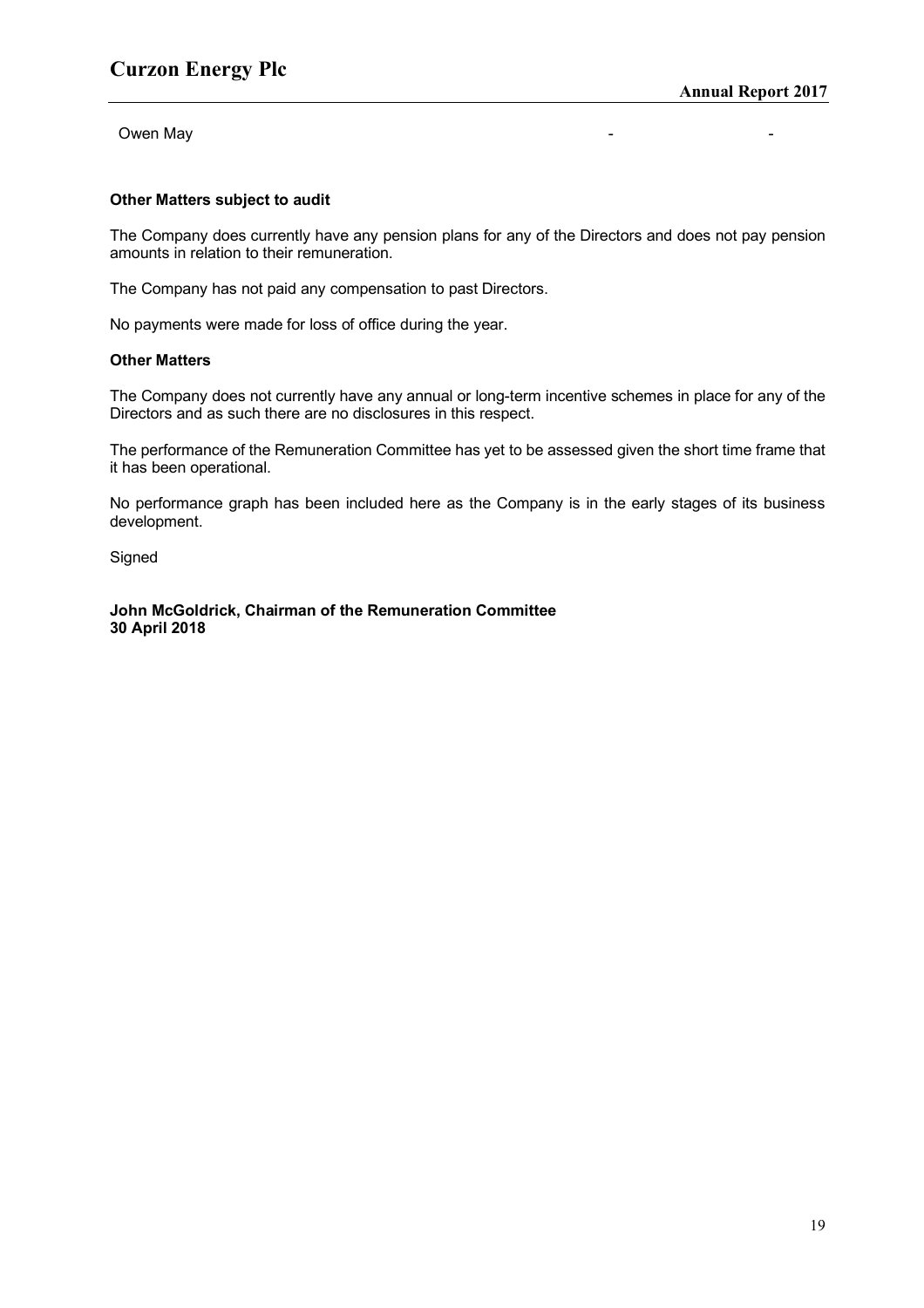### **Statement of Directors' Responsibilities in respect of the Strategic Report, the Directors' Report and the Financial Statements**

The Directors are responsible for preparing the Strategic Report, the Directors' Report and the Financial Statements in accordance with applicable law and regulations.

Company law requires the Directors to prepare financial statements for each financial year. Under that law they have elected to prepare the financial statements in accordance with IFRSs as adopted by the EU and applicable law.

Under company law the Directors must not approve the financial statements unless they are satisfied that they give a true and fair view of the state of affairs of the Company and of the profit or loss of the Company for that period. In preparing these financial statements, the Directors are required to:

- select suitable accounting policies and then apply them consistently;
- make judgements and estimates that are reasonable and prudent;
- state whether they have been prepared in accordance with IFRSs as adopted by the EU; and
- prepare the financial statements on the going concern basis unless it is inappropriate to presume that the company will continue in business.

The Directors are responsible for keeping adequate accounting records that are sufficient to show and explain the Company's transactions and disclose with reasonable accuracy at any time the financial position of the Company and enable them to ensure that the financial statements comply with the Companies Act 2006. They have general responsibility for taking such steps as are reasonably open to them to safeguard the assets of the Company and to prevent and detect fraud and other irregularities.

The Directors are responsible for the maintenance and integrity of the corporate and financial information included on the Company's website. Legislation in the UK governing the preparation and dissemination of financial statements may differ from legislation in other jurisdictions.

We confirm that to the best of our knowledge:

- the financial statements, prepared in accordance with International Financial Reporting Standards as adopted by the EU, give a true and fair view of the assets, liabilities, financial position and profit or loss of the company;
- the director's report includes a fair review of the development and performance of the business and the position of the company, together with a description of the principal risks and uncertainties that they face.

By Order of the Board

Thomas Mazzarisi, Director 30 April 2018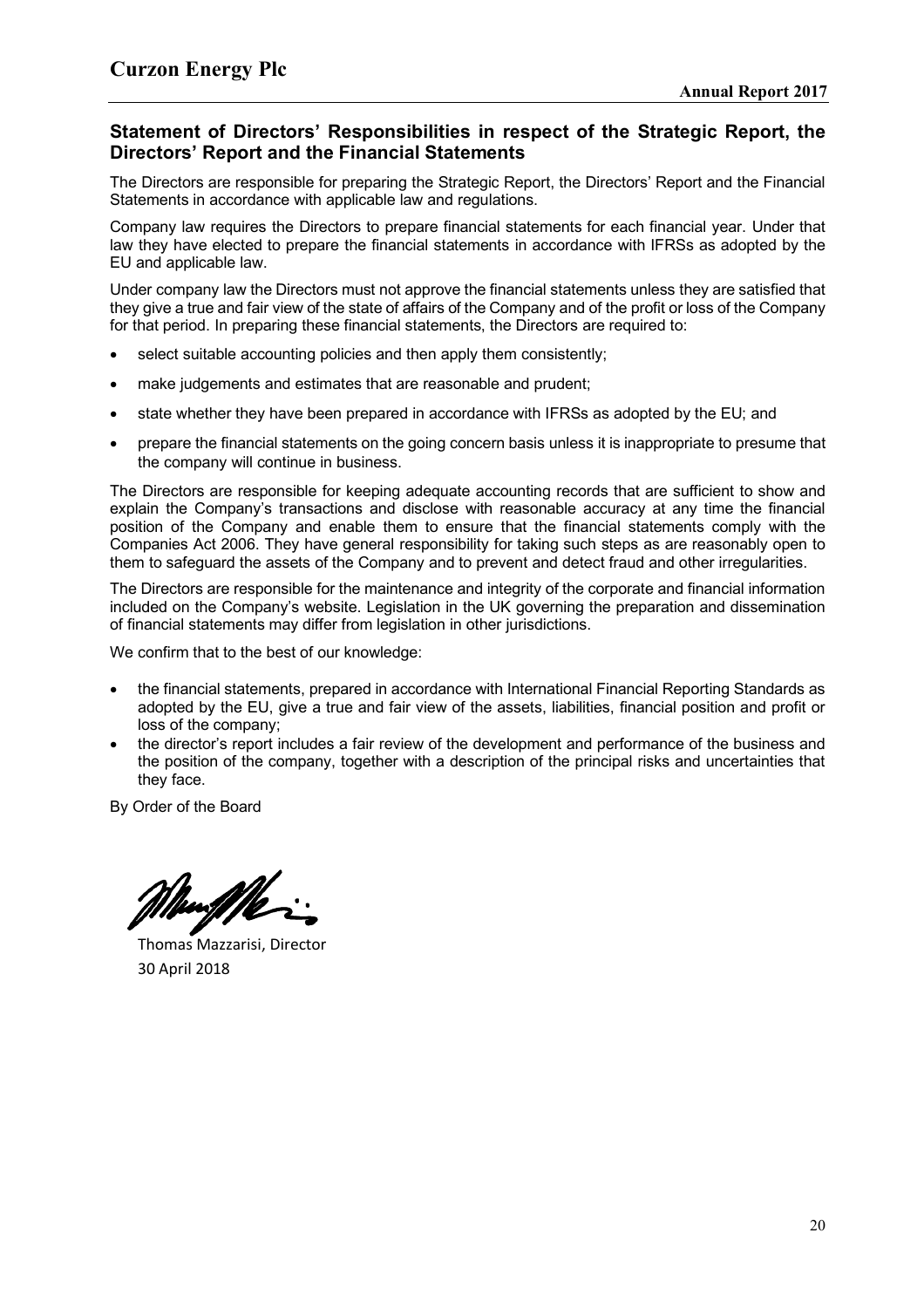## **Independent auditor's report to the members of Curzon Energy Plc**

### **Opinion**

We have audited the financial statements of Curzon Energy Plc for the year ended 31 December 2017 which comprise the group statements of comprehensive income, the group and parent statements of financial position, the group and parent company statements of cashflows, the group a parent company statements of changes in equity and notes to the financial statements, including a summary of significant accounting policies. The financial reporting framework that has been applied in their preparation is applicable law and International Financial Reporting Standards (IFRSs) as adopted by the European Union.

In our opinion, the financial statements:

- give a true and fair view of the state of the group's and company's affairs as at 31 December 2017 and of its loss for the year then ended;
- have been properly prepared in accordance with International Financial Reporting Standards as adopted by the European Union;
- of the parent have been properly prepared in accordance with IFRSs as adopted by the European Union as applied in accordance with the provisions of the Companies Act 2006; and
- have been prepared in accordance with the requirements of the Companies Act 2006.

#### **Basis for opinion**

We conducted our audit in accordance with International Standards on Auditing (UK) (ISAs (UK)) and applicable law. Our responsibilities under those standards are further described in the Auditor's responsibilities for the audit of the financial statements section of our report. We are independent of the Company in accordance with the ethical requirements that are relevant to our audit of the financial statements in the UK, including the FRC's Ethical Standard, and we have fulfilled our other ethical responsibilities in accordance with these requirements. We believe that the audit evidence we have obtained is sufficient and appropriate to provide a basis for our opinion.

#### **Conclusions relating to going concern**

We have nothing to report in respect of the following matters in relation to which ISAs (UK) require us to report to you when:

- The directors' use of the going concern basis of accounting in the preparation of the financial statements is not appropriate; or
- The directors have not disclosed in the financial statements any identified material uncertainties that may cast significant doubt about the Company's ability to continue to adopt the going concern basis of accounting for a period of at least twelve months from the date when the financial statements are authorised for issue.

#### **Overview of our audit approach**

#### *Materiality*

In planning and performing our audit we applied the concept of materiality. An item is considered material if it could reasonably be expected to change the economic decisions of a user of the financial statements. We used the concept of materiality to both focus our testing and to evaluate the impact of misstatements identified.

Based on our professional judgement, we determined overall materiality for the financial statements as a whole to be £90,000, based on a percentage of total assets.

We use a different level of materiality ('performance materiality') to determine the extent of our testing for the audit of the financial statements. Performance materiality is set based on the audit materiality as adjusted for the judgements made as to the entity risk and our evaluation of the specific risk of each audit area having regard to the internal control environment.

Where considered appropriate performance materiality may be reduced to a lower level, such as, for related party transactions and directors' remuneration.

We agreed with the Audit Committee to report to it all identified errors in excess of £4,000. Errors below that threshold would also be reported to it if, in our opinion as auditor, disclosure was required on qualitative grounds.

#### *Overview of the scope of our audit*

There are two components of the Group, Curzon Energy Plc as an entity and the US Group headed by Coos Bay Energy LLC. The audit of Curzon Energy Plc was conducted from the UK. The accounting records were provided to us by management. The company engaged a US firm to undertake the audit work on the US group. The audit was conducted under our direction. We issued instructions to the US firm that detailed the significant risks to be addressed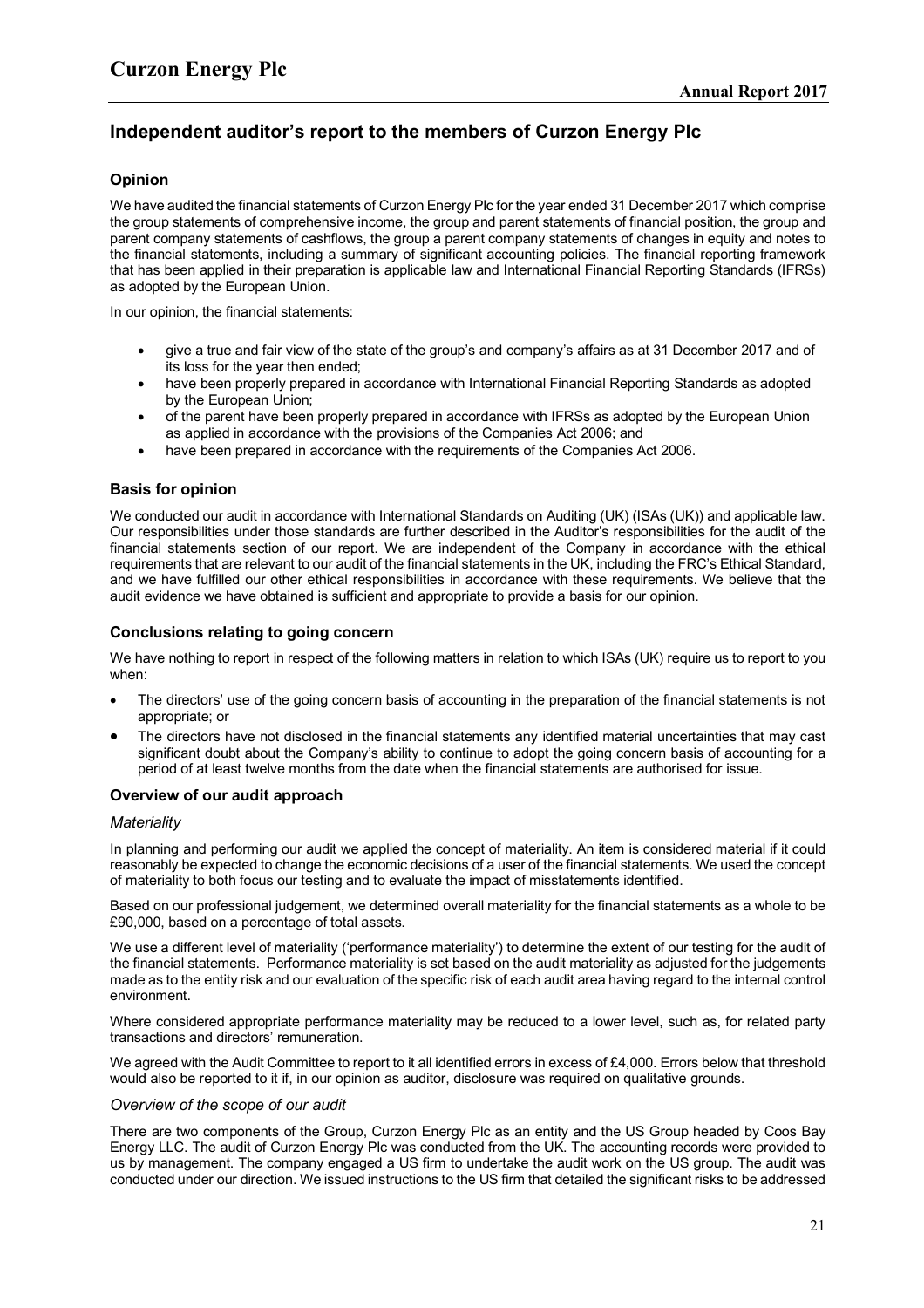through the audit procedures and indicated the information we required to be reported. We reviewed their working papers and discussed key findings.

#### *Key Audit Matters*

Key audit matters are those matters that, in our professional judgement, were of most significance in our audit of the financial statements of the current period and include the most significant assessed risks of material misstatement (whether or not due to fraud) that we identified. These matters included those which had the greatest effect on: the overall audit strategy, the allocation of resources in the audit; and directing the efforts of the engagement team. These matters were addressed in the context of our audit of the financial statements as a whole, and in forming our opinion thereon, and we do not provide a separate opinion on these matters.

This is not a complete list of all risks identified by our audit.

| <b>Key audit matter</b>                                                                                                                                                                                           | How the scope of our audit addressed the key audit matter                                                                                                                                                                                                                                                                                                                                                                         |
|-------------------------------------------------------------------------------------------------------------------------------------------------------------------------------------------------------------------|-----------------------------------------------------------------------------------------------------------------------------------------------------------------------------------------------------------------------------------------------------------------------------------------------------------------------------------------------------------------------------------------------------------------------------------|
| Valuation of Exploration and evaluation<br>assets                                                                                                                                                                 | We reviewed management's assessment which concluded that there<br>are no facts or circumstances that suggest the recoverable amount of<br>the asset exceeds the carrying amount.                                                                                                                                                                                                                                                  |
| The group's primary focus is on exploration<br>activities in the Coos Bay Basin. The exploration<br>assets at 31 December 2017 totalled £2.6m.<br>We considered the risk that exploration assets<br>are impaired. | In considering this assessment we reviewed the following sources of<br>evidence:<br>•The primary lease agreement in place supporting the company's right of<br>extraction.<br>•The third party valuation report commissioned by management as well as<br>the competent persons report that formed the basis of the valuation.<br>•Comparing the valuation methodology to the prior year, including the<br>underlying assumptions. |
|                                                                                                                                                                                                                   | •Board minutes, budgets and other operational plans setting out the current<br>plans for the continued commercial appraisal of the asset;<br>• Discussing plans and intentions with management<br>Key observations                                                                                                                                                                                                                |
|                                                                                                                                                                                                                   | We reviewed the assumptions used in the valuation model and consider<br>them to be reasonable including, natural gas prices, royalty rates, Capex,<br>water disposal and well life.                                                                                                                                                                                                                                               |

Our audit procedures in relation to these matters were designed in the context of our audit opinion as a whole. They were not designed to enable us to express an opinion on these matters individually and we express no such opinion.

### **Other information**

The directors are responsible for the other information. The other information comprises the information included in the annual report, other than the financial statements and our auditor's report thereon. Our opinion on the financial statements does not cover the other information and, except to the extent otherwise explicitly stated in our report, we do not express any form of assurance conclusion thereon.

In connection with our audit of the financial statements, our responsibility is to read the other information and, in doing so, consider whether the other information is materially inconsistent with the financial statements or our knowledge obtained in the audit or otherwise appears to be materially misstated. If we identify such material inconsistencies or apparent material misstatements, we are required to determine whether there is a material misstatement in the financial statements or a material misstatement of the other information. If, based on the work we have performed, we conclude that there is a material misstatement of this other information, we are required to report that fact.

We have nothing to report in this regard.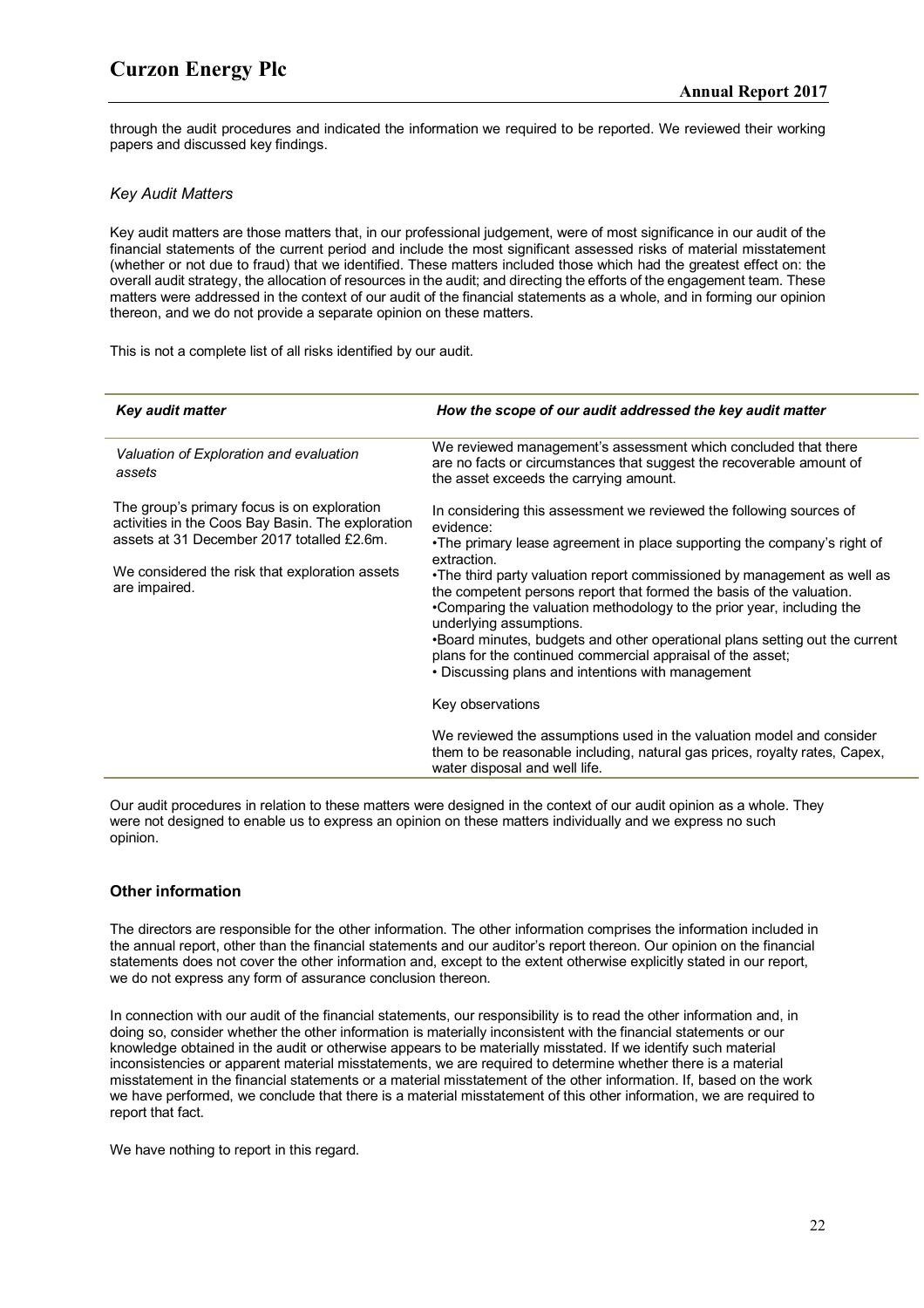#### **Opinions on other matters prescribed by the Companies Act 2006**

In our opinion the part of the directors' remuneration report to be audited has been properly prepared in accordance with the Companies Act 2006.

In our opinion based on the work undertaken in the course of our audit

- the information given in the strategic report and the directors' report for the financial year for which the financial statements are prepared is consistent with the financial statements; and
- the directors' report and strategic report have been prepared in accordance with applicable legal requirements.

#### **Matters on which we are required to report by exception**

In light of the knowledge and understanding of the group and the parent company and their environment obtained in the course of the audit, we have not identified material misstatements in the strategic report or the directors' report.

We have nothing to report in respect of the following matters where the Companies Act 2006 requires us to report to you if, in our opinion:

- adequate accounting records have not been kept by the company, or returns adequate for our audit have not been received from branches not visited by us; or
- the financial statements and the part of the directors' remuneration report to be audited are not in agreement with the accounting records and returns; or
- certain disclosures of directors' remuneration specified by law are not made; or
- we have not received all the information and explanations we require for our audit

#### **Responsibilities of the directors for the financial statements**

As explained more fully in the directors' responsibilities statement on page 20, the directors are responsible for the preparation of the financial statements and for being satisfied that they give a true and fair view, and for such internal control as the directors determine is necessary to enable the preparation of financial statements that are free from material misstatement, whether due to fraud or error.

In preparing the financial statements, the directors are responsible for assessing the Company's ability to continue as a going concern, disclosing, as applicable, matters related to going concern and using the going concern basis of accounting unless the directors either intend to liquidate the Company or to cease operations, or have no realistic alternative but to do so.

#### **Auditor's responsibilities for the audit of the financial statements**

Our objectives are to obtain reasonable assurance about whether the financial statements as a whole are free from material misstatement, whether due to fraud or error, and to issue an auditor's report that includes our opinion. Reasonable assurance is a high level of assurance, but is not a guarantee that an audit conducted in accordance with ISAs (UK) will always detect a material misstatement when it exists. Misstatements can arise from fraud or error and are considered material if, individually or in the aggregate, they could reasonably be expected to influence the economic decisions of users taken on the basis of these financial statements.

We designed our audit approach to be capable of detecting irregularities, including fraud. In particular: We gained an understanding of the legal and regulatory framework applicable to the Group and considered the risk of acts by the Group which were contrary to applicable laws and regulations, including fraud.

We designed audit procedures to respond to the risk, recognising that the risk of not detecting a material misstatement due to fraud is higher than the risk of not detecting one resulting from error, as fraud may involve deliberate concealment

Our tests included, but were not limited to: review of the financial statement disclosures to underlying supporting documentation and enquiries of management. There are inherent limitations in the audit procedures described above and the further removed non-compliance with laws and regulations is from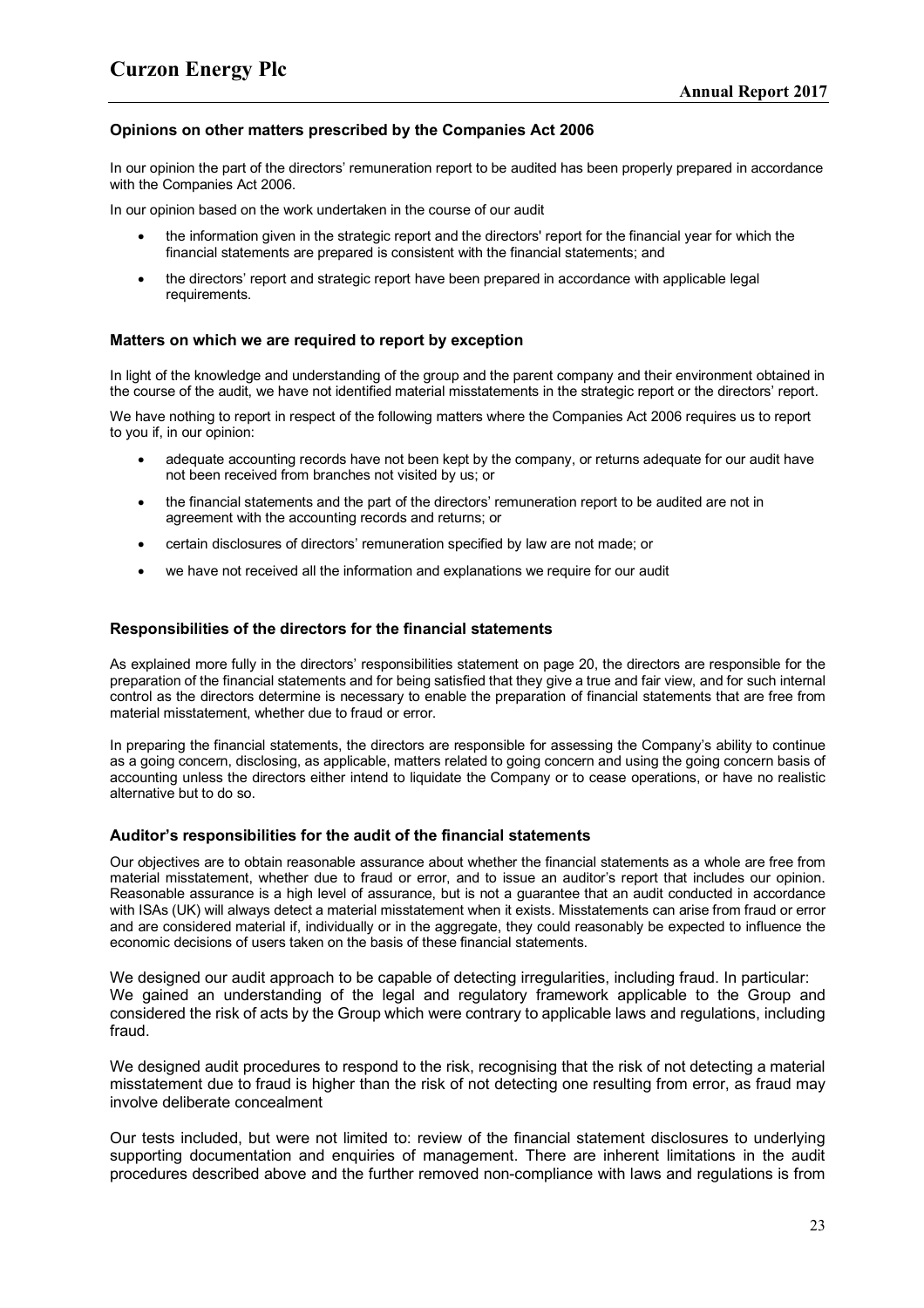the events and transactions reflected in the financial statements, the less likely we would become aware of it.

We did not identify any key audit matters relating to irregularities, including fraud. As in all of our audits we also addressed the risk of management override of internal controls, including testing journals and evaluating whether there was evidence of bias by the directors that represented a risk of material misstatement due to fraud.

A further description of our responsibilities for the audit of the financial statements is located on the Financial Reporting Council's website at: www.frc.org.uk/auditorsresponsibilities. This description forms part of our auditor's report.

#### **Other matters which we are required to address**

We were appointed by the Board on 21 November 2017 to audit the financial statements for the year ended 31 December 2017. Our total uninterrupted period of engagement is 2 years, covering the period ended 31 December 2016 to 31 December 2017.

The non-audit services prohibited by the FRC's Ethical Standard were not provided to the company and we remain independent of the group and the parent company in conducting our audit.

Our audit opinion is consistent with the additional report to the audit committee.

#### **Use of our report**

This report is made solely to the company's members, as a body, in accordance with Chapter 3 of Part 16 of the Companies Act 2006. Our audit work has been undertaken so that we might state to the company's members those matters we are required to state to them in an auditor's report and for no other purpose. To the fullest extent permitted by law, we do not accept or assume responsibility to anyone other than the company and the company's members as a body, for our audit work, for this report, or for the opinions we have formed.

Matthew Stallabrass Senior Statutory Auditor For and on behalf of **Crowe Clark Whitehill LLP** Statutory Auditor **London**

**30 April 2018**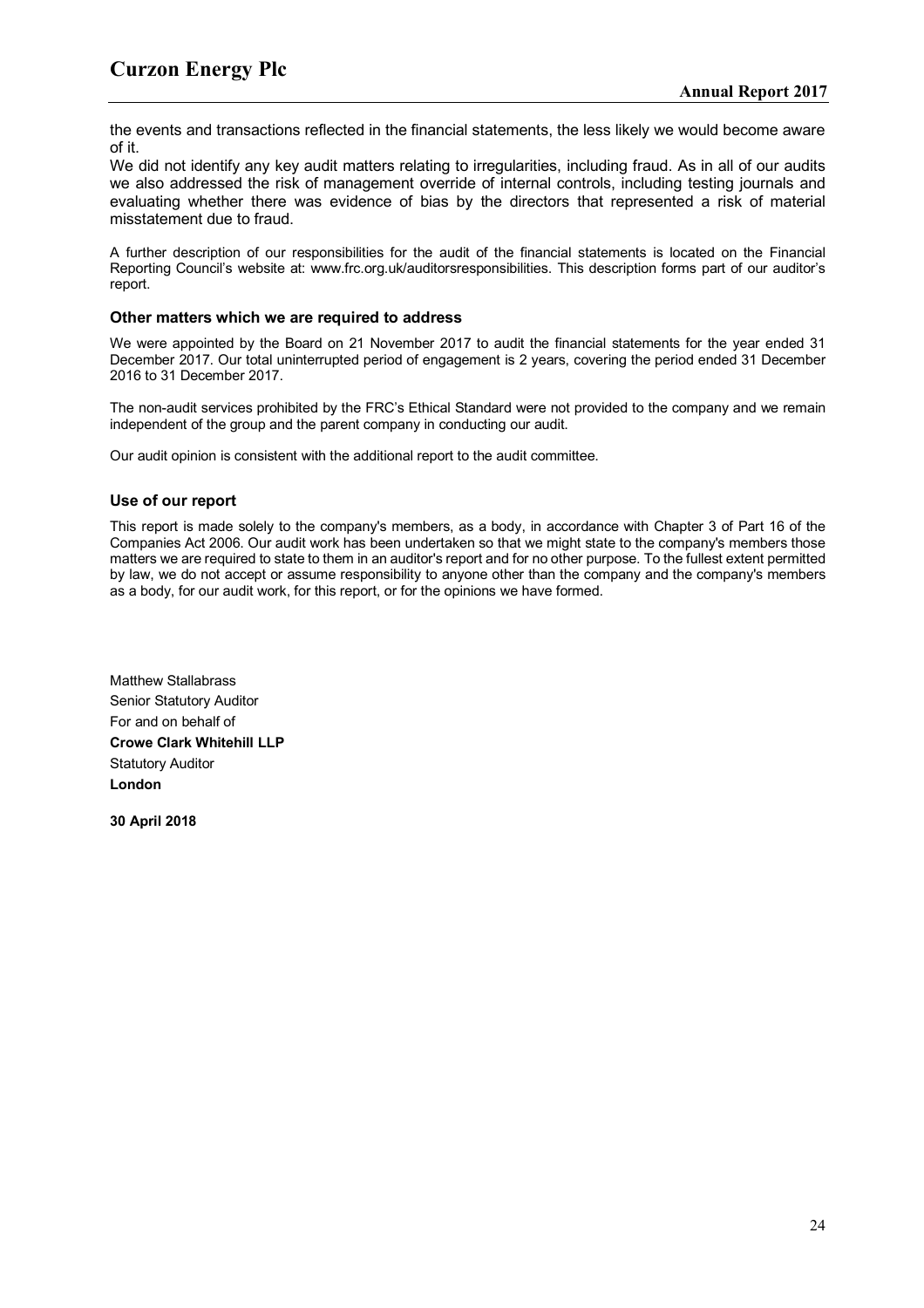### **Consolidated statement of comprehensive income for the year ended 31 December 2017**

|                                                 | <b>Note</b> | 2017        | 2016          |
|-------------------------------------------------|-------------|-------------|---------------|
|                                                 |             | US\$        | US\$          |
| Well field expenses                             |             | (293, 867)  | (60, 187)     |
| Administrative expenses                         | 4           | (1,662,619) | (1,035,803)   |
|                                                 |             |             |               |
| Loss from operations                            |             | (1,956,486) | (1,095,990)   |
| Finance expense, net                            | 6           | (102, 288)  | (281, 476)    |
| Impairment of exploration and evaluation        |             |             |               |
| assets                                          |             |             | (2, 158, 000) |
| Other income                                    |             | 225,393     |               |
| Loss before taxation                            |             | (1,833,381) | (3,535,466)   |
| Income tax expense                              |             |             |               |
| Loss for the year attributable to               |             |             |               |
| equity holders of the parent company            |             | (1,833,381) | (3,535,466)   |
|                                                 |             |             |               |
| Other comprehensive income/(expense)            |             |             |               |
| Gain/(loss) on translation of parent net assets |             | 44,624      | (38, 153)     |
| and results from functional currency into       |             |             |               |
| presentation currency                           |             |             |               |
| Total comprehensive loss for the year           |             | (1,788,757) | (3,573,619)   |
|                                                 |             |             |               |
| Loss per share                                  |             |             |               |
| Basic and diluted, US\$                         | 8           | (0.03)      | (0.08)        |

The notes on pages 29 to 59 form part of these financial statements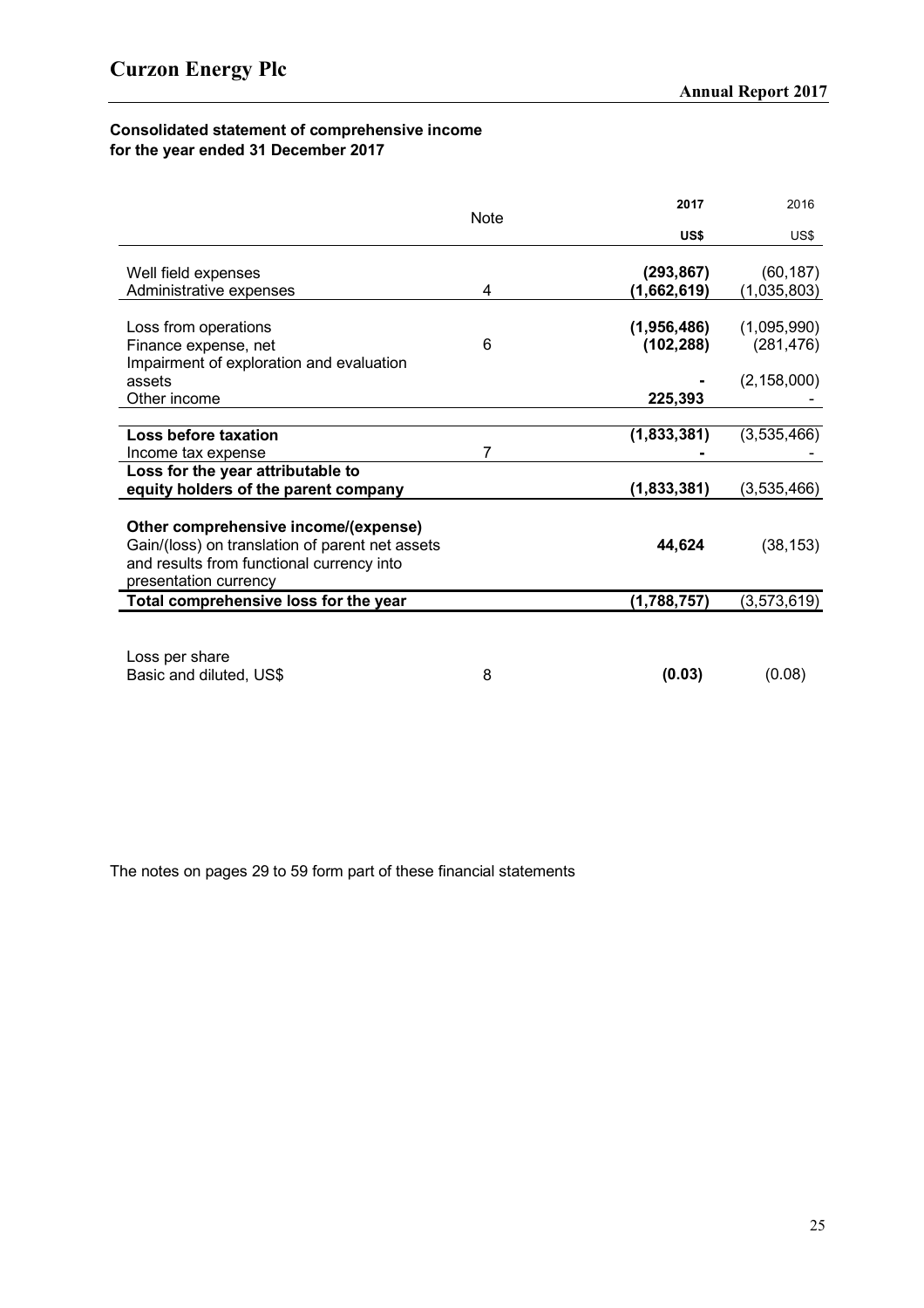### **Consolidated statements of financial position as at 31 December 2017**

|                                                      | <b>Note</b> | 2017           | 2016           |
|------------------------------------------------------|-------------|----------------|----------------|
|                                                      |             | US\$           | US\$           |
| <b>Assets</b>                                        |             |                |                |
| <b>Non-current assets</b>                            |             |                |                |
| Intangible assets                                    | 9           | 2,559,000      | 2,559,000      |
| Restricted cash                                      | 11          | 125,440        | 125,315        |
| <b>Total non-current assets</b>                      |             | 2,684,440      | 2,684,315      |
|                                                      |             |                |                |
| <b>Current assets</b>                                |             |                |                |
| Prepayments and other receivables                    | 12          | 148,616        |                |
| Cash and cash equivalents                            | 13          | 1,595,035      | 370,722        |
| <b>Total current assets</b>                          |             | 1,743,651      | 370,722        |
| <b>Total assets</b>                                  |             | 4,428,091      | 3,055,037      |
|                                                      |             |                |                |
| <b>Liabilities</b>                                   |             |                |                |
| <b>Current liabilities</b>                           |             |                |                |
| Trade and other payables                             | 14          | 463,413        | 581,842        |
| <b>Borrowings</b>                                    | 15          | 578,599        | 363,829        |
| <b>Total current liabilities</b>                     |             | 1,042,012      | 945,671        |
|                                                      |             |                |                |
| <b>Total liabilities</b>                             |             | 1,042,012      | 945,671        |
|                                                      |             |                |                |
| Capital and reserves attributable to<br>shareholders |             |                |                |
| Share capital                                        | 16          | 964,575        | 639,925        |
| Share premium                                        |             | 3,199,004      | 763,854        |
| Share-based payments reserve                         |             | 114,659        |                |
| <b>Warrants reserve</b>                              |             | 191,011        |                |
| Merger reserve                                       |             | 31,212,041     | 31,212,041     |
| Foreign currency translation reserve                 |             | 6,471          | (38, 153)      |
| <b>Accumulated losses</b>                            |             | (32, 301, 682) | (30, 468, 301) |
| <b>Total capital and reserves</b>                    |             | 3,386,079      | 2,109,366      |
| <b>Total equity and liabilities</b>                  |             | 4,428,091      | 3,055,037      |

The financial statements were approved and authorised for issue by the Board of Directors on 30 April 2018 and were signed on its behalf by:

**Thomas Mazzarisi Director**

The notes on pages 29 to 59 form part of these financial statements.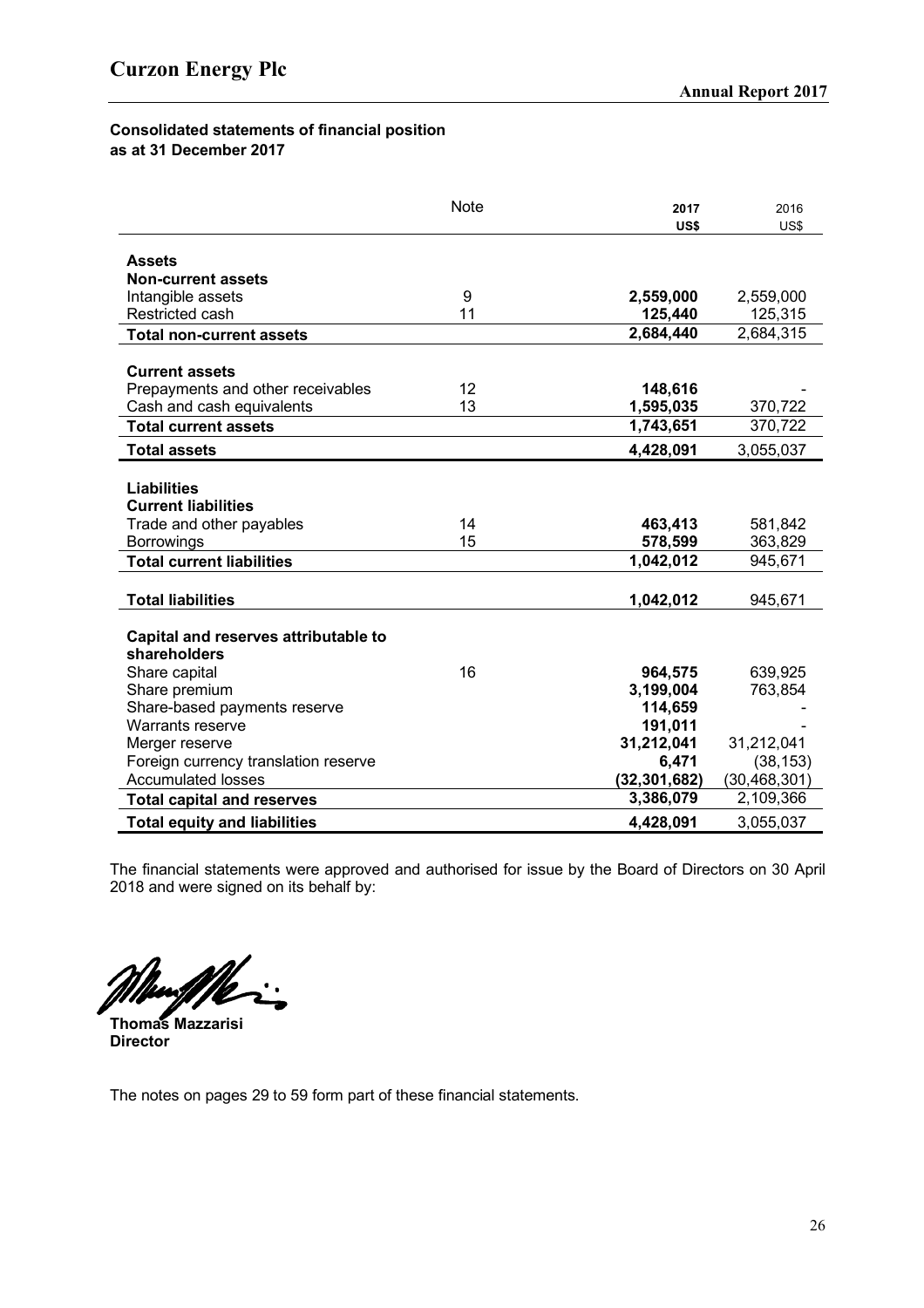### **Consolidated statements of changes in equity**

|                                                   | Share capital<br>US\$ | <b>Share</b><br>premium<br>US\$ | Other<br>reserves<br>US\$ | <b>Accumulated</b><br>losses<br>US\$ | Total<br>US\$ |
|---------------------------------------------------|-----------------------|---------------------------------|---------------------------|--------------------------------------|---------------|
| Equity as at 1 January<br>2016                    | 530,803               |                                 | 25,545,285                | (26, 948, 973)                       | (872, 885)    |
| Loss for the year                                 |                       |                                 |                           | (3,519,328)                          | (3,519,328)   |
| Other comprehensive<br>income for the year        |                       |                                 | (38,153)                  |                                      | (38,153)      |
| Total comprehensive loss                          |                       |                                 |                           |                                      |               |
| for the year                                      |                       |                                 | (38, 153)                 | (3,519,328)                          | (3,557,481)   |
| Issue of shares                                   | 109,122               | 763,854                         |                           |                                      | 872,976       |
| Increase in additional                            |                       |                                 |                           |                                      |               |
| capital of Coos Bay                               |                       |                                 | 5,666,756                 |                                      | 5,666,756     |
| At 31 December 2016                               | 639,925               | 763,854                         | 31,173,888                | (30, 468, 301)                       | 2,109,366     |
| Loss for the year                                 |                       |                                 |                           | (1,833,381)                          | (1,833,381)   |
| <b>Other comprehensive</b><br>income for the year |                       |                                 | 44,624                    |                                      | 44,624        |
| <b>Total comprehensive</b>                        |                       |                                 |                           |                                      |               |
| loss for the year                                 |                       |                                 | 44,624                    | (1,833,381)                          | (1,788,757)   |
| <b>Issue of shares</b>                            | 324,650               | 2,921,855                       |                           |                                      | 3,245,505     |
| <b>Share issue costs</b>                          |                       | (486, 705)                      |                           |                                      | (486, 705)    |
| <b>Issue of share warrants</b>                    |                       |                                 | 191,011                   |                                      | 191,011       |
| <b>Issue of share options</b>                     |                       |                                 | 114,659                   |                                      | 114,659       |
| At 31 December 2017                               | 964,575               | 3,199,004                       | 31,524,182                | (32,301,682)                         | 3,386,079     |

### **Other Reserves**

|                                | Merger<br>reserve<br>US\$ | Share-based<br>payments<br>reserve<br>US\$ | Warrants<br>reserve<br>US\$ | Foreign<br>currency<br>translation<br>reserve<br>US\$ | <b>Total Other</b><br>reserves<br>US\$ |
|--------------------------------|---------------------------|--------------------------------------------|-----------------------------|-------------------------------------------------------|----------------------------------------|
| Equity as at 1 January         |                           |                                            |                             |                                                       |                                        |
| 2016                           | 25,545,285                |                                            |                             |                                                       | 25,545,285                             |
| Loss for the year              |                           |                                            |                             |                                                       |                                        |
| Other comprehensive            |                           |                                            |                             |                                                       |                                        |
| income for the year            |                           |                                            |                             | (38, 153)                                             | (38, 153)                              |
| Total comprehensive loss       |                           |                                            |                             |                                                       |                                        |
| for the year                   |                           |                                            |                             | (38, 153)                                             | (38, 153)                              |
| Issue of shares                |                           |                                            |                             |                                                       |                                        |
| Increase in additional         |                           |                                            |                             |                                                       |                                        |
| capital of Coos Bay            | 5,666,756                 |                                            |                             |                                                       | 5,666,756                              |
| At 31 December 2016            | 31,212,041                |                                            |                             | (38, 153)                                             | 31,173,888                             |
| Loss for the year              |                           |                                            |                             |                                                       |                                        |
| Other comprehensive            |                           |                                            |                             |                                                       |                                        |
| income for the year            |                           |                                            |                             | 44,624                                                | 44,624                                 |
| <b>Total comprehensive</b>     |                           |                                            |                             |                                                       |                                        |
| loss for the year              |                           |                                            |                             | 44,624                                                | 44,624                                 |
| <b>Issue of shares</b>         |                           |                                            |                             |                                                       |                                        |
| Share issue costs              |                           |                                            |                             |                                                       |                                        |
| <b>Issue of share warrants</b> |                           |                                            | 191,011                     |                                                       | 191,011                                |
| <b>Issue of share options</b>  |                           | 114,659                                    |                             |                                                       | 114,659                                |
| At 31 December 2017            | 31,212,041                | 114,659                                    | 191,011                     | 6,471                                                 | 31,524,182                             |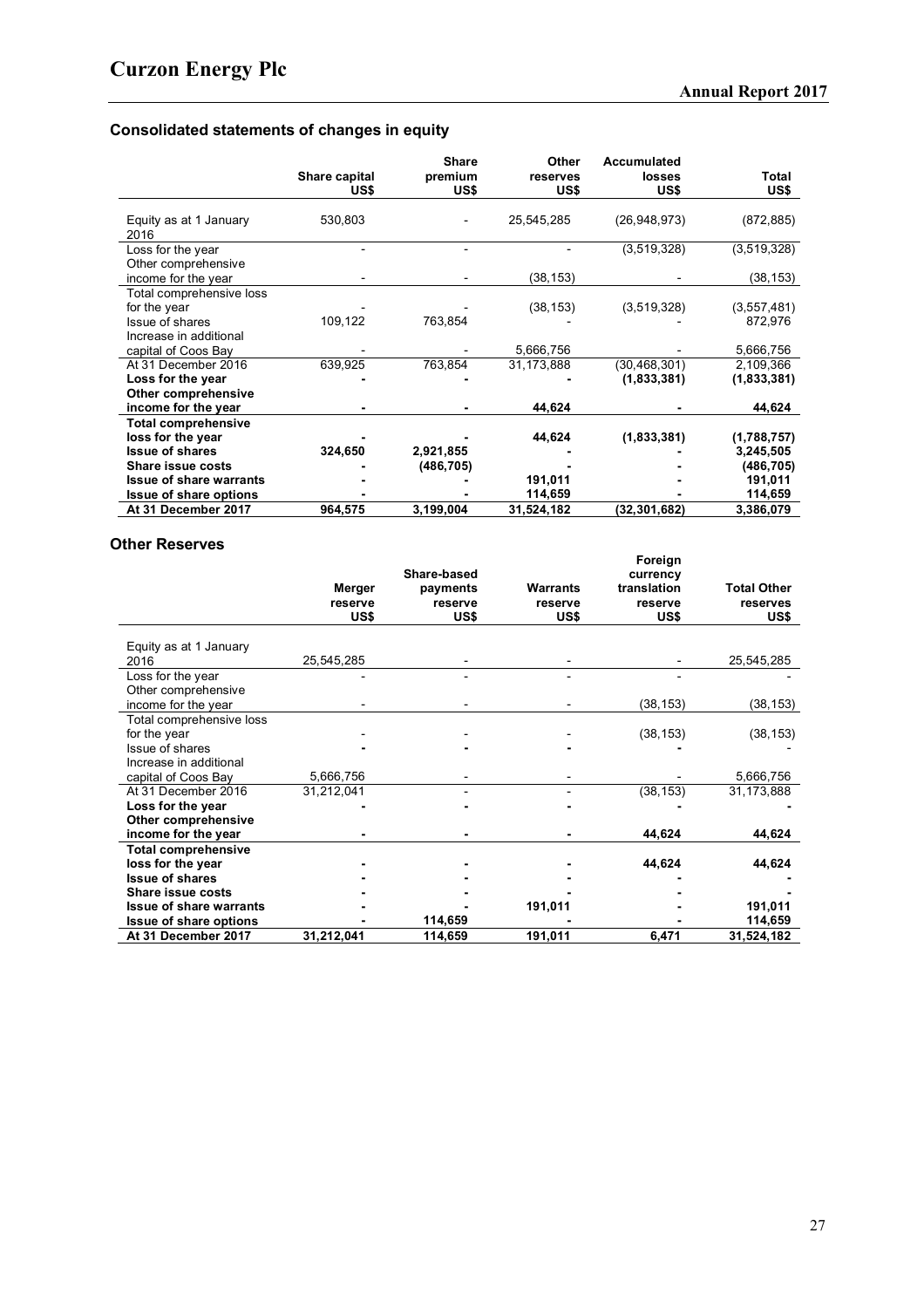### **Consolidated statement of cash flows**

|                                                              | <b>Notes</b> | 2017<br>US\$  | 2016<br>US\$ |
|--------------------------------------------------------------|--------------|---------------|--------------|
|                                                              |              |               |              |
| <b>Cash flow from operating activities</b>                   |              |               |              |
| Loss before taxation                                         |              | (1,833,381)   | (3,535,466)  |
| Adjustments for:                                             |              |               |              |
| Finance cost, net                                            | 6            | 86,473        | 344,354      |
| Income from payable write off                                |              | (225, 393)    |              |
| Licences impairment                                          |              |               | 2,158,000    |
| Share-based payments charge                                  | 17           | 111,367       |              |
| Unrealised foreign exchange movements                        |              | 50,184        | (29,004)     |
| Operating cashflows before working capital changes           |              | (1, 810, 750) | (1,062,116)  |
| Changes in working capital:                                  |              |               |              |
| Increase in payables                                         |              | 66,576        | 209,637      |
| (Increase) in receivables                                    |              | (118, 542)    |              |
| Net cash used in operating activities                        |              | (1,862,716)   | (852, 479)   |
|                                                              |              |               |              |
| <b>Financing activities</b><br>Issue of ordinary shares      | 16           | 3,087,266     |              |
| Costs of share issue                                         |              | (295, 694)    | 872,979      |
| Proceeds from new borrowings                                 | 15           | 250,000       | 350,815      |
| Net cash flow from financing activities                      |              | 3,041,572     | 1,223,794    |
|                                                              |              |               |              |
|                                                              |              |               |              |
| Net Increase in cash and cash equivalents in the period      |              | 1,178,856     | 371,315      |
|                                                              |              |               |              |
|                                                              |              |               |              |
| Cash and cash equivalents at the beginning of the period     |              | 370,722       | 515          |
| Restricted cash held on deposits                             | 11           | 125,315       | 124,424      |
| Total cash and cash equivalents at the beginning of the      |              |               |              |
| period, including restricted cash                            |              | 496,037       | 125,019      |
|                                                              |              |               |              |
| Effect of the translation of cash balances into presentation |              |               |              |
| currency                                                     |              | 45,457        | (1, 187)     |
| Interest on restricted cash                                  |              | 125           | 891          |
|                                                              |              |               |              |
|                                                              |              |               |              |
| Cash and cash equivalents at the end of the period           |              | 1,595,035     | 370,722      |
| Restricted cash held on deposits                             | 11           | 125,440       | 125,315      |
| Total cash and cash equivalents at the end of the period,    |              |               |              |
| including restricted cash                                    |              | 1,720,475     | 496,037      |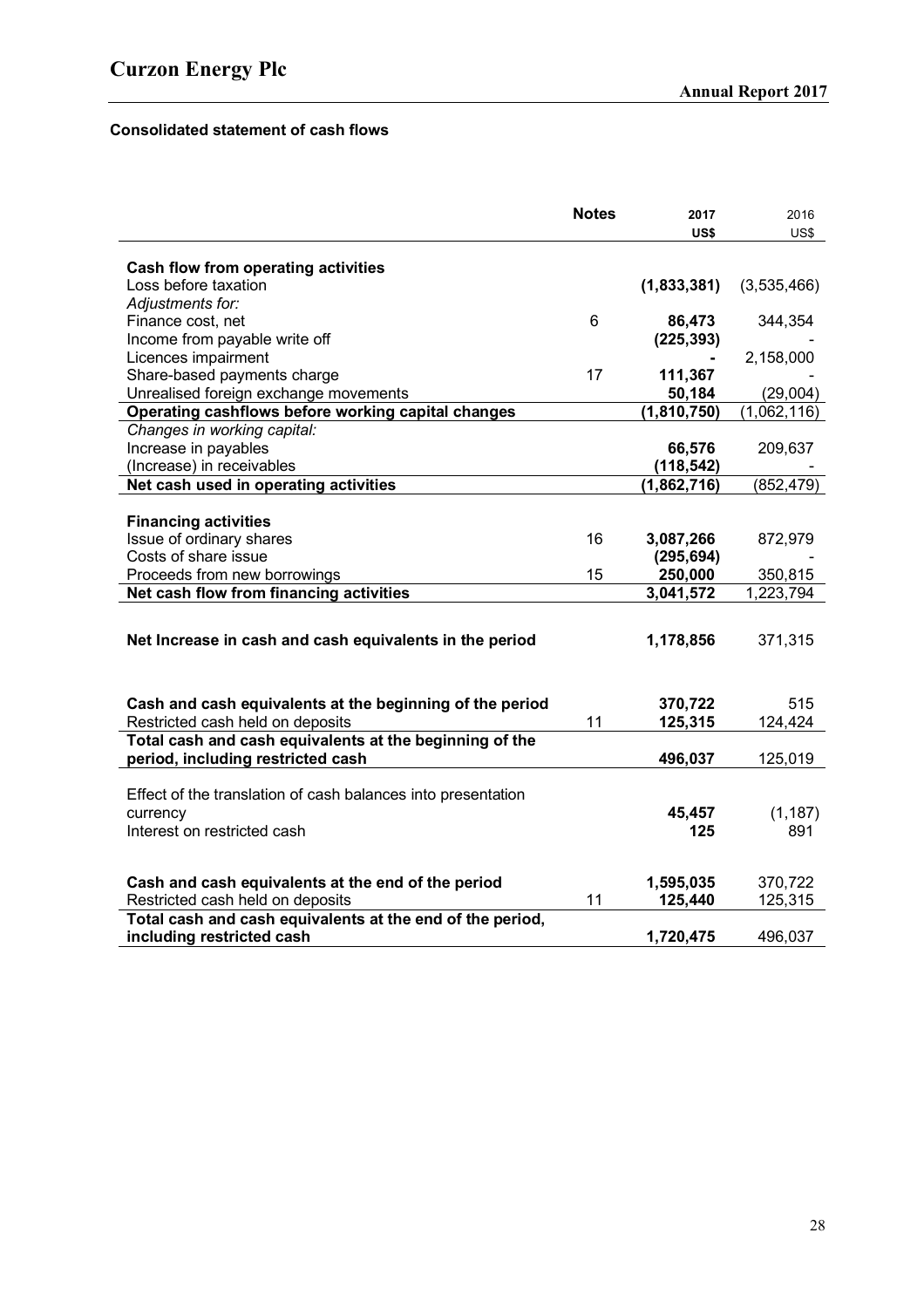### **NOTES TO THE CONSOLIDATED FINANCIAL INFORMATION**

### **1. General information**

The Company was incorporated and registered in England and Wales on 29 January 2016 as a public limited company under the name Westport Energy Plc. On 2 December 2016 the Company changed its name to Curzon Energy Plc. The Company's registered number is 09976843 and its registered office is at Kemp House, 152 City Road, London EC1V 2NX. On 4 October 2017, the Company's shares were admitted to the Official List (by way of Standard Listing) and to trading on the London Stock Exchange's Main Market.

With effect from admission, the Company has been subject to the Listing Rules and the Disclosure Guidance and Transparency Rules (and the resulting jurisdiction of the UK Listing Authority) to the extent such rules apply to companies with a Standard Listing pursuant to Chapter 14 of the Listing Rules.

The principal activity of the Company is that of a holding company for its subsidiaries, as well as performing all administrative, corporate finance, strategic and governance functions of the Group. The Company's investments comprise of subsidiaries operating in the coalbed methane ('CBM') gas sector.

The entire share capital of Coos Bay Energy, LLC (Coos Bay) was conditional on Admission, acquired by the Company pursuant to a membership interest purchase agreement dated 20 May 2017 between the Company, Coos Bay and the members of Coos Bay.

At the time of its acquisition by the Company, Coos Bay consisted of Coos Bay Energy, LLC and its wholly owned US Group as specified below. The Company, Coos Bay Energy, LLC and the US Group as specified below together are referred to the Curzon Group.

Coos Bay Energy, LLC is a limited liability corporation incorporated in Nevada, USA whose registered office is 1370 Crowley Avenue SE, Portland, Oregon 97302, USA.

The US Group at the date of its acquisition by Coos Bay Energy, LLC consisted of Westport Energy Acquisition, Inc. and its wholly-owned subsidiary, Westport Energy, LLC (together, the "US Group").

Westport Energy Acquisition, Inc., was incorporated in May 2010 in Delaware, USA. Its registered office is located at 100 Overlook Center, 2nd Floor, Princeton Junction, NJ 08540, USA.

Westport Energy, LLC was incorporated in December 2008 in Delaware, USA. Its registered office is located at 100 Overlook Center, 2nd Floor, Princeton Junction, NJ 08540, USA.

The principal business of the US Group is the exploration for CBM in the Coos Bay region of Oregon, USA. The US Group holds leases to approximately 45,370 acres of prospective CBM lands in the Coos Bay Basin.

As a result of Coos Bay Energy, LLC acquisition, the Group owns certain CBM and related assets, which it acquired on 4 November 2016 by acquiring the US Group from Westport Energy Holdings Inc., a publicly held company trading on the OTC Pink Market. Coos Bay acquired the US Group pursuant to a foreclosure agreement dated 4 November 2016 between Coos Bay, Westport Energy Holdings, Inc., the US Group and the three creditors of Westport Energy Holdings Inc. (which at the time of the foreclosure was the parent company of the US Group). Pursuant to the terms of the foreclosure agreement, all outstanding debt and security instruments of Westport Energy Holdings, Inc., which was secured by all of the assets of the US Group, was terminated, along with the creditors' related security interests in the assets of the US Group. In addition, outstanding royalty agreements with Queensbury, Inc. and YA Global Investments Limited were also terminated. YA Global Investments L.P. was the major creditor and held a 75% interest in Coos Bay prior to the Acquisition. YA Global Investments L.P. now holds a majority interest in the Coos Bay and 44.72% interest in the Company.

Prior to the acquisition of the US Group by Coos Bay, the US Group was wholly-owned by Westport Energy Holdings Inc., which had acquired the Oregon CBM business, on 17 August 2010 from New Earthshell Corporation, a corporation formed in Delaware in October 2008 to hold title to the CBM assets through Westport Energy LLC. The parent company of New Earthshell Corporation was YA Global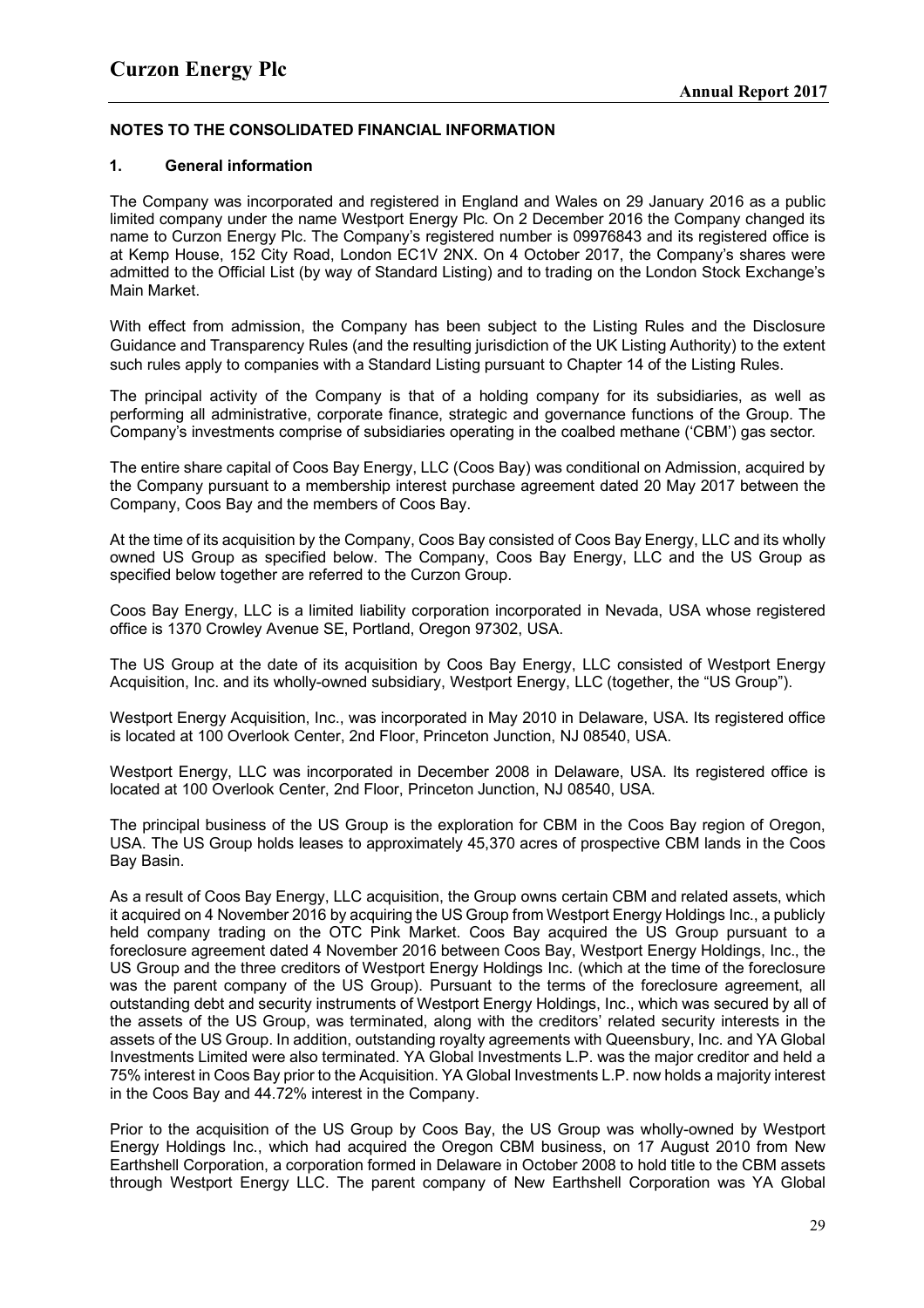Investments L.P. who had, foreclosed on, and took title to, those Oregon CBM assets from Torrent Energy on 26 November 2008.

### **2. Accounting policies**

The principal accounting policies adopted are set out below.

The Group Financial statements are presented in US Dollars.

#### **Basis of preparation**

The financial statements have been prepared in accordance with International Financial Reporting Standards and IFRIC interpretations as endorsed by the EU ("IFRS") and the requirements of the Companies Act applicable to companies reporting under IFRS.

The preparation of the Group financial statements in conformity with IFRS requires the use of certain critical accounting estimates. It also requires the Directors to exercise their judgment in the process of applying the Group's accounting policies. The areas involving a higher degree of judgment and complexity, or areas where assumptions and estimates are significant to the Group financial statements are disclosed below.

*a) New standards, interpretations and amendments effective from 1 January 2017* 

There were no new standards or interpretations effective for the first time for periods beginning on or after 1 January 2017 that had a significant effect on the Curzon Group's financial statements.

*b) New standards, interpretations and amendments not yet effective* 

There are a number of standards and interpretations which have been issued by the International Accounting Standards Board that are effective in future accounting periods that the group has decided not to adopt early. The most significant of these are:

- IFRS 9 Financial Instruments and IFRS 15 Revenue from Contracts with Customers (both mandatorily effective for periods beginning on or after 1 January 2018); and

- IFRS 16 Leases (mandatorily effective for periods beginning on or after 1 January 2019).

The Directors do not expect that the adoption of these standards will have a material impact on the financial information of the Group in future periods.

IFRS 9 "Financial Instruments" will impact both the measurement and disclosures of financial instruments.

IFRS 15 "Revenue from Contracts with Customers" – the Company is pre-revenue hence the adoption would have no impact on the reported results. Under IFRS 15 management expect gas revenue to be recognised at the point the gas is transferred to the customers control, for example delivery into the customer's pipeline.

Adoption of IFRS 16 will result in the group recognising right of use of assets and lease liabilities for all contracts that are, or contain, a lease. For leases currently classified as operating leases, under current accounting requirements the group does not recognise related assets or liabilities, and instead spreads the lease payments on a straight-line basis over the lease term, disclosing in its annual financial statements the total commitment. Due to the fact that the Group currently only has short term (less than 12 months) operating leases, IFRS 16 will not have an impact on the results or balance sheet of the Group.

### **Basis of consolidation**

The Company was incorporated on the 29th of January 2016. It acquired Coos Bay Energy, LLC on the 4th of October 2017. At the time of its acquisition by the Company, Coos Bay Energy, LLC consisted of Coos Bay Energy, LLC and its wholly owned US Group. It is the Directors' opinion that the Company at the date of acquisition of Coos Bay Energy, LLC did not meet the definition of a business as defined by IFRS 3 and therefore the acquisition is outside on the IFRS 3 scope. More details on the judgement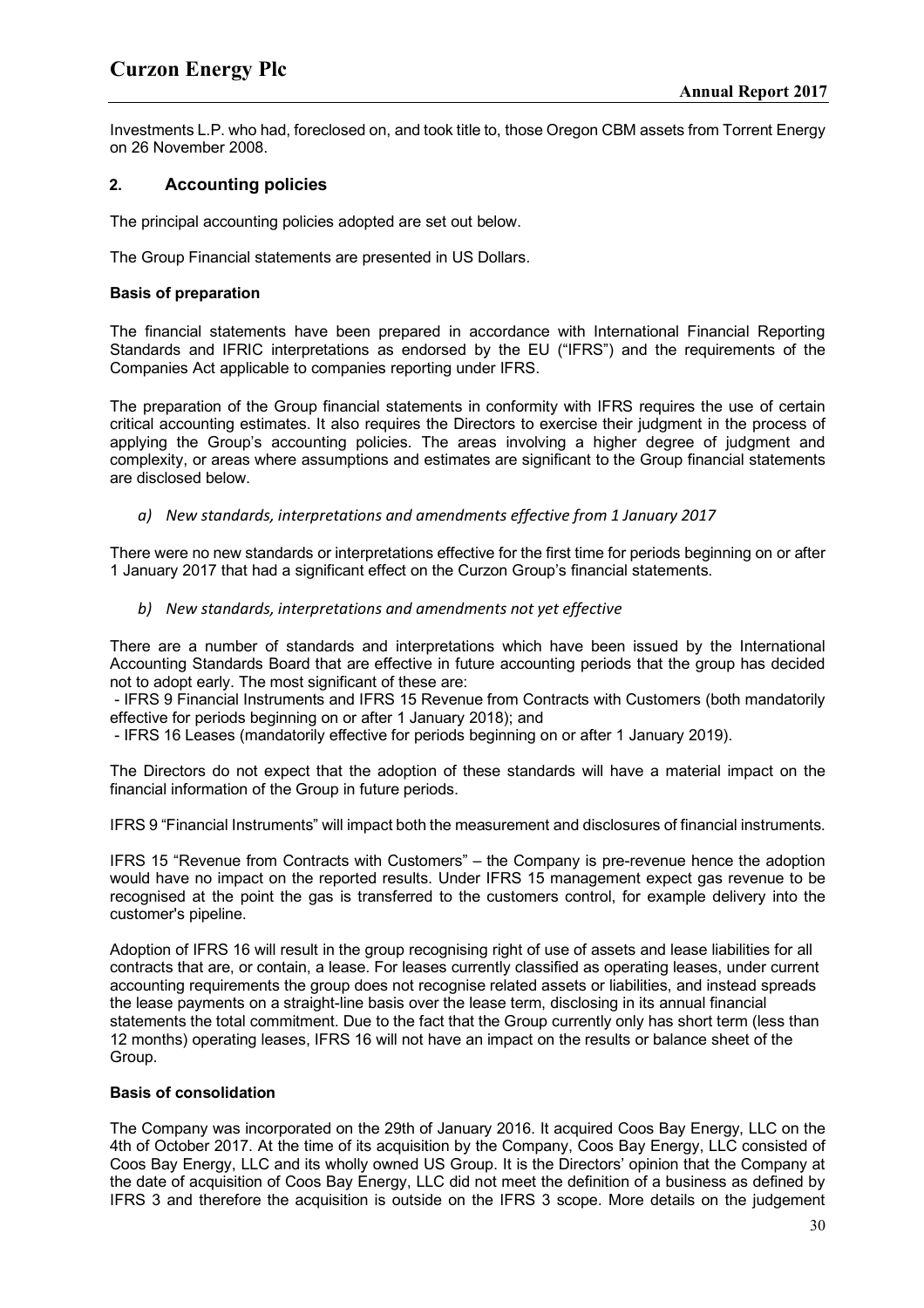involved is disclosed in the section Basis of consolidation under Summary of critical accounting estimates and judgements on page 37.

Where a party to an acquisition fails to satisfy the definition of a business, as defined by IFRS 3, management have decided to adopt a "merger accounting" method of consolidation as the most relevant method to be used.

The Group consistently applies it to all similar transactions in the following way:

- the acquired assets and liabilities are recorded at their existing carrying values rather than at fair value; - no goodwill is recorded;

- all intra-group transactions, balances and unrealised gains and losses on transactions are eliminated from the beginning of the first comparative period or inception, whichever is earlier;

- comparative periods are restated from the beginning of the earliest comparative period presented based on the assumption that the companies have always been together;

- all the pre-acquisition accumulated losses of the legal acquire are assumed by the Group as if the companies have always been together;

- all the share capital and membership capital contributions of all the companies included into the legal acquiree sub-group less the Company's cost of investment into these companies are included into the merger reserve; and

- the Company's called up share capital is restated at the preceding reporting date to reflect the value of the new shares that would have been issued to acquire the merged company had the merger taken place at the first day of the comparative period. Where new shares have been issued during the current period that increased net assets (other than as consideration for the merger), these are recorded from their actual date of issue and are not included in the comparative statement of financial position.

### **Going concern**

The Group financial statements have been prepared on the going concern basis, which assumes that the Group will continue to be able to meet its liabilities as they fall due for the foreseeable future. The operations are currently being financed by funds raised from an equity placing completed on 4 October 2017 (the Equity Placing") and proceeds from a \$1,000,000 third-party credit facility that provides the Group up to \$500,000 additional minimum funding (the "Credit Facility Minimum Funding") and an additional \$500,000 at the discretion of the lender. The Group believes that, based on current projected operational plans, the proceeds from the Equity Placement and the Credit Facility Minimum Funding are sufficient for the Group to implement its Phase 1 operational plans.

The Group held cash balances of \$1,720,475 as at 31 December 2017 and has funding plans in place for further capital to meet its planned activities.

The Directors believe that the Group will be able to raise, as required, sufficient cash or reduce its commitments to enable it to continue its operations, including the pursuit of future exploration opportunities, and to continue to meet, as and when they fall due, its liabilities for at least the next twelve months from the date of approval of the Group financial statements. The Group financial statements have, therefore, been prepared on the going concern basis.

### **Functional currency**

### *Functional and presentation currency*

The individual financial information of each Group entity is measured in the currency of the primary economic environment in which the entity operates (its functional currency). The Company's functional currency is UK Pound Sterling (£). All other companies, belonging to the Curzon Group, have US Dollar as their functional currency. The Group financial statements are presented in US Dollars (\$).

### *Transactions and balances*

Transactions in foreign currencies are converted into the respective functional currencies on initial recognition, using the exchange rates approximating those ruling at the transaction dates. Monetary assets and liabilities at the end of the reporting period are translated at the rates ruling as of that date.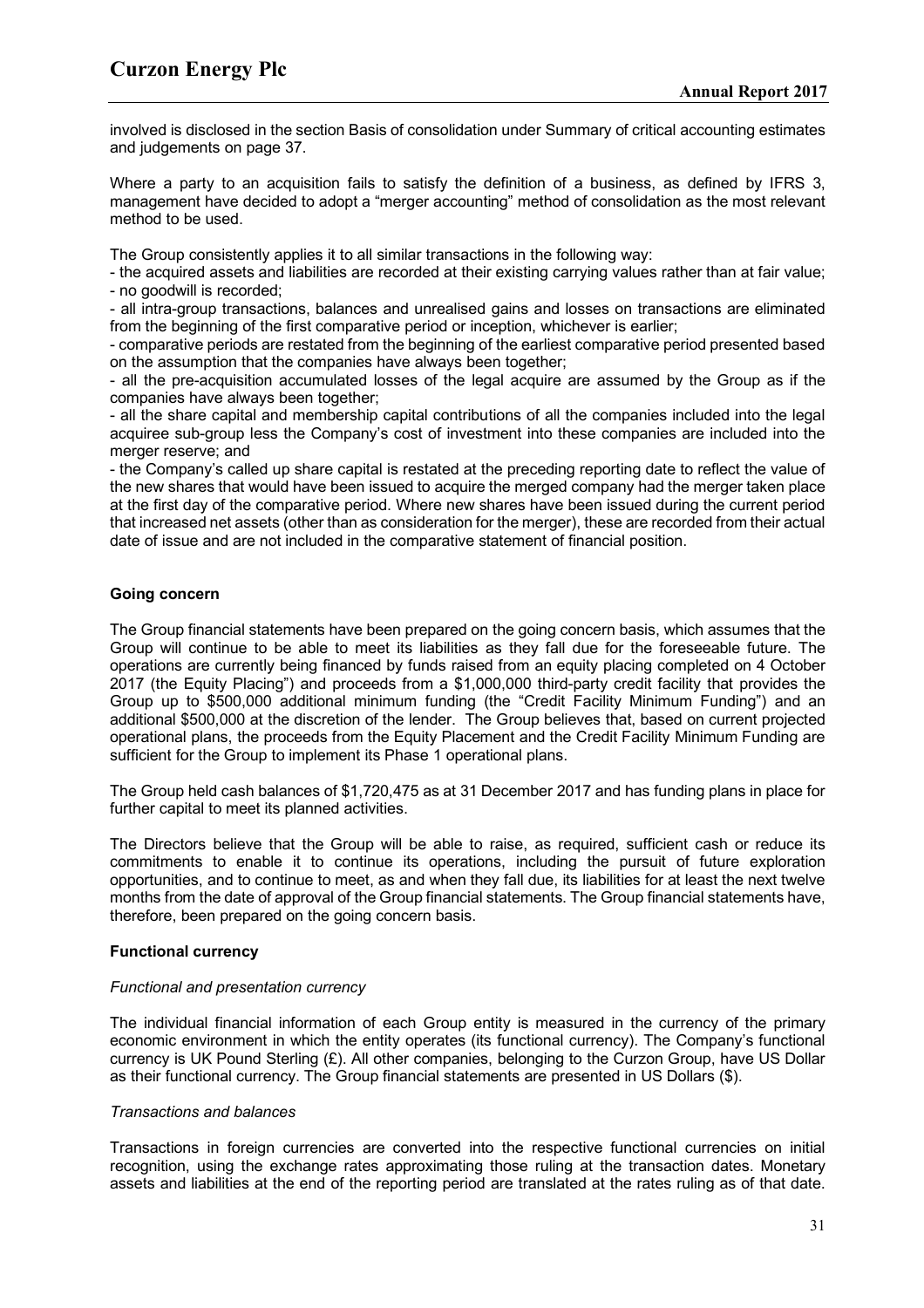Non-monetary assets and liabilities are translated using exchange rates that existed when the values were determined. All exchange differences are recognised in profit or loss.

On consolidation, the assets and liabilities of the Group's Pound Sterling operations are translated into the Group's presentational currency (US Dollar) at exchange rates prevailing at the reporting date. Income and expense items are translated at the average exchange rates for the period unless exchange rates have fluctuated significantly during the year, in which case the exchange rate at the date of the transaction is used. All exchange differences arising, if any, are recognised as other comprehensive income and are transferred to the Group's foreign currency translation reserve.

#### **Oil and gas exploration and evaluation expenditure**

All exploration and evaluation costs incurred or acquired on the acquisition of a subsidiary are accumulated in respect of each identifiable project area. These costs are classified as intangible assets and are only carried forward to the extent that they are expected to be recouped through the successful development of the area or where activities in the area have not yet reached a stage which permits reasonable assessment of the existence of economically recoverable reserves (the "successful efforts'' method). Other costs are written off unless commercial reserves have been established or the determination process has not been completed. Accumulated costs in relation to an abandoned area are written off in full against profit in the year in which the decision to abandon the area is made. When production commences the accumulated costs for the relevant area of interest are transferred from intangible assets to tangible assets as "Developed Oil and Gas Assets" and amortised over the life of the area according to the rate of depletion of the economically recoverable costs.

The properties are currently unproved, and therefore capitalised costs are not amortised, but subject to impairment testing. In addition, as no properties have been classified as proved, development activities have not commenced.

#### *Impairment of oil and gas exploration and evaluation assets*

The carrying value of unevaluated areas is assessed when there has been an indication that impairment in value may have occurred. The impairment of unevaluated prospects is assessed based on the Directors' intention with regard to future exploration and development of individual significant areas and the ability to obtain funds to finance such exploration and development.

#### **Decommissioning costs**

Where a material liability for the removal of production facilities and site restoration at the end of the field life exists, a provision for decommissioning is made. The amount recognised is the present value of estimated future expenditure determined in accordance with local conditions and requirements. An asset of an amount equivalent to the provision is also created and depreciated on a unit of production basis. Changes in estimates are recognised prospectively, with corresponding adjustments to the provision and the associated asset. As at each of 31 December 2016 and 31 December 2017, no provisions were deemed necessary.

#### **Impairment**

#### *Impairment of financial assets*

All financial assets (other than those categorised at fair value through profit or loss), are assessed at the end of each reporting period as to whether there is any objective evidence of impairment as a result of one or more events having an impact on the estimated future cash flows of the asset. For an equity instrument, a significant or prolonged decline in the fair value below its cost is considered to be objective evidence of impairment.

An impairment loss in respect of loans and receivables financial assets is recognised in profit or loss and is measured as the difference between the asset's carrying amount and the present value of estimated future cash flows, discounted at the financial asset's original effective interest rate.

If, in a subsequent period, the amount of the impairment loss decreases and the decrease can be related objectively to an event occurring after the impairment was recognised, the previously recognised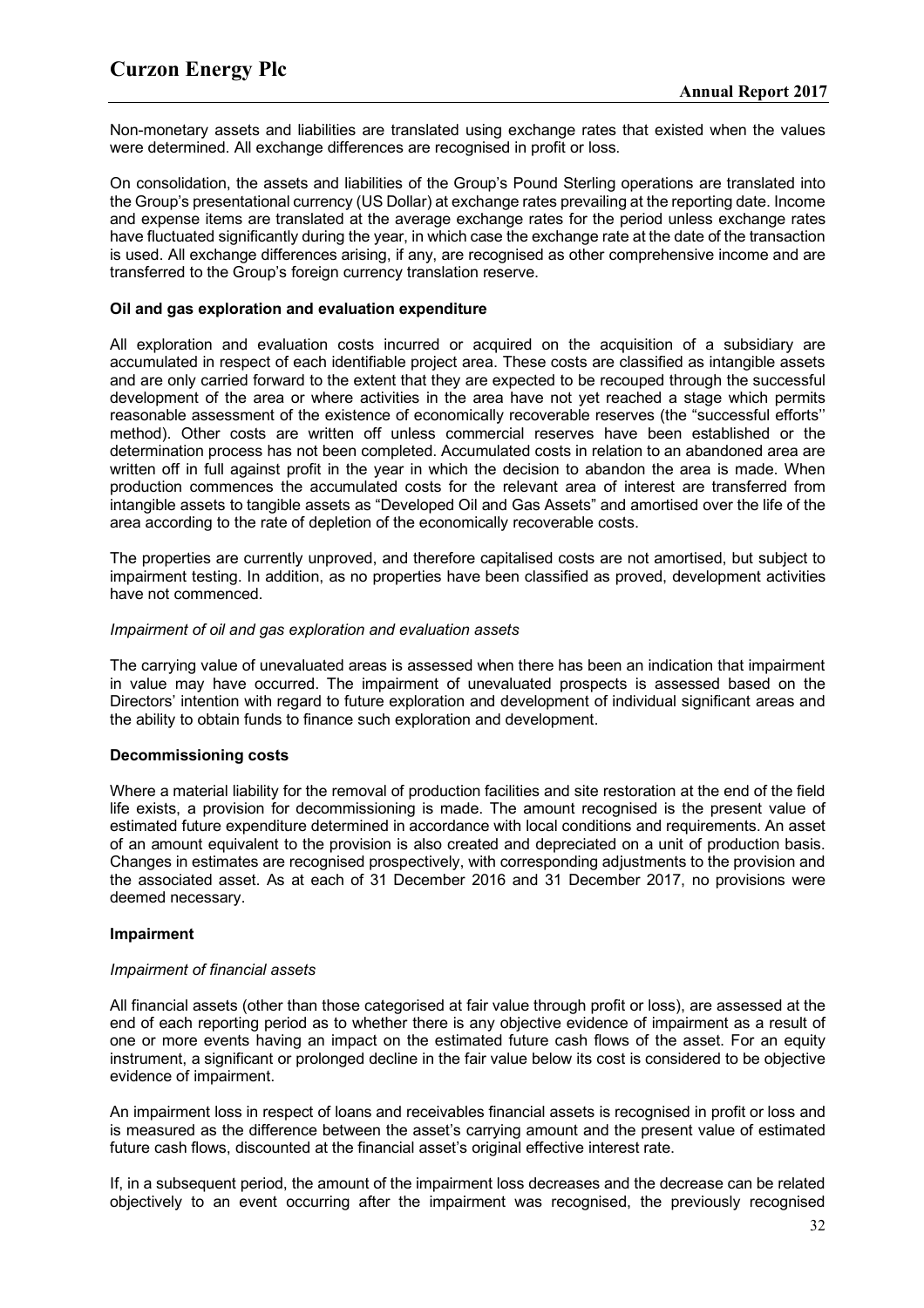impairment loss is reversed through profit or loss to the extent that the carrying amount of the financial asset at the date the impairment is reversed does not exceed what the amortised cost would have been had the impairment not been recognised.

#### *Impairment of non-financial assets*

The carrying values of assets, other than those to which IAS 36 "Impairment of Assets" does not apply, are reviewed at the end of each reporting period for impairment when there is an indication that the assets might be impaired. Impairment is measured by comparing the carrying values of the assets with their recoverable amounts. The recoverable amount of the assets is the higher of the assets' fair value less costs to sell and their value-in-use, which is measured by reference to discounted future cash flow.

An impairment loss is recognised in profit or loss immediately.

When there is a change in the estimates used to determine the recoverable amount, a subsequent increase in the recoverable amount of an asset is treated as a reversal of the previous impairment loss and is recognised to the extent of the carrying amount of the asset that would have been determined (net of amortisation and depreciation) had no impairment loss been recognised. The reversal is recognised in profit or loss immediately, unless the asset is carried at its revalued amount, in which case the reversal of the impairment loss is treated as a revaluation increase.

#### **Financial instruments**

Financial instruments are recognised in the statements of financial position when the Group has become a party to the contractual provisions of the instruments.

#### *Financial assets*

The Group classifies its financial assets as loans and receivables, cash and cash equivalents and restricted cash.

Financial assets are derecognised when the contractual rights to receive cash flows from the financial assets have expired or have been transferred and the Group has transferred substantially all the risks and rewards of ownership. On de-recognition of a financial asset in its entirety, the difference between the carrying amount and the sum of the consideration received and any cumulative gain or loss that had been recognised in other comprehensive income is recognised in profit or loss.

### *Loans and receivables*

These are non-derivative financial assets with fixed or determinable payments that are not quoted in an active market. They arise through the provision of goods or services (trade receivables), but also incorporate other types of contractual monetary asset. They are initially recognised at fair value plus transactions costs that are directly attributable to their acquisition or issue, and are subsequently carried at amortised cost using effective interest rate method, less provision for impairment. The Group's loans and receivables financial assets comprise notes and other receivables.

#### *Cash and cash equivalents*

Cash and cash equivalents comprise cash in hand, bank balances, bank overdrafts, deposits with financial institutions and short-term, highly liquid investments that are readily convertible to known amounts of cash and which are subject to an insignificant risk of changes in value.

### *Restricted cash*

Restricted cash are funds held as a collateral related to stand-by letters of credit related to the Group's oil and gas properties. Such deposits are classified as non-current assets and are not classified as part of cash and cash equivalents as these deposits are not accessible by the Company for unrestricted use and are not accessible for more than 3 months. More details on the Group's restricted cash are given in the note 11.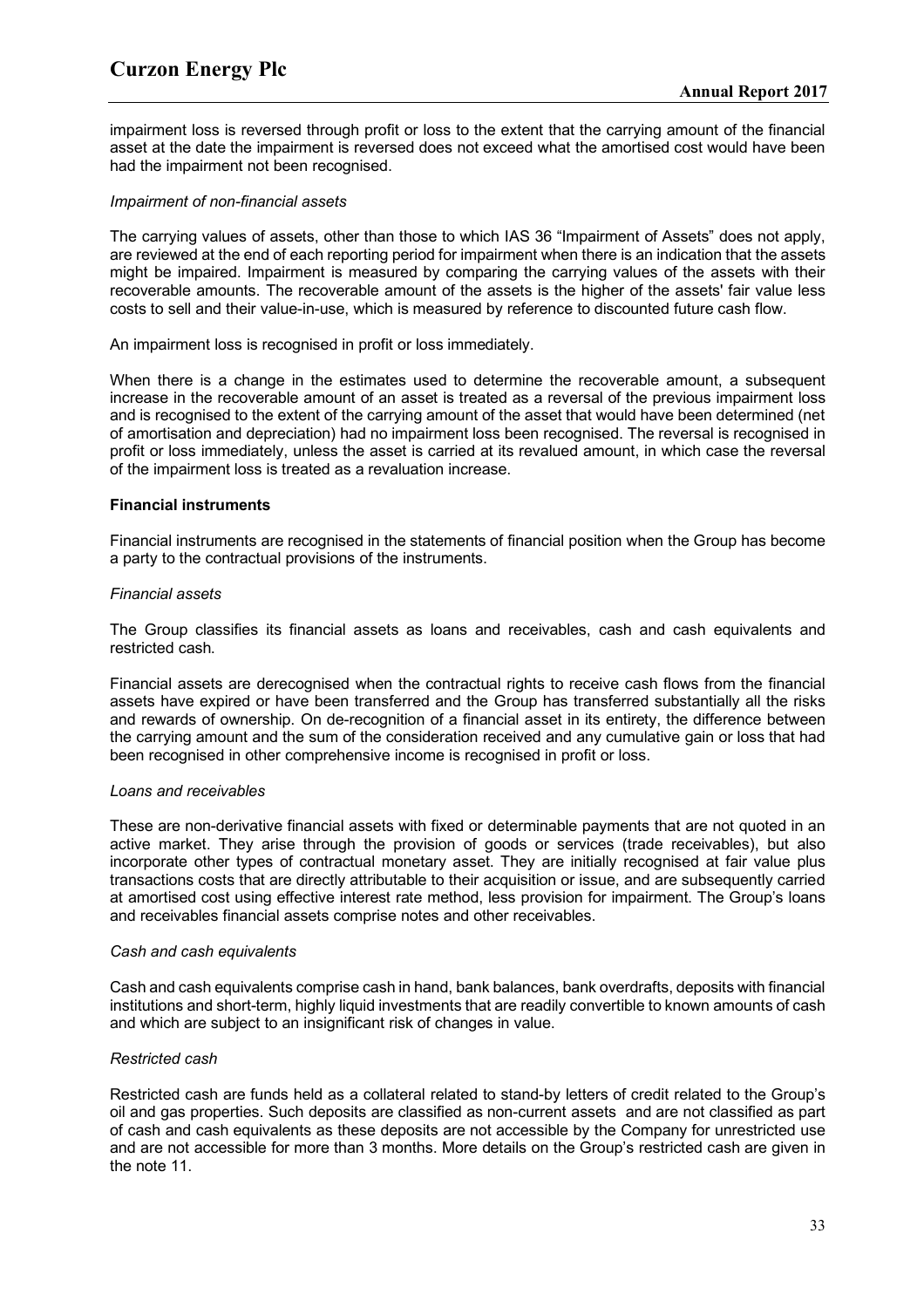### *Financial liabilities*

Financial liabilities are recognised when the Group becomes a party to the contractual provisions of the financial instrument.

Financial instruments are classified as liabilities or equity in accordance with the substance of the contractual arrangement. Interest, dividends, gains and losses relating to a financial instrument classified as a liability are reported as an expense or income. Distributions to holders of financial instruments classified as equity are charged directly to equity.

All financial liabilities are recognised initially at fair value plus directly attributable transaction costs and subsequently measured at amortised cost using the effective interest method other than those categorised as fair value through the Statement of Comprehensive Income.

A financial liability is derecognised when the obligation under the liability is discharged, cancelled or expires. When an existing financial liability is replaced by another from the same party on substantially different terms, or the terms of an existing liability are substantially modified, such an exchange or modification is treated as a de-recognition of the original liability and the recognition of a new liability, and the difference in the respective carrying amounts is recognised in the income statement.

#### *Loans and borrowings*

Borrowings are presented as current liabilities unless the Group has an unconditional right to defer settlement for at least twelve months after the reporting date, in which case they are presented as noncurrent liabilities.

After initial recognition, interest bearing loans and borrowings are subsequently measured at amortised cost using the effective interest rate method. Gains and losses are recognised in the income statement when the liabilities are derecognised. Amortised cost is calculated by taking into account any discount or premium on acquisition and fees or costs that are an integral part of the effective interest rate.

All borrowing costs are recognised in profit or loss in the period in which they are incurred.

#### *Equity instruments*

#### *Ordinary Shares*

Ordinary shares are classified as equity. Incremental costs directly attributable to the issue of new shares are shown in Share Premium account as a deduction, net of tax, from proceeds. Dividends on ordinary shares are recognised as liabilities when approved for distribution.

#### *Warrants*

Warrants classified as equity are recorded at fair value as of the date of issuance on the Company's consolidated balance sheets and no further adjustments to their valuation are made. Management estimates the fair value of these liabilities using option pricing models and assumptions that are based on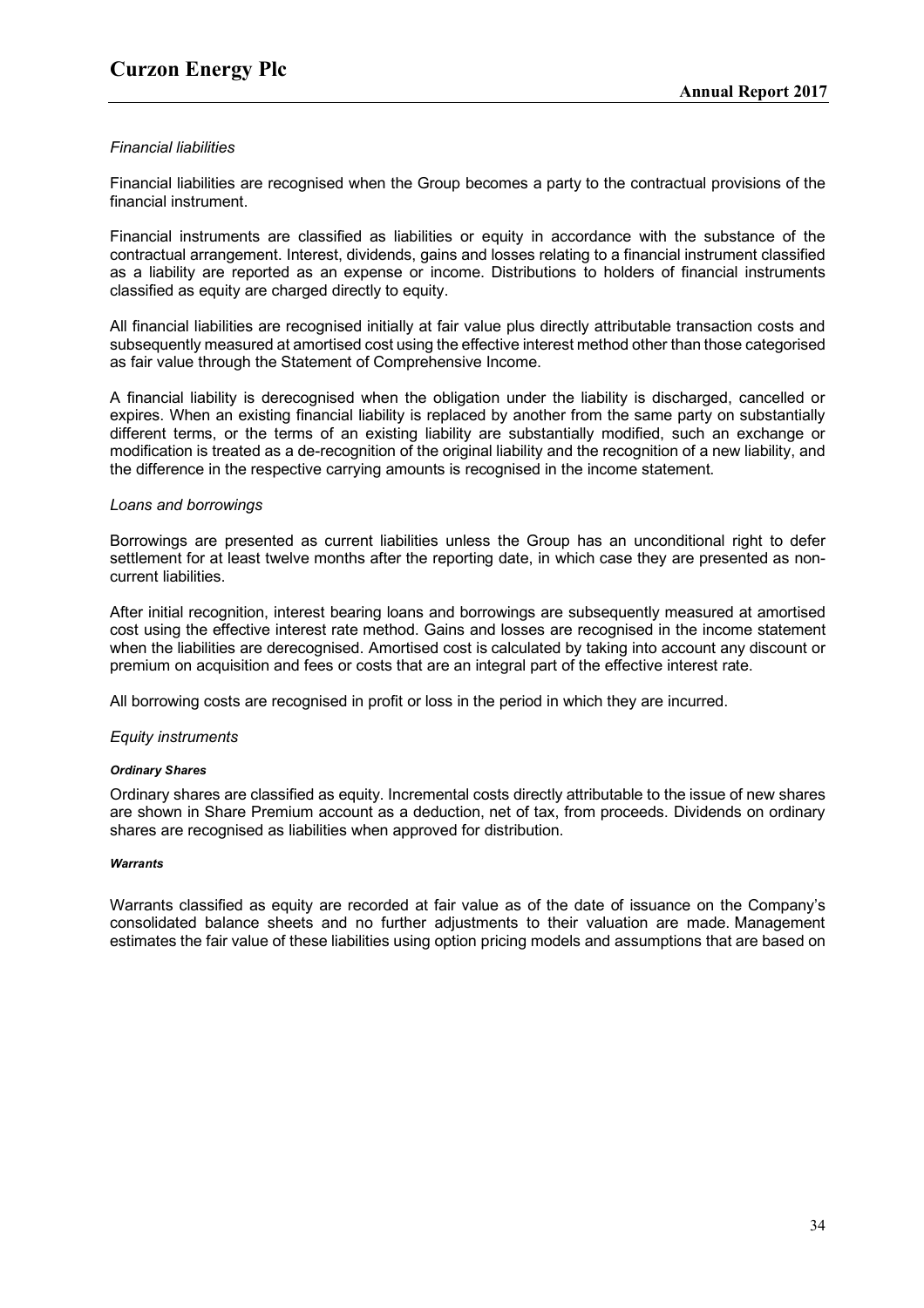the individual characteristics of the warrants or instruments on the valuation date, as well as assumptions for future financings, expected volatility, expected life, yield, and risk-free interest rate.

#### *Taxation*

Income tax for each reporting period comprises current and deferred tax.

Current tax is the expected amount of income taxes payable in respect of the taxable profit for the year and is measured using the tax rates that have been enacted or substantively enacted at the end of the reporting period.

Deferred tax is provided in full, using the liability method, on temporary differences arising between the tax bases of assets and liabilities and their carrying amounts in the Group financial statements.

Deferred tax assets are recognised for all deductible temporary differences, unused tax losses and unused tax credits to the extent that it is probable that future taxable profits will be available against which the deductible temporary differences, unused tax losses and unused tax credits can be utilised. The carrying amounts of deferred tax assets are reviewed at the end of each reporting period and reduced to the extent that it is no longer probable that sufficient future taxable profits will be available to allow all or part of the deferred tax assets to be utilised.

Deferred tax liabilities are recognised for all taxable temporary differences other than those that arise from goodwill or excess of the Group's interest in the net fair value of the acquired company's identifiable assets, liabilities and contingent liabilities over the business combination costs or from the initial recognition of an asset or liability in a transaction which is not a business combination and at the time of the transaction, affects neither accounting profit nor taxable profit.

Deferred tax assets and liabilities are measured at the tax rates that are expected to apply in the period when the asset is realised or the liability is settled, based on the tax rates that have been enacted or substantively enacted at the end of the reporting period.

Deferred tax assets and liabilities are offset when there is a legally enforceable right to set off current tax assets against current tax liabilities and when the deferred income taxes relate to the same taxation authority.

Unrecognised deferred tax assets are reassessed at each reporting date and are recognised to the extent that it has become probable that future taxable profit will allow deferred tax assets to be recovered.

Deferred tax relating to items recognised outside profit or loss is recognised outside profit or loss. Deferred tax items are recognised in correlation to the underlying transactions either in other comprehensive income or directly in equity.

Deferred tax arising from a business combination is included in the resulting goodwill or excess of the Group's interest in the net fair value of the acquired company's identifiable assets, liabilities and contingent liabilities over the business combination costs.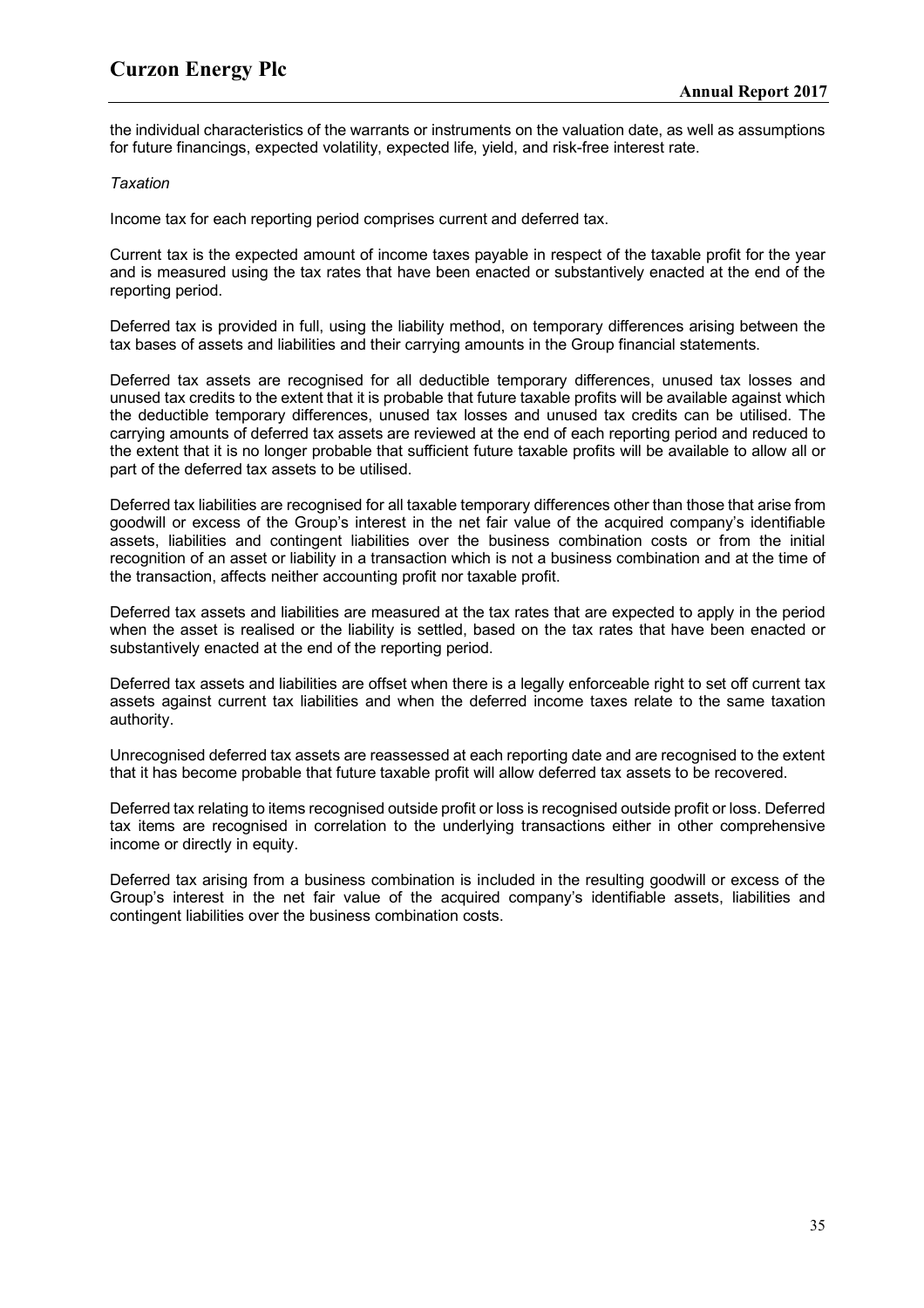#### **Leases**

The determination of whether an arrangement is, or contains, a lease is based on the substance of the arrangement at inception date: whether fulfilment of the arrangement is dependent on the use of a specific asset or assets or the arrangement conveys a right to use the asset.

The Group holds leases to approximately 45,370 acres of prospective coalbed methane lands in the Coos Bay Basin. The annual rental payments under these operating leases are recognised as an expense on a straight-line basis over the lease term, except where another systematic basis is more representative of the time pattern in which economic benefits from the leased asset are consumed.

The Group also leases equipment under operating leases where the annual rentals are recognised in a similar manner.

There were no leases classified under the category of finance leases.

#### **Employee benefits**

#### *Short-term benefits*

Wages, salaries, paid annual leave and sick leave, bonuses and non-monetary benefits are accrued in the period in which the associated services are rendered by employees of the Group.

#### *Post-employment benefits*

The Group does not currently make provision for post-employment benefits by way of pension plans or similar arrangements.

#### **Provisions, contingent liabilities and contingent assets**

Provisions are recognised when the Group has a present or constructive obligation as a result of past events, when it is probable that an outflow of resources embodying economic benefits will be required to settle the obligation, and when a reliable estimate of the amount can be made. Provisions are reviewed at the end of each financial reporting period and adjusted to reflect the current best estimate. Where the effect of the time value of money is material, the provision is the present value of the estimated expenditure required to settle the obligation.

A contingent liability is a possible obligation that arises from past events and whose existence will only be confirmed by the occurrence of one or more uncertain future events not wholly within the control of the Group. It can also be a present obligation arising from past events that is not recognised because it is not probable that an outflow of economic resources will be required or the amount of obligation cannot be measured reliably.

A contingent liability is not recognised but is disclosed in the notes to the financial statements. When a change in the probability of an outflow occurs so that the outflow is probable, it will then be recognised as a provision.

A contingent asset is a probable asset that arises from past events and whose existence will be confirmed only by the occurrence or non-occurrence of one or more uncertain events not wholly within the control of the Group. The Group does not recognise contingent assets but discloses its existence where inflows of economic benefits are probable, but not virtually certain.

#### **Share-based payment arrangements**

Equity-settled share-based payments to employees and others providing similar services are measured at the fair value of the equity instruments at the grant date. Details regarding the determination of the fair value of equity-settled share-based transactions are set out in note 17 to the Group financial statements.

The fair vale determined at the grant date of the equity-settled share-based payments is expensed on a straight-line basis over the vesting period, based on the Directors' estimate of equity instruments that will eventually vest, with a corresponding increase in equity. Where the conditions are non-vesting, the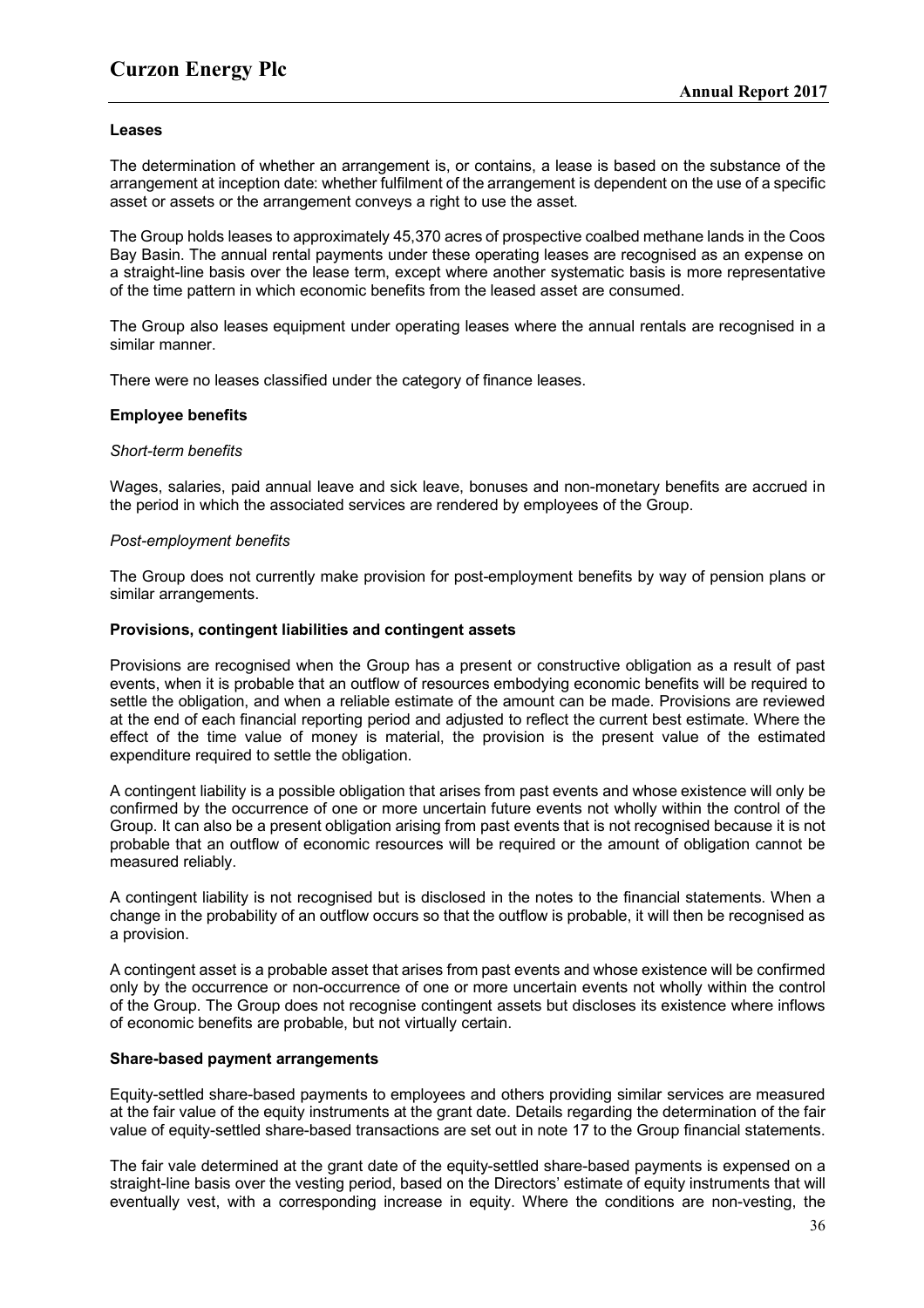expense and equity reserve arising from share based payment transactions is recognised in full immediately on grant.

At the end of each reporting period, the Directors revised their estimate of the number of equity instruments expected to vest. The impact of the revision of the original estimates, if any, is recognised in profit or loss such that the cumulative expense reflects the revised estimate, with a corresponding adjustment to other reserves.

### **Operating segments**

An operating segment is a component of the Group that engages in business activities from which it may earn revenues and incur expenses. The results of an operating segment are reviewed regularly by the chief operating decision maker to make decisions about resources to be allocated to the segment and assess its performance, and for which discrete financial information is available.

#### **Summary of critical accounting estimates and judgements**

The preparation of the Group financial statements in conformity with IFRS requires the use of certain critical accounting estimates. It also requires the Directors to exercise their judgement in the process of applying the accounting policies, which are detailed above. These judgements are continually evaluated by the Directors and management and are based on historical experience and other factors, including expectations of future events that are believed to be reasonable under the circumstances.

The key estimates and underlying assumptions concerning the future and other key sources of estimation uncertainty at the Statement of Financial Position date, that have a significant risk of causing a material adjustment to the carrying amounts of assets and liabilities within the next financial period are reviewed on an ongoing basis. Revisions to accounting estimates are recognised in the period in which the estimate is revised if the revision affects only that period or in the period of the revision and future periods if the revision affects both current and future periods.

The prime areas involving a higher degree of judgement or complexity, where assumptions and estimates are significant to the financial statements, are as follows:

#### *Going concern*

The Group financial statements have been prepared on a going concern basis as the Directors have assessed the Group's ability to continue in operational existence for the foreseeable future. The operations are currently being financed by third party loans and funds raised from an equity placing completed on 4 October 2017. See Going Concern section on page 31 for more details.

The Group is reliant on the continuing support from its shareholders and the expected support of future shareholders.

The Group financial statements do not include the adjustments that would result if the Group were not to continue as a going concern. See Going Concern section on page 31 for more details.

#### *Basis of consolidation*

The Company was incorporated on the 29th of January 2016. It acquired Coos Bay Energy, LLC on the 4th of October 2017. At the time of its acquisition by the Company, Coos Bay Energy, LLC consisted of Coos Bay Energy, LLC and its wholly owned US Group. It is the Directors' opinion that the Company at the date of acquisition of Coos Bay Energy, LLC did not meet the definition of a business as defined by IFRS 3 and therefore the acquisition is outside on the IFRS 3 scope.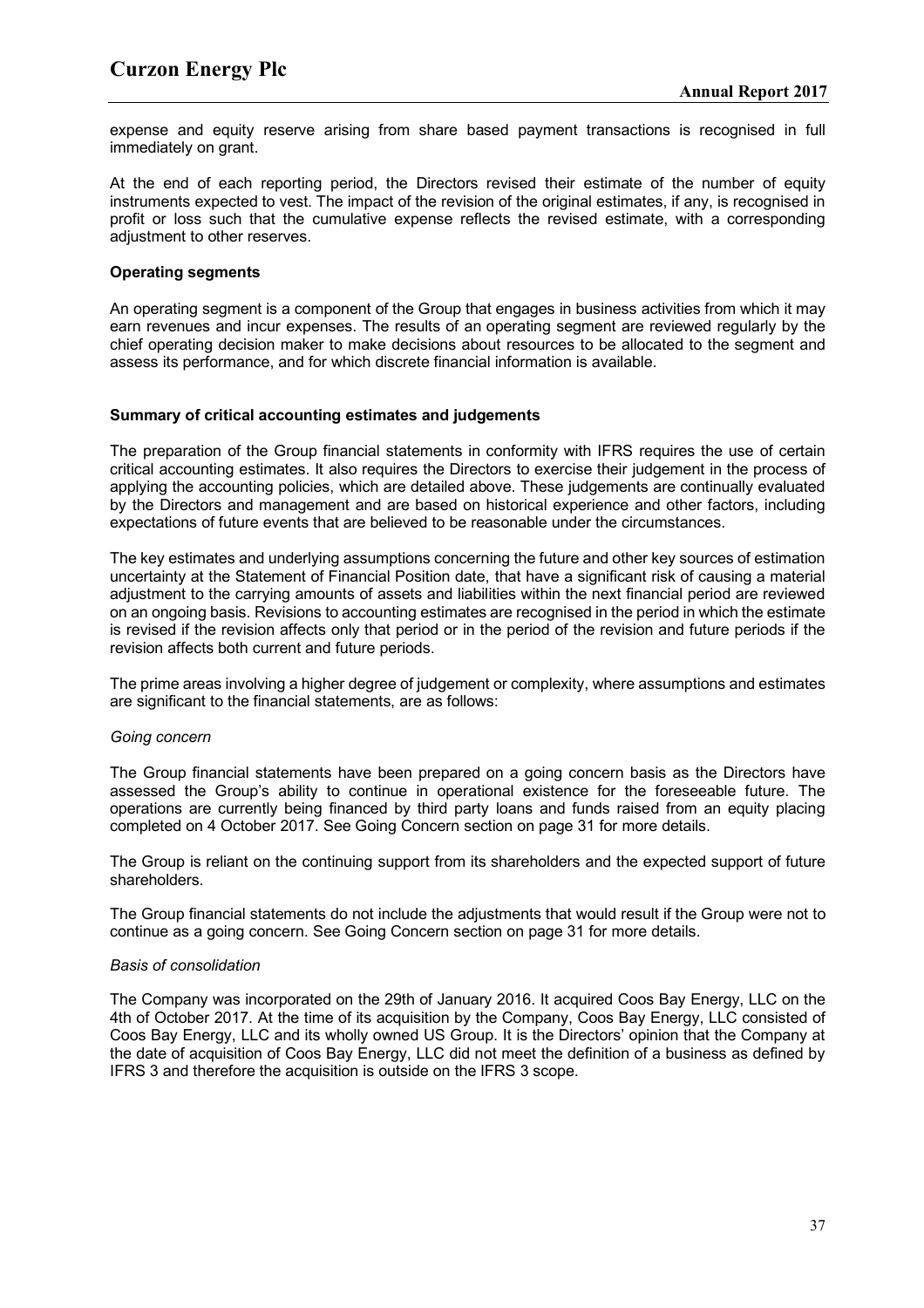#### **Summary of critical accounting estimates and judgements continued**

Coos Bay Energy, LLC was incorporated on 2 September 2016. It acquired Westport Energy Acquisition, Inc. on 4 November 2016. Westport Energy Acquisition, Inc. was a sole owner of the US Group. More details on the US Group composition are given in the note 1. It is the Directors' opinion that Coos Bay Energy, LLC at the date of acquisition of Westport Energy Acquisition, Inc. did not meet the definition of a business as defined by IFRS 3 and therefore the acquisition is outside on the IFRS 3 scope.

There is no other specific guidance on this topic elsewhere in IFRS. Management therefore needs to use judgement to develop an accounting policy that provides relevant and reliable information and apply it consistently to all similar transactions.

The management has decided that a "merger accounting" method would be the most relevant method to be used for the two acquisitions described above. It involves accounting for the post-acquisition entities in the Group as if the companies have always been together. Details of how the Group has applied the method are given in the section Basis of consolidation in the Accounting policies above.

The results and cash flows of all the combining entities were brought into the financial statements of the combined entity from the beginning of the financial year in which the combination occurred, adjusted so as to achieve uniformity of accounting policies. The comparative information was restated by including the total comprehensive income for all the combining entities for the previous reporting period and their statement of financial position for the previous reporting date, adjusted as necessary to achieve uniformity of accounting policies.

The Company's called up share capital was restated at 1 January 2016 to reflect the nominal value of the 2 incorporation shares and the new 40,000,000 shares that would have been issued to acquire the merged Coos Bay sub-group had the merger taken place on that date. The total amount of share capital recognised by the Company on 1 January 2016 was \$530,803. Also, on 1 January 2016 the Group has recognised the US Group's accumulated losses in full in the amount of \$26,948,973. On consolidation, the Company has recognised the merger reserve in the amount of \$25,545,285, which was calculated as a difference between the sum of the US Group share capital and additional capital of \$26,076,085 and the cost of investment deemed to have been made by Curzon into Coos Bay's shares in the amount of \$530,800.

At 31 December 2017 and 31 December 2016 the group results include the results of Curzon Energy Plc, Coos Bay Energy, LLC, Westport Energy Acquisitions, Inc. and Westport Energy, LLC.

#### *Impairment of capitalised exploration and evaluation expenditure*

Exploration and evaluation assets are assessed for impairment when facts and circumstances suggest the carrying value may exceed its recoverable amount. During the year ended 31 December 2016, there was sufficient data available to indicate that, although the development of the remaining wells is expected to proceed, the previous carrying value of exploration and evaluation assets were unlikely to be recovered in full from successful development or sales. Therefore, the Directors deemed that an impairment of \$2,158,000 was necessary as described in note 9. No impairment was made for the year ended 31 December 2017. As at 31 December 2017 the carrying value of the exploration and evaluation assets was US\$2,559,000.

#### *Valuation of share options and warrants*

The Group measures the cost of equity-settled transactions with employees by reference to the fair value of the equity instruments at the date at which they are granted. The fair value of share options is determined using the Black-Scholes model. The model has its strengths and weaknesses and requires six inputs as a minimum: 1. The share price; 2. The exercise price; 3. The risk free rate of return; 4. The expected dividends or dividend yield; 5. The life of the option; and 6. The volatility of the expected return. The first three inputs are normally, but not always, straightforward. The last three involve greater judgement and have the greatest impact on the fair value. More details on how the volatility was determined in the absence of the historical trading date are given in the note 17.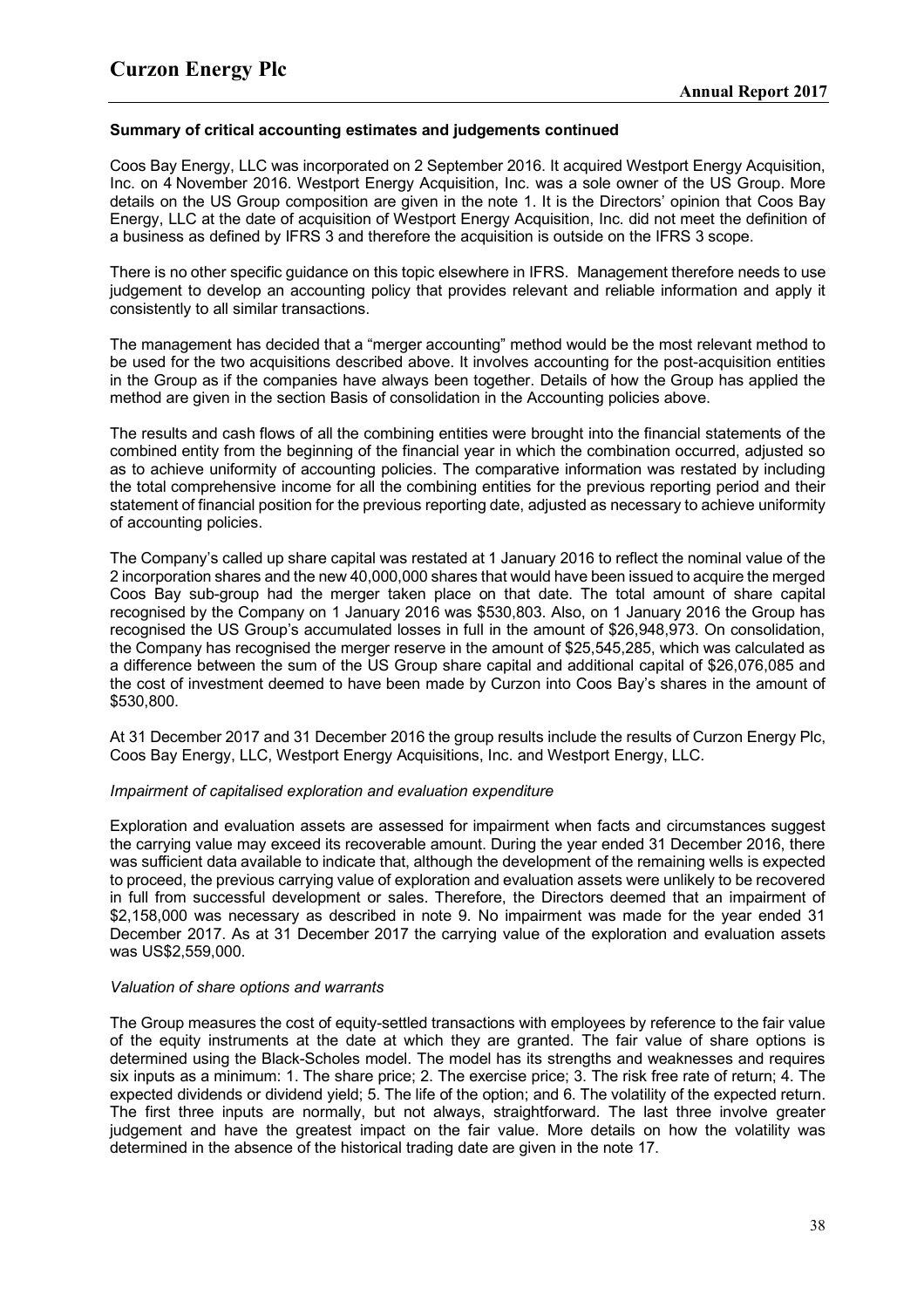### **3. Segmental analysis**

IFRS 8 "Operating Segments" requires operating segments to be identified on the basis of internal reports about components of the Group that are regularly reviewed by the chief operating decision maker (which takes the form of the Directors) as defined in IFRS 8 "Operating Segments", in order to allocate resources to the segment and to assess its performance.

The Group's business involves exploring for hydrocarbon liquids and gas. As at each of 31 December 2016 and 31 December 2017, the Directors consider there is one reportable operating segment

Accordingly, an analysis of segment profit or loss, segment assets, segment liabilities and other material items has not been presented.

The Group operates in one geographic area, being the USA. All intangible assets and operating assets and liabilities are located in the USA. The Group has not yet commenced production and therefore has no revenue.

### **4. Loss for the year before taxation**

Loss before tax is stated after charging / (crediting):

|                                                                                                                     | 2017                         | 2016                 |
|---------------------------------------------------------------------------------------------------------------------|------------------------------|----------------------|
|                                                                                                                     | US\$                         | US\$                 |
| Impairment of exploration and evaluation expenditure<br>Auditor's remuneration:                                     |                              | 2,158,000            |
| fees payable to the Company's auditor for the audit of<br>۰.<br>the consolidated and Company financial statements   | 58,000                       | 51,222               |
| fees payable to the Company's auditor for other<br>$\overline{\phantom{a}}$<br>services: corporate finance services | 148,223                      |                      |
| Directors' remuneration<br>Share-based payments<br>Foreign currency translation loss/(gain)                         | 473,163<br>111,367<br>36,794 | 418,000<br>(62, 878) |
| Operating lease rentals:<br>- property<br>- mineral rights                                                          | 2,939<br>38,972              | 1,462<br>8.213       |

### **5. Directors and staff**

There were no staff employed by the Group during the two years ended 31 December 2017.

#### **Remuneration of key management personnel**

Directors' emoluments and benefits as follows:

|                                      | 2017    | 2016    |
|--------------------------------------|---------|---------|
|                                      | US\$    | US\$    |
|                                      |         |         |
| Consultancy fees                     | 473.163 | 418,000 |
| Total remuneration of key management | 473,163 | 418,000 |

The directors' emoluments are paid from Coos Bay Energy LLC and the Company.

In 2017 Stephen Schoepfer received \$182,000 (2016: US\$175,457) of which US\$38,750 (2016: US\$nil)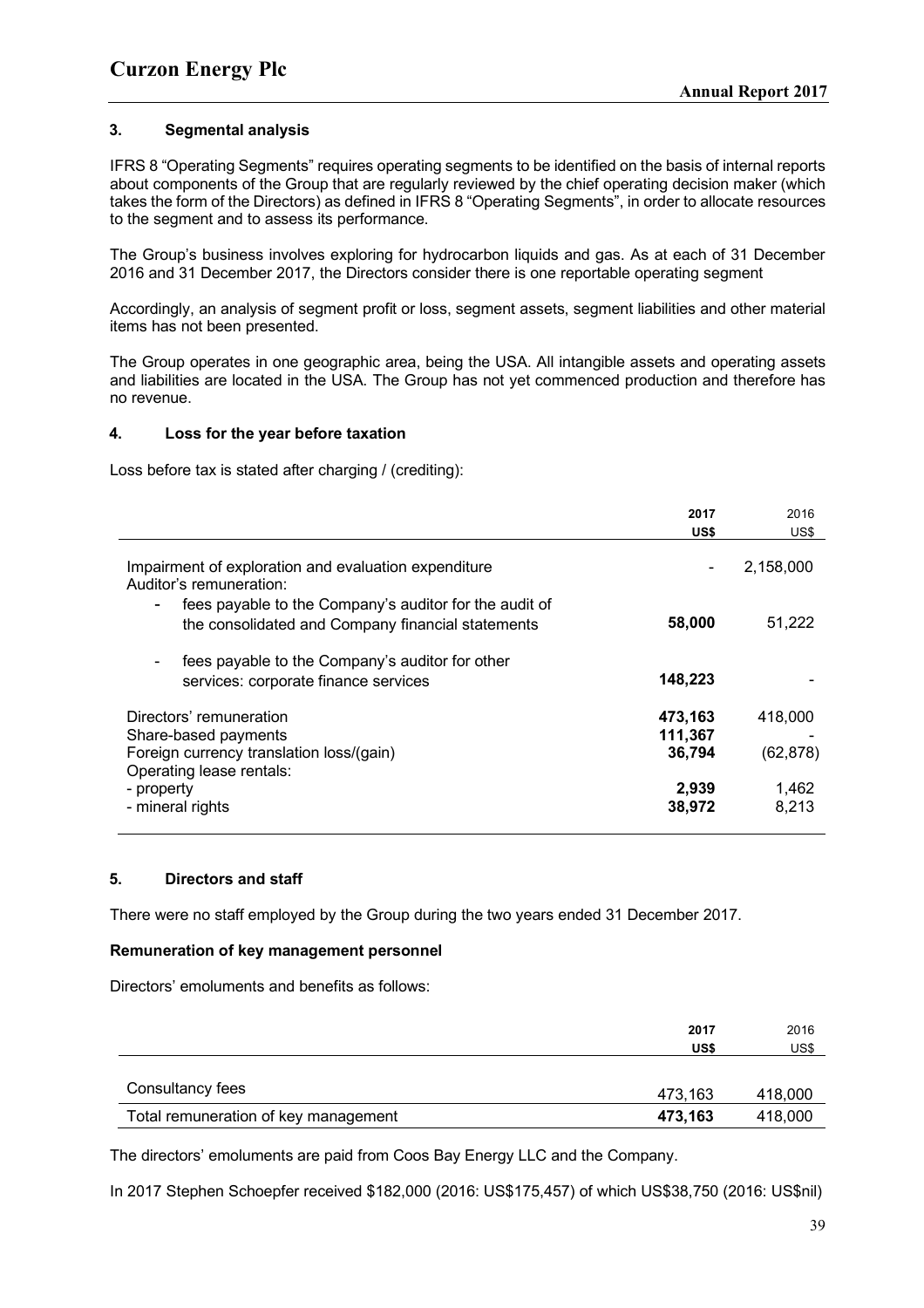was paid to him through his service company 4 Sea-Sons LLC.

In the 2017 Thomas Wagenhofer was paid all his fees of US\$93,052 (2016: US\$47,171) through his service company Gate Energy Limited.

In 2017 Thomas Mazzarisi was paid all if his fees of US\$182,000 (2016: US\$195,372) through his service company M10 Ventures LLC.

#### **6. Finance expense (net)**

|                              | 2017<br>US\$ | 2016<br>US\$ |
|------------------------------|--------------|--------------|
| Foreign exchange loss/(gain) | 36,794       | (62, 878)    |
| Other interest received      | (125)        | (891)        |
| Other interest paid          | 16,138       | $\,$         |
| Promissory notes             | 49,481       | 345,245      |
|                              | 102,288      | 281,476      |

### **7. Taxation**

The Group has made no provision for taxation as it has not yet generated any taxable income. A reconciliation of income tax expense applicable to the loss before taxation at the statutory tax rate to the income tax expense at the effective tax rate of the Group is as follows:

|                                                 | 2017        | 2016        |
|-------------------------------------------------|-------------|-------------|
|                                                 | US\$        | US\$        |
|                                                 |             |             |
| Loss before tax                                 | (1,833,381) | (3,535,466) |
| UK corporation tax credit at 19.25% (2016: 20%) | (352, 926)  | (707, 093)  |
| Effect of non-deductible expense                | 21,438      |             |
| Differences in overseas tax rates               | (120, 048)  | (628, 130)  |
| Effect of tax benefit of losses carried forward | 451,535     | 1,335,223   |
| Current tax (credit)                            |             |             |

As at 31 December 2017, the tax effects of temporary timing differences giving rise to deferred tax assets was US\$812,000 (2016: US\$1,812,000).

A deferred tax asset in respect of these losses and temporary differences has not been established as the Group has not yet generated any revenues and the Directors have therefore assessed the likelihood of future profits being available to offset such deferred tax assets to be uncertain.

### **8. Pro forma basic and diluted loss per share**

The basic loss per share is derived by dividing the loss for the year attributable to ordinary shareholders of the Company by the weighted average number of shares in issue.

Diluted loss per share is derived by dividing the loss for the year attributable to ordinary shareholders of the Company by the weighted average number of shares in issue plus the weighted average number of ordinary shares that would be issued on conversion of all dilutive potential ordinary shares into ordinary shares.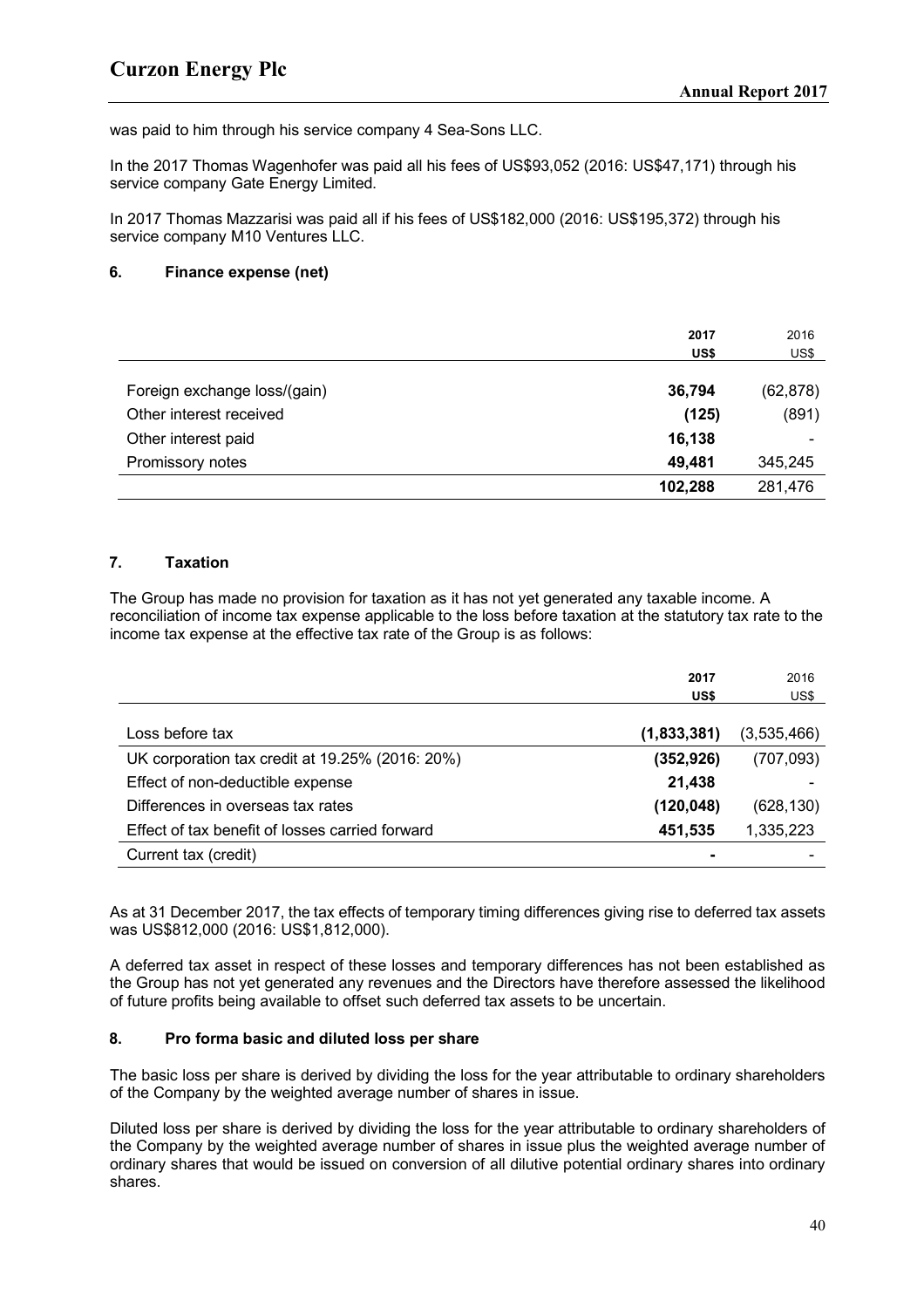The acquisition of Coos Bay Energy, LLC by Curzon Energy Plc was not within the scope of the IFRS 3 due to Curzon Energy Plc not meeting the definition of a business. This acquisition was accounted using the principles of merger accounting as described in the accounting policy in note 2. The weighted average number of shares for the purposes of loss per share calculation for reporting and comparative years were adjusted as described below.

During the year ended 31 December 2017, 40,000,000 shares in Curzon Energy Plc were issued to Coos Bay Energy, LLC previous owners as a consideration for the acquisition of Coos Bay Energy, LLC. These new shares were included into the weighted average number for shares calculation as if they were in issue from the first day of the first period presented in these financial statements, 1 January 2016. The 2 ordinary shares, that were issued by Curzon on incorporation, have also been included into the calculation as if they were in issue since 1 January 2016.

The new shares have been issued during the current and comparative periods that increased net assets (other than as consideration for the Coos Bay acquisition, which was accounted for using the principles of merger accounting). Such shares were included into the weighted average number of shares calculation recorded from their actual date of issue and were not included in the comparative weighted average number of shares.

The following reflects the loss and share data used in the basic and diluted loss per share computations:

|                                                                                                                        | 2017        | 2016        |
|------------------------------------------------------------------------------------------------------------------------|-------------|-------------|
|                                                                                                                        |             |             |
| Loss after tax (US\$)                                                                                                  | (1,833,381) | (3,535,466) |
| Weighted average number of ordinary shares of £0.01 in<br>issue                                                        | 54,095,138  | 44,333,077  |
| Effect of dilutive options and warrants                                                                                |             |             |
| Weighted average number of ordinary shares of £0.01 in<br>issue inclusive of outstanding dilutive options and warrants | 54,095,138  | 44,333,077  |
| Loss per share - basic and fully diluted (US\$)                                                                        | 0.03        | 0.08        |

Options and warrants with all conditions met at the end of each respective period:

|                                                                                                                              | 2017<br><b>Number</b> | 2016<br>Number |
|------------------------------------------------------------------------------------------------------------------------------|-----------------------|----------------|
| Share options granted to employees - fully vested at the end<br>of the respective period                                     | 421,152               |                |
| Warrants given to shareholders as a part of placing equity<br>instruments - fully vested at the end of the respective period | 3,630,200             |                |
| Total instruments fully vested                                                                                               | 4,051,352             |                |

At 31 December 2017, the effect was anti-dilutive as it would lead to a further reduction of loss per share, therefore they were not included into the diluted loss per share calculation.

Options and warrants with conditions not met at the end of the period, that could potentially dilute basic EPS in the future, but were not included in the calculation of diluted EPS for the periods presented:

|                                                                                                                                                                                              | 2017<br><b>Number</b> | 2016<br>Number |
|----------------------------------------------------------------------------------------------------------------------------------------------------------------------------------------------|-----------------------|----------------|
| Share options granted to employees - not vested at the end of<br>the respective period<br>Warrants given to shareholders as a part of placing equity<br>instruments - conditions not all met | 4,212,552             |                |
| Total options and warrants with conditions not all met                                                                                                                                       | 4,212,552             |                |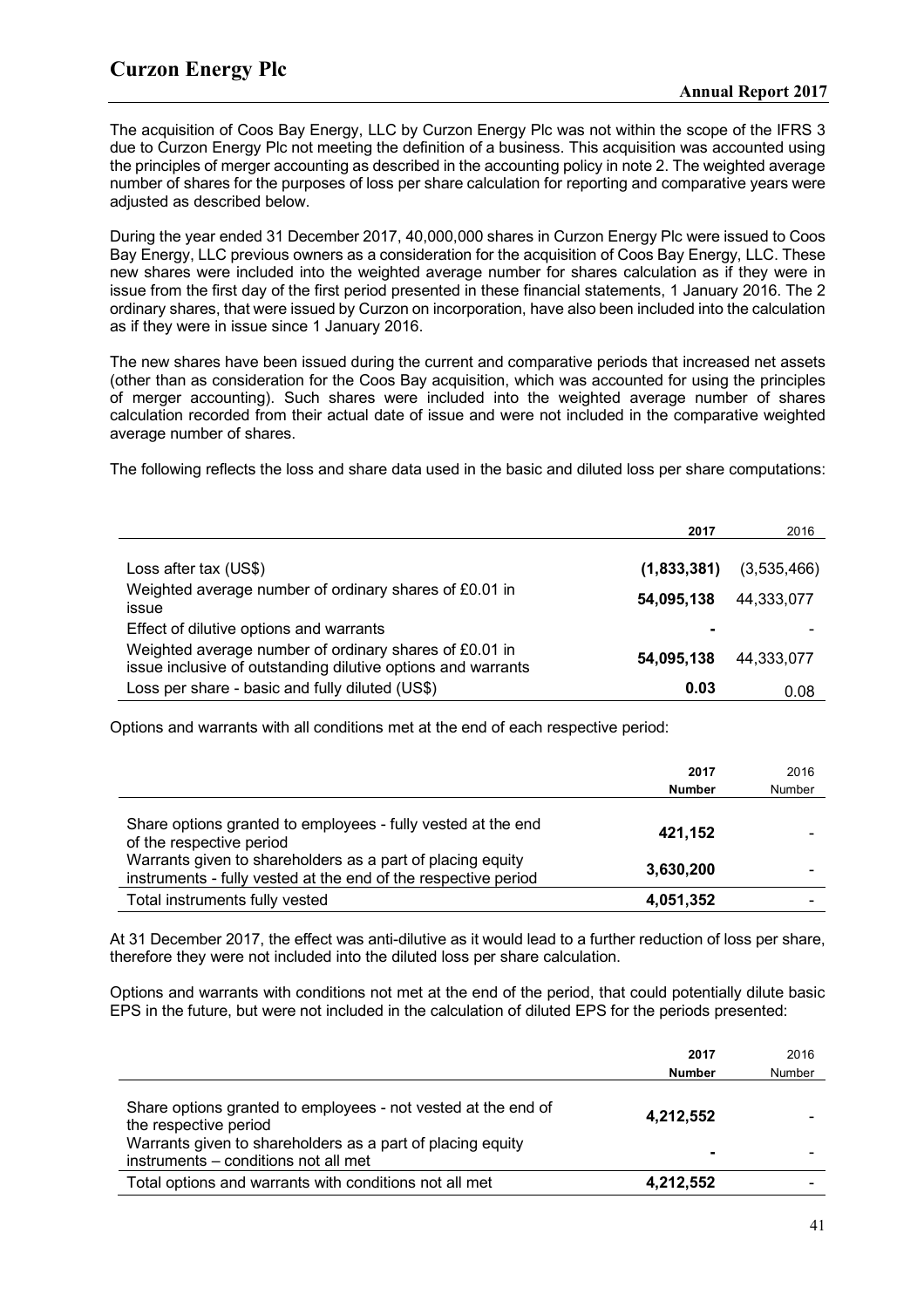| Total number of instruments (vested and not vested) in issue | 8,263,904  |                               |
|--------------------------------------------------------------|------------|-------------------------------|
| not included into the fully diluted EPS calculation          |            |                               |
| 9.<br>Intangible assets                                      |            |                               |
|                                                              |            |                               |
|                                                              | 2017       | 2016                          |
| <b>Exploration and evaluation expenditure</b>                | US\$       | US\$                          |
|                                                              |            |                               |
| Cost:                                                        |            |                               |
| At the beginning and end of year                             | 24,141,000 | 24,141,000                    |
|                                                              |            |                               |
| Impairment provision:                                        |            |                               |
| At the beginning of the year                                 |            | $(21,582,000)$ $(19,424,000)$ |
| Provision for the year                                       |            | (2, 158, 000)                 |
| At end of the year                                           |            | $(21,582,000)$ $(21,582,000)$ |
|                                                              |            |                               |
| <b>Net Book Value</b>                                        | 2,559,000  | 2,559,000                     |

The oil and gas properties are currently unproven and ongoing exploration activities are planned and will require additional significant expenditures. These exploration activities include formation stimulation and production testing of existing wells drilled in the Coos Bay project. As the first phase of exploration and development activities on the Coos Bay Project's unproved properties are still in progress, an assessment will be made upon completion of that phase as to whether a reclassification of a portion of the unproved reserves to proven reserves should be made. Once properties have been classified as proven, they are transferred from intangible assets to tangible assets as "Developed Oil and Gas Assets" and amortised over the life of the area according to the rate of depletion of the economically recoverable costs.

### **Impairment**

In accordance with IFRS 6 "Exploration and Evaluation of Mineral Resources", the Directors have assessed whether any indication of impairment exists in respect of these intangible assets as follows:

In the period up to 31 December 2012, impairment losses totalling \$19,424,000 were made.

During the year ended 31 December 2016, the carrying amount of the Coos Bay Property was assessed to be greater than the fair value of the remaining wells and a further impairment loss of \$2,158,000 was recorded. The fair value was independently valued based upon a discounted cash flow using the Directors' estimates, which are considered level 3 inputs. The impairment was recognised immediately in the statement of comprehensive income.

In assessing the fair value of the assets, the key inputs were considered to be the discount rate of 10%, which is considered to be an industry standard rate for appraising such assets, and the gas price. For the gas price the 2016 average Oregon price of \$4.39/mcf was used. If this price varied by \$0.10/mcf the impact on the impairment would have been approximately \$650,000.

During the year ended 31 December 2017 the fair value exceeded the carrying value of the property and no impairment was recorded. The fair value of the property was independently valued based upon a discounted cash flow using management's estimates, which are considered level 3 inputs. the key inputs were a discount rate of 10%, and a gas price of \$4.36/mcf being the 2017 average Oregon gas price.

#### **Environmental matters**

The Group has established procedures for a continuing evaluation of its operations to identify potential environmental exposures and to assure compliance with regulatory policies and procedures. The Directors monitor these laws and regulations and periodically assesses the propriety of its operational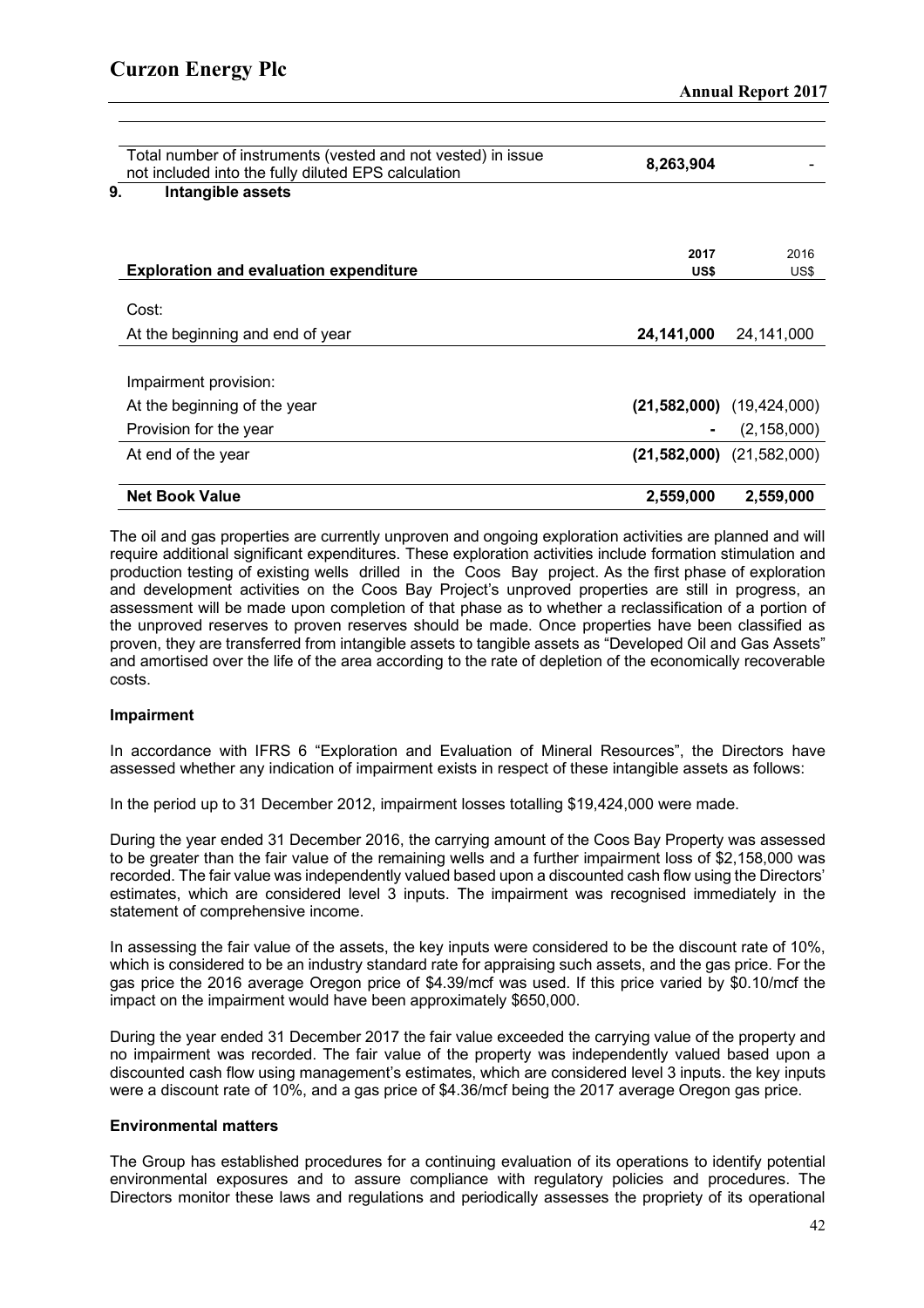and accounting policies related to environmental issues. The nature of the Group's business requires routine day-to-day compliance with environmental laws and regulations. The Group has incurred no material environmental investigation, compliance or remediation costs for each of the years ended 31 December 2016, and 31 December 2017. The Directors are unable to predict whether the Group's future operations will be materially affected by these laws and regulations. It is believed that legislation and regulations relating to environmental protection will not materially affect the results of operations of the Group.

### **10. Subsidiary Undertakings**

The Group has the following subsidiary undertakings:

| <b>Name</b>                                  | Country of<br>incorporation | <b>Issued capital</b>   | <b>Proportion held</b><br>by Group | <b>Activity</b>         |
|----------------------------------------------|-----------------------------|-------------------------|------------------------------------|-------------------------|
| Coos Bay Energy, LLC                         | USA                         | Membership<br>interests | 100%                               | Holding company         |
| <b>Westport Energy</b><br>Acquisitions, Inc. | USA                         | <b>Shares</b>           | 100%                               | Holding company         |
| Westport Energy, LLC                         | USD                         | Membership<br>interests | 100%                               | Oil and gas exploration |

All the above subsidiaries have same registered office with address 1001 SW 5th Avenue, Suite 1100, Portland, OR 97204, USA.

#### **11. Restricted cash**

Restricted cash includes funds held as a collateral to support stand-by letters of credit related to the Group's oil and gas properties. The letters of credit secure the Group's reclamation obligations under the leases and state law. The cash can be taken by Umpqua Bank in the event the letters of credit are drawn on by the State of Oregon, Department of Geology & Mineral Industries (DOGAMI). The cash is held in the form of a Certificate of Deposit.

### **12. Prepayments and other receivables**

|                 | 2017<br>US\$ | 2016<br>US\$             |
|-----------------|--------------|--------------------------|
| VAT recoverable | 114,260      |                          |
| Other debtors   | 34,356       | $\overline{\phantom{0}}$ |
|                 | 148,616      | $\overline{\phantom{a}}$ |

The fair value of receivables and deposits approximates their carrying amount, as the impact of discounting is not significant. The receivables are not impaired and are not past due.

### **13. Cash and cash equivalents**

For the purpose of the statements of financial position, cash and cash equivalents comprise the following:

|                          | 2017      | 2016    |
|--------------------------|-----------|---------|
|                          | US\$      | US\$    |
| Cash in hand and at bank | 1,595,035 | 370,722 |
|                          | 1,595,035 | 370,722 |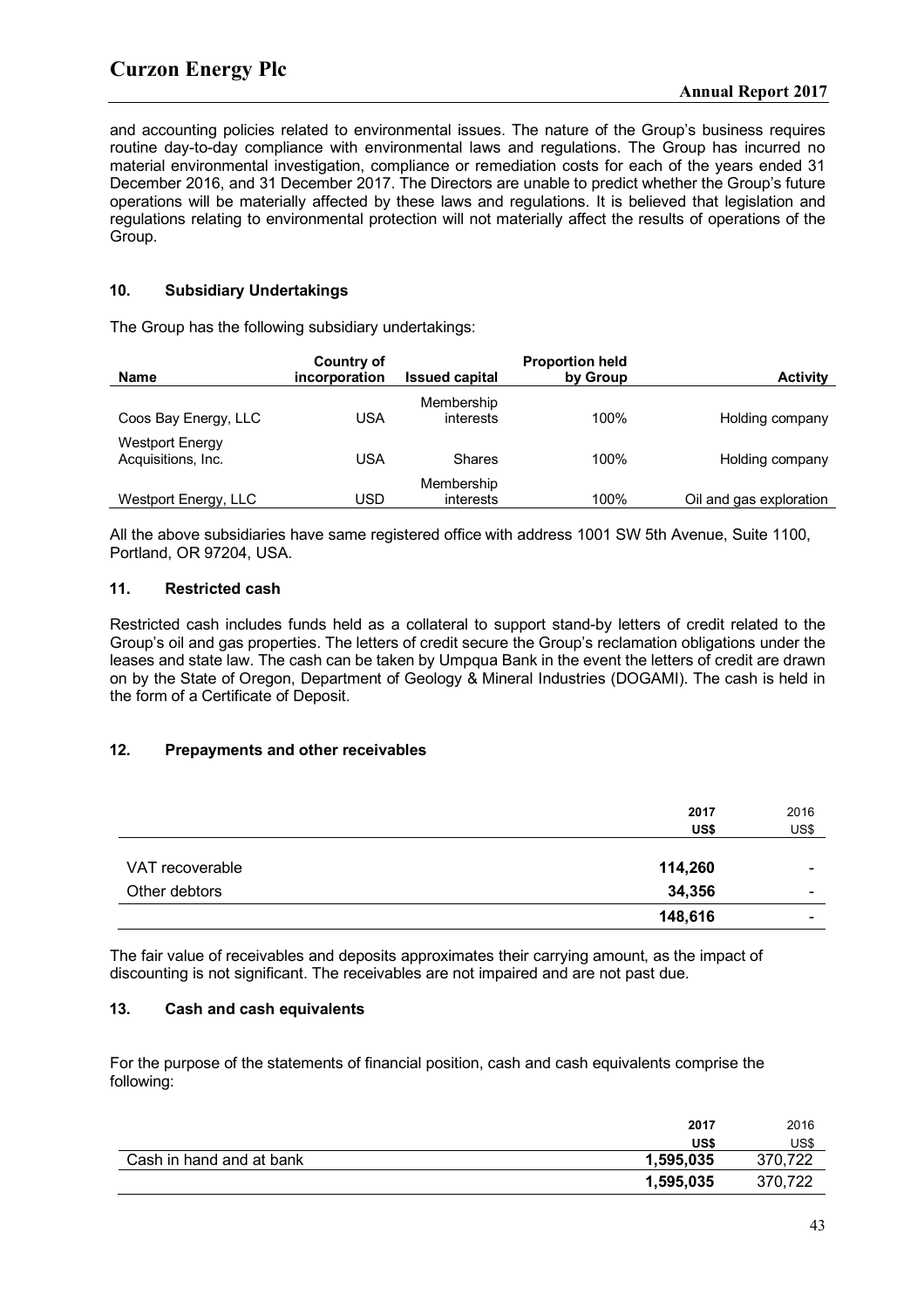### **14. Trade and other payables**

|                          | 2017    | 2016    |
|--------------------------|---------|---------|
|                          | US\$    | US\$    |
|                          |         |         |
| Trade and other payables | 385,840 | 581,842 |
| Accruals                 | 77,573  | -       |
|                          | 463,413 | 581,842 |

### **15. Borrowings**

During the year ended 31 December 2017, the Coos Bay issued two short term promissory notes totalling US\$250,000. A promissory note for £300,000 was issued by Coos Bay on 29 December 2016. Details of the notes are disclosed in the table below:

|                          | Origination<br>date | Contractual<br>settlement date | Note value in<br>original currency | Note value,<br>US\$ | Annual<br>interest<br>rate | <b>Security</b> |
|--------------------------|---------------------|--------------------------------|------------------------------------|---------------------|----------------------------|-----------------|
| <b>Cuart Investments</b> | 29 Dec 2016         | extended to 31                 | £300,000                           | \$404.730           | 12%                        | unsecured       |
| PCC, Ltd.<br>YA Global   | 18 Apr 2017         | Dec 2018<br>31 Dec 2018        | \$150,000                          | \$150,000           | 10%                        | unsecured       |
| Jonathan Gellis          | 1 Sep 2017          | 31 Dec 2018                    | \$100,000                          | \$100,000           | 15%                        | unsecured       |

No interim payments are required under the promissory notes, as the payment terms require the original principal amount of each note, and all accrued interest thereon, to be paid in single lump payments on the respective contractual settlement dates.

On the acquisition of Coos Bay by Curzon, all three notes were transferred to Curzon from Coos Bay as a part of the purchase consideration. Immediately after the acquisition, one of the notes of US\$150,000, issued to YA Global, was discharged by conversion into 1,200,000 share in Curzon.

|                                                         | 2017       | 2016                     |
|---------------------------------------------------------|------------|--------------------------|
|                                                         | US\$       | US\$                     |
|                                                         |            |                          |
| At 1 January                                            | 363,829    |                          |
| Received during the year                                | 250,000    | 363,707                  |
| Interest accrued during the year                        | 57,725     | 122                      |
| Exchange rate differences                               | 66,285     |                          |
| Discharged during the year by issue of shares in Curzon | (159, 240) | $\overline{\phantom{0}}$ |
| At 31 December                                          | 578,599    | 363.829                  |

### *Reconciliation of liabilities arising from financing activities*

|                                       |                          |                   | Non cash flow<br>Forex   | Non cash flow     | Non cash flow                      | 31 Dec  |
|---------------------------------------|--------------------------|-------------------|--------------------------|-------------------|------------------------------------|---------|
|                                       | 31 Dec 2016              | <b>Cash flows</b> | movement                 | <b>Conversion</b> | Interest accrued                   | 2017    |
| <b>Cuart Investments</b><br>PCC, Ltd. | 363.829                  | ۰                 | 63.949                   |                   | 45.889<br>$\overline{\phantom{0}}$ | 473.667 |
| YA Global                             | $\overline{\phantom{a}}$ | 150.000           | 2,336                    | (159,240)         | 6.904                              |         |
| Jonathan Gellis                       | $\overline{\phantom{a}}$ | 100.000           | $\overline{\phantom{a}}$ |                   | 4,932<br>-                         | 104.932 |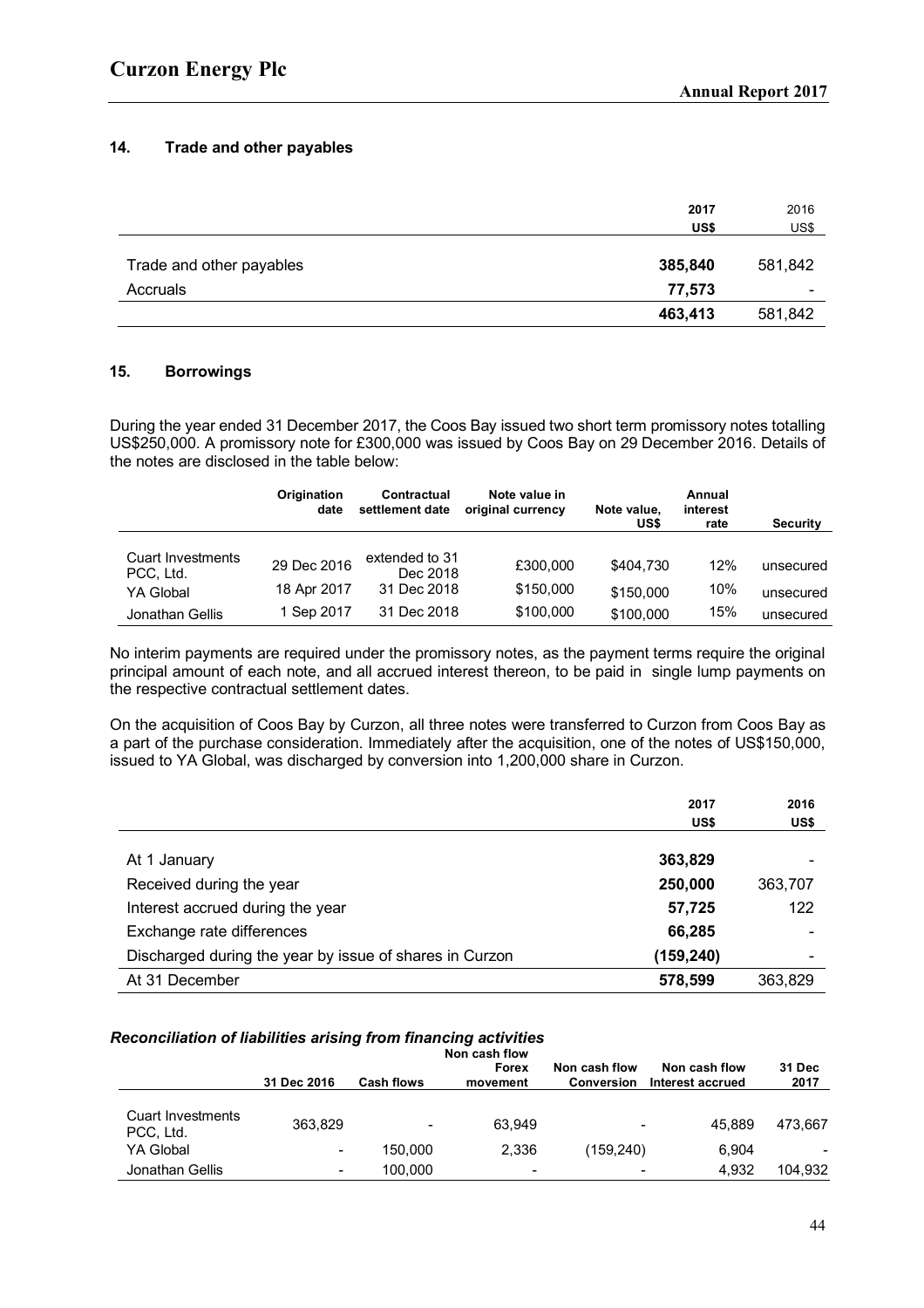| <b>Total liabilities</b><br>from financing<br>activities | 363.829 | 250,000 | 66.285 | (159.240) | 57.725 | 578.599 |
|----------------------------------------------------------|---------|---------|--------|-----------|--------|---------|

#### **16. Share capital**

#### **Authorised share capital**

As permitted by the Companies Act 2006, the Company does not have an authorised share capital.

#### **Issued equity share capital**

|                                                                                                                                    | 2017          |                | 2016       |         |
|------------------------------------------------------------------------------------------------------------------------------------|---------------|----------------|------------|---------|
|                                                                                                                                    | <b>Number</b> | US\$           | Number     | US\$    |
| <b>Issued and fully paid</b>                                                                                                       |               |                |            |         |
| Ordinary share of £1 each (before share<br>split on 28 May 2017)                                                                   |               |                | 81,297     | 109,125 |
| Ordinary shares of £0.01 each (after share<br>split on 28 May 2017)                                                                | 72,594,700    | 964,575        | 8,129,700  | 109,125 |
| Ordinary shares of £0.01 each deemed to<br>have been issued on 1 Jan 2016 as a<br>consideration for the acquisition of Coos<br>Bay |               | $\blacksquare$ | 40,000,000 | 530,800 |
| Total ordinary shares of £0.01 each                                                                                                | 72,594,700    | 964,575        | 48,128,700 | 639,925 |

The Company has one class of Ordinary shares which carry no right to fixed income.

| At Incorporation date 29 January 2016              |        |
|----------------------------------------------------|--------|
| Issue of shares (Ordinary shares of £1 each) (a-h) | 81.295 |
| At 31 December 2016                                | 81.297 |

#### **Ordinary shares of £0.01**

**Number**

|                     | each, number |
|---------------------|--------------|
| Share split (i)     | 8,129,700    |
| Issue of shares (j) | 1,200,000    |
| Issue of shares (k) | 40,000,000   |
| Issue of shares (I) | 23,265,000   |
| At 31 December 2017 | 72,594,700   |

### **(a) Issue of shares**

On 29 January 2016, the Company was incorporated and on incorporation, the issued share capital of the Company was £2, comprising 2 Ordinary shares of £1.00 each.

#### **(b) Issue of shares**

On 8 February 2016, the Company allotted and issued 6,375 Ordinary shares of £1.00 each for a subscription price of £8.00 per Ordinary share.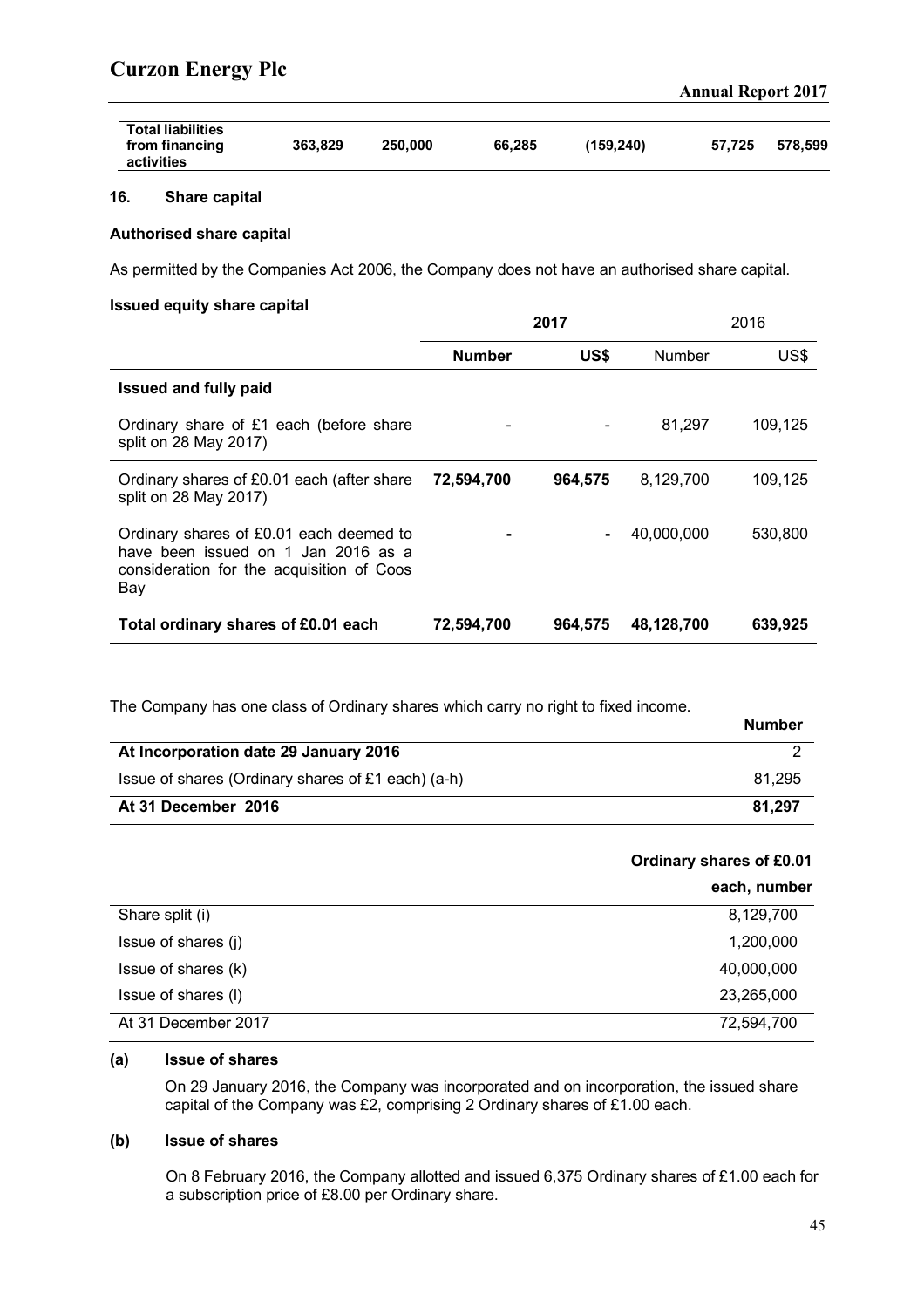#### **(c) Issue of shares**

On 12 February 2016, the Company allotted and issued 6,250 Ordinary shares of £1.00 each for a subscription price of £8.00 per Ordinary share.

#### **(d) Issue of shares**

On 23 March 2016, the Company allotted and issued 11,250 Ordinary shares of £1.00 each for a subscription price of £8.00 per Ordinary share.

#### **(e) Issue of shares**

On 11 July 2016, the Company allotted and issued 35,545 Ordinary shares of £1.00 each for a subscription price of £8.00 per Ordinary share.

### **(f) Issue of shares**

On 12 September 2016, the Company allotted and issued 12,500 Ordinary shares of £1.00 each for a subscription price of £8.00 per Ordinary share.

### **(g) Issue of shares**

On 19 September 2016, the Company allotted and issued 9,375 Ordinary shares of £1.00 each for a subscription price of £8.00 per Ordinary share.

#### **(h) Issue of shares**

On 12 September 2016, the Company allotted and issued 12,500 Ordinary shares of £1.00 each for a subscription price of £8.00 per Ordinary share.

### **(i) Share split**

On 28 May 2017, the Company subdivided each Ordinary share of £1 each into 100 Ordinary shares of £0.01 each. Following the subdivision, the aggregate number of Ordinary shares in issue was 8,129,700.

### **(j) Issue of shares**

On 26 September 2017, the Company allotted and issued 1,200,000 Ordinary shares of £0.01 each in full satisfaction of all amounts owed under its US\$150,000 short-term promissory note with YA Global. The 1,200,000 Ordinary shares are subject to a one-year lock-in agreement.

#### **(k) Issue of shares**

On 3 October 2017, the Company allotted and issued 40,000,000 Ordinary shares of £0.01 each for a subscription price of £0.10 per Ordinary share.

#### **(l) Issue of shares**

On 4 October 2017, the Company allotted and issued 23,265,000 Ordinary shares of £0.01 each for a subscription price of £0.10 per Ordinary share.

The ordinary shares carry the right to one vote per share at general meetings of the company and the rights to share in any distribution of profits or returns of capital and to share in any residual assets available for distribution in the event of a winding up.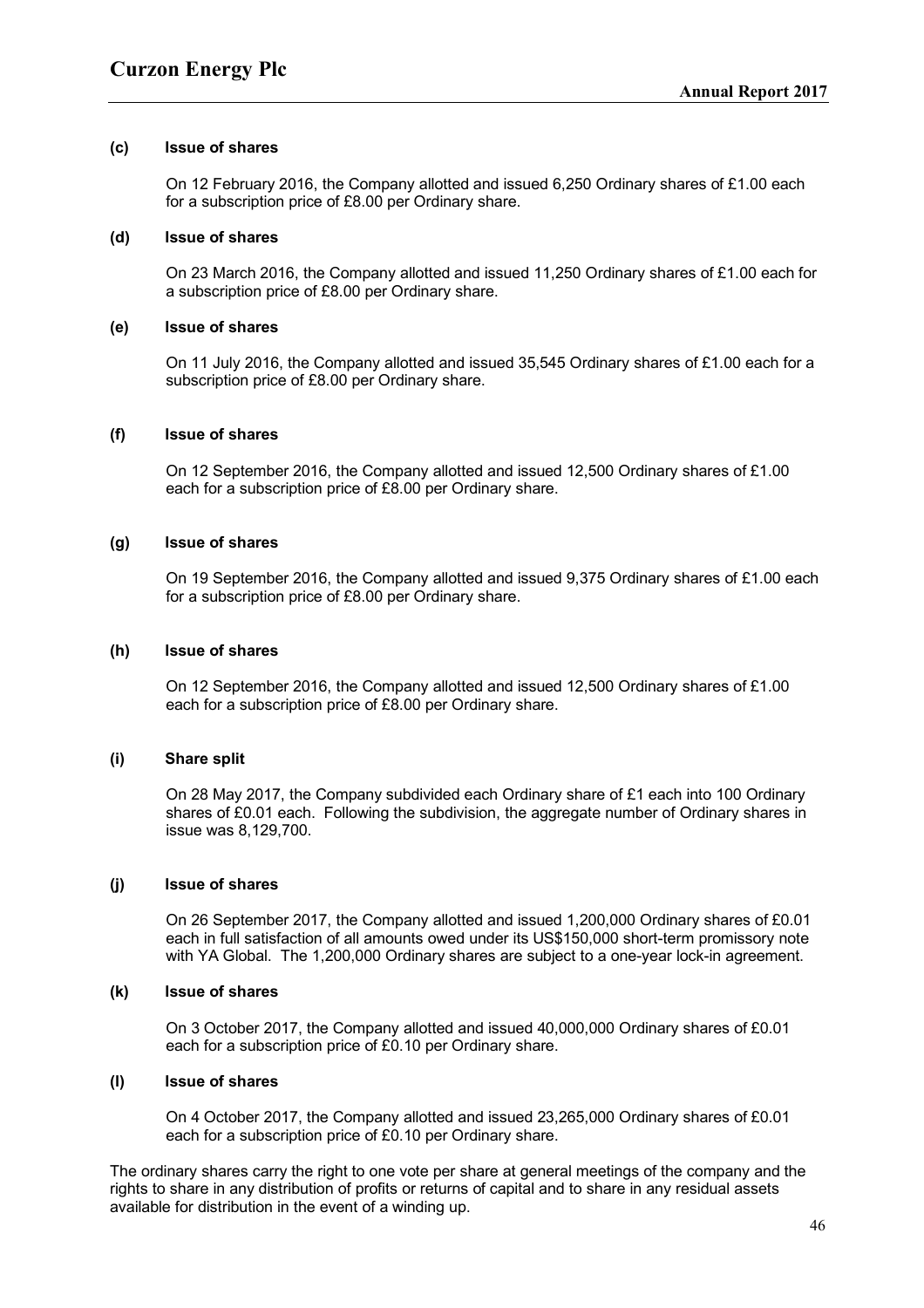### **17. Share Based Payments**

#### *Employee share options*

The Company established employee share option plans to enable the issue of options as part of the remuneration of key management personnel and Directors to enable them to purchase Ordinary shares in the Company. Under IFRS 2 "Share-based Payments", the Company determines the fair value of the options issued to Directors and employees as remuneration and recognises the amount as an expense in the statement of income with a corresponding increase in equity.

At 31 December 2017, the Company had outstanding options to subscribe for Ordinary shares as follows:

| <b>Option exercise price</b>            | Number of<br>options<br>granted | <b>Vesting date</b> | <b>Expiry date</b> | <b>Fair value of</b><br>individual<br>option |
|-----------------------------------------|---------------------------------|---------------------|--------------------|----------------------------------------------|
| £0.10                                   | 421,152                         | 4 Oct 2017          | 4 Oct 2022         | £0.074                                       |
| £0.15                                   | 421,152                         | 4 Apr 2018          | 4 Oct 2022         | £0.067                                       |
| £0.10                                   | 1,123,416                       | 4 Oct 2018          | 4 Oct 2022         | £0.074                                       |
| £0.30                                   | 421,152                         | 4 Oct 2018          | 4 Oct 2022         | £0.055                                       |
| £0.15                                   | 1,123,416                       | 4 Oct 2019          | 4 Oct 2022         | £0.067                                       |
| £0.30                                   | 1,123,416                       | 4 Oct 2020          | 4 Oct 2022         | £0.055                                       |
| <b>Total granted during</b><br>the year | 4,633,704                       |                     |                    |                                              |

|                                                 | 2017                 |                     | 2016                 |                     |
|-------------------------------------------------|----------------------|---------------------|----------------------|---------------------|
|                                                 |                      | Weighted            |                      | Weighted            |
|                                                 |                      | average<br>exercise |                      | average<br>exercise |
|                                                 | Number of<br>options | price               | Number of<br>options | price<br>£          |
| Outstanding at the beginning of the period      |                      |                     |                      |                     |
| Granted during the period                       | 4,633,704            | 0.18                |                      |                     |
| Forfeited during the period                     |                      |                     |                      |                     |
| Exercised during the period                     |                      |                     |                      |                     |
| Lapsed during the period                        |                      |                     |                      |                     |
| Outstanding at the end of the period            | 4,633,704            | 0.18                |                      |                     |
| Vested and exercisable at the end of the period | 421,152              | 0.10                |                      |                     |

During the financial year 4,633,704 options were granted subject to the Company's admission, at an exercise price ranging from £0.1 to £0.3. The grant date was the date of Admission, 4 October 2017 and they expire on the 4th of October 2022. Each Option is conditional upon the relevant Director being a director of the Company on the date of vesting.

The weighted average fair value of each option granted during the year was £0.065 (2016: nil).

The exercise price of options outstanding at 31 December 2017 ranged between £0.1 and £0.30 (2016: nil). Their weighted average remaining contractual life was 4.76 years (2016: nil years).

The weighted average share price (at the date of exercise) of options exercised during the year was nil (2016: nil) as no options were exercised.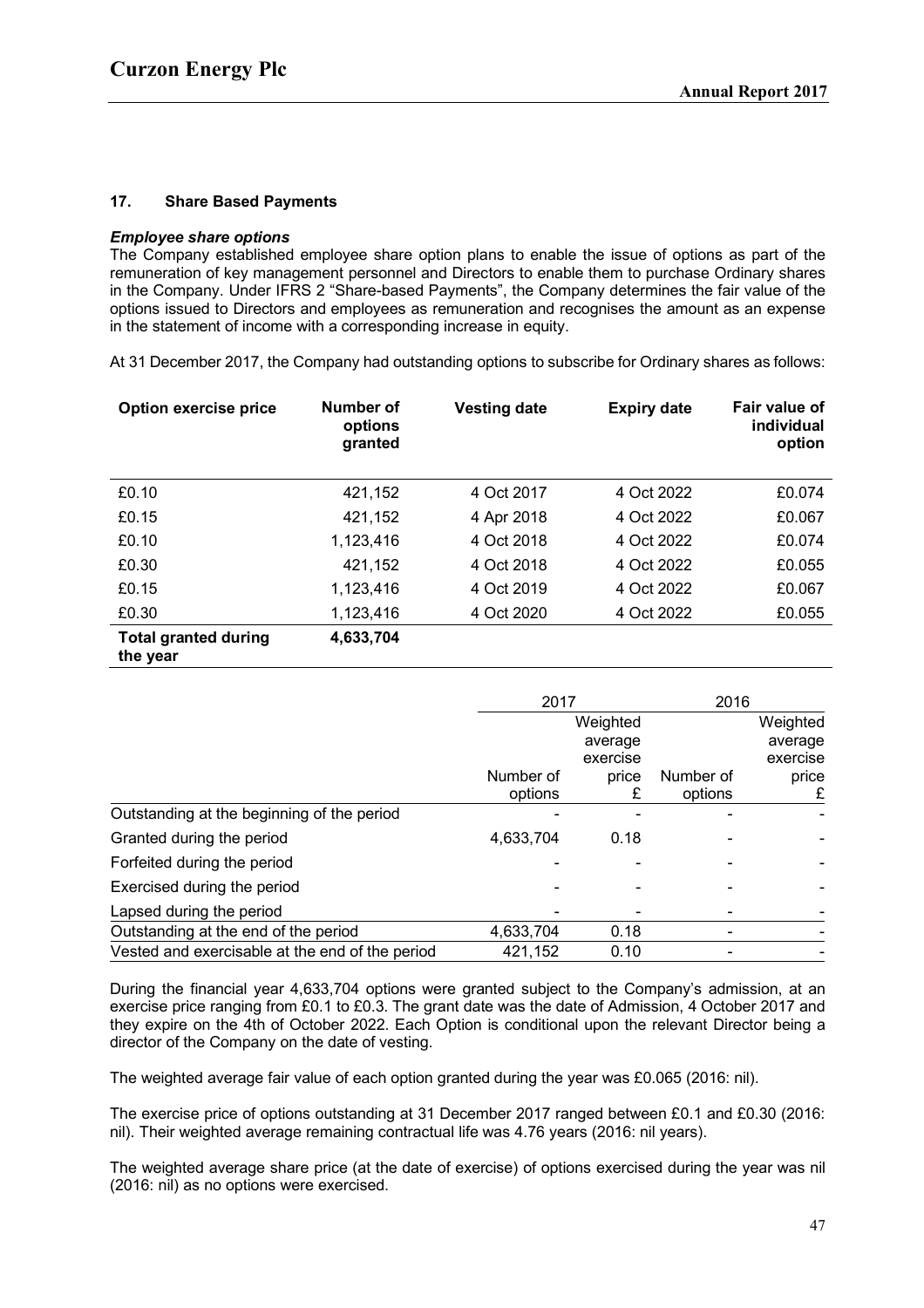The following information is relevant in the determination of the fair value of the options granted during the year under equity-settled share-based remuneration schemes:

|                                               | <b>Granted on 4 October 2017</b> |
|-----------------------------------------------|----------------------------------|
| Option pricing model used                     | <b>Black-Scholes</b>             |
| Weighted average share price at grant date, £ | 0.105                            |
| Weighted average contractual life, years      | 5.00                             |
| Expected volatility,%                         | 90.91                            |
| Expected dividend growth rate,%               | 0                                |
| Risk-free interest rate (5 year bond),%       | 0.802                            |

Calculation of volatility involves significant judgement by the Directors due to the absence of the historical trading data for the Company at the date of the grant. Volatility number above was estimated based on the range of 5 year month end volatilities of 10 similar size AIM listed companies operating in Oil and Gas sector.

Share-based remuneration expense related to the share options granted during the reporting period is included in the administration expenses line in the consolidated income statement in the amount of \$111,367 (2016: US\$nil).

#### *Warrants*

During the year ended 31 December 2017 the Company issued the following warrants to subscribe for shares:

| <b>Warrant exercise</b><br>price        | Number of<br>warrants<br>granted | <b>Vesting date</b> | <b>Expiry date</b> | Fair value of<br>individual<br>option |
|-----------------------------------------|----------------------------------|---------------------|--------------------|---------------------------------------|
| £0.10                                   | 130,200                          | 4 Oct 2017          | 4 Oct 2020         | £0.061                                |
| £0.125                                  | 1,500,000                        | 4 Oct 2017          | 4 Oct 2020         | £0.056                                |
| £0.15                                   | 2,000,000                        | 4 Oct 2017          | 4 Oct 2018         | £0.026                                |
| <b>Total granted during</b><br>the year | 3,630,200                        |                     |                    |                                       |

All warrants granted vested on 4 October 2017.

The weighted average fair value of each warrant granted during the year was £0.04 (2016: nil).

The exercise price of options outstanding at 31 December 2017 ranged between £0.1 and £0.15 (2016: nil). Their weighted average remaining contractual life was 1.65 years (2016: nil years).

The weighted average share price (at the date of exercise) of options exercised during the year was nil (2016: nil) as no warrants were exercised.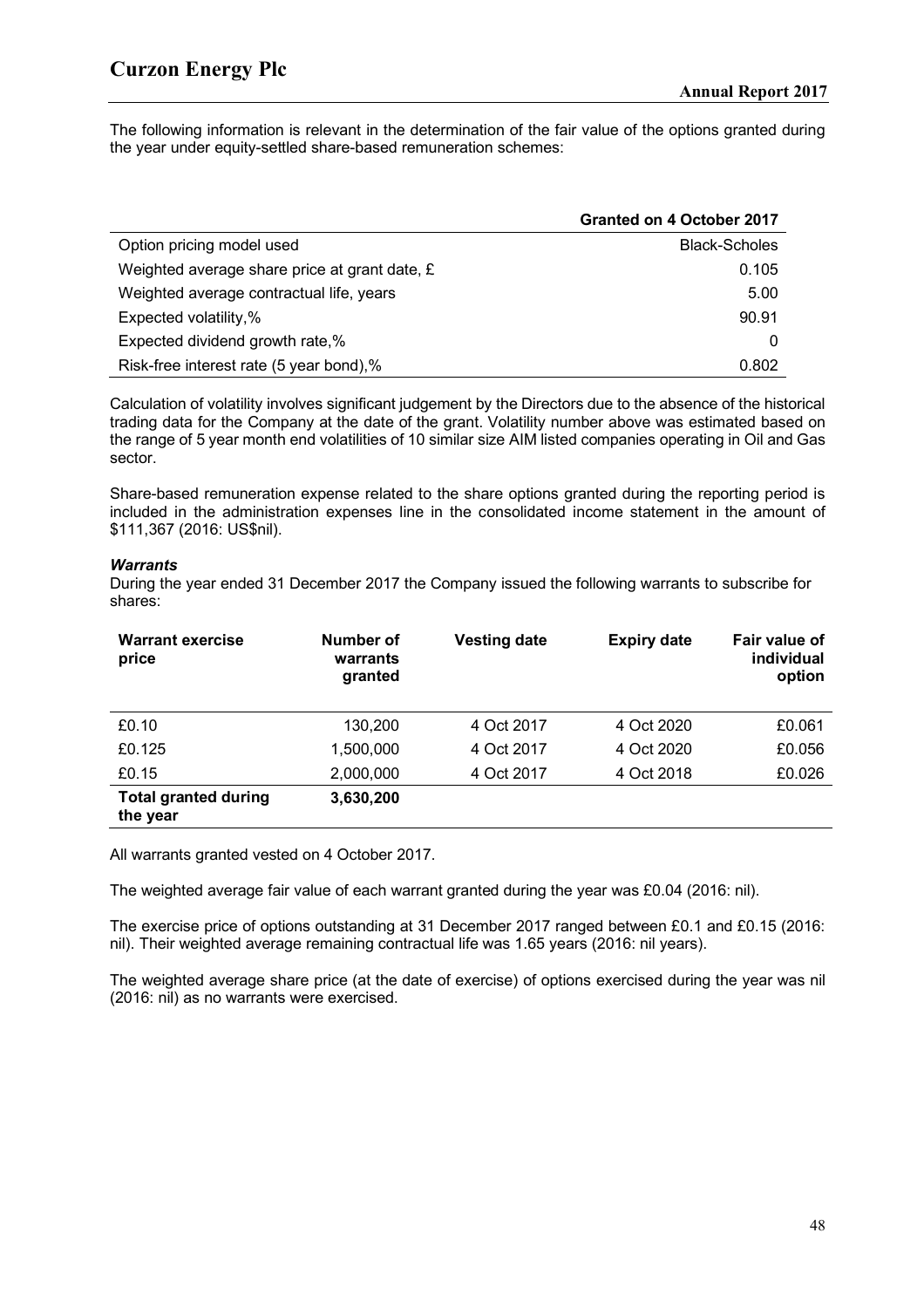The following information is relevant in the determination of the fair value of the warrants granted during the year:

|                                               | <b>Granted on 4 October 2017</b> |
|-----------------------------------------------|----------------------------------|
| Warrant pricing model used                    | <b>Black-Scholes</b>             |
| Weighted average share price at grant date, £ | 0.105                            |
| Weighted average contractual life, years      | $1 - 3$                          |
| Expected volatility,%                         | 90.91                            |
| Expected dividend growth rate,%               | 0                                |
| Risk-free interest rate (5 year bond),%       | 0.802                            |

Calculation of volatility involves significant judgement by the Directors due to the absence of the historical trading data for the Company at the date of the grant. Volatility number above was estimated based on the range of 5 year month end volatilities of 10 similar size AIM listed companies operating in Oil and Gas sector.

The aggregate fair value related to the share warrants granted during the reporting period has been allocated to share premium as share issue cost in the amount of US\$191,011 (2016: US\$nil).

#### **18. Reserves**

#### *Share premium*

The share premium account represents the excess of consideration received for shares issued above their nominal value net of transaction costs.

#### *Foreign currency translation reserve*

The translation reserve represents the exchange gains and losses that have arisen from the retranslation of overseas operations.

#### *Retained earnings*

Retained earnings represent the cumulative profit and loss net of distributions to owners.

#### *Warrants reserve*

The warrants reserve represents the cumulative fair value of the warrants, granted to the investors together with placement shares, still outstanding and not exercised.

#### *Share-based payment reserve*

The share-based payment reserve represents the cumulative charge for options granted, still outstanding and not exercised.

#### *Merger reserve*

The merger reserve represents the cumulative share capital and membership capital contributions of all the companies included into the legal acquire sub-group less cost of investments into these legal acqirees.

### **19. Financial instruments – risk management General objectives, policies and processes**

The overall objective of the Directors is to set policies that seek to reduce risk as far as possible without unduly affecting the Group's competitiveness and flexibility. Further details regarding these policies are set out below.

The Directors review the Group's monthly reports through which they assess the effectiveness of the processes put in place and the appropriateness of the objectives and policies it sets.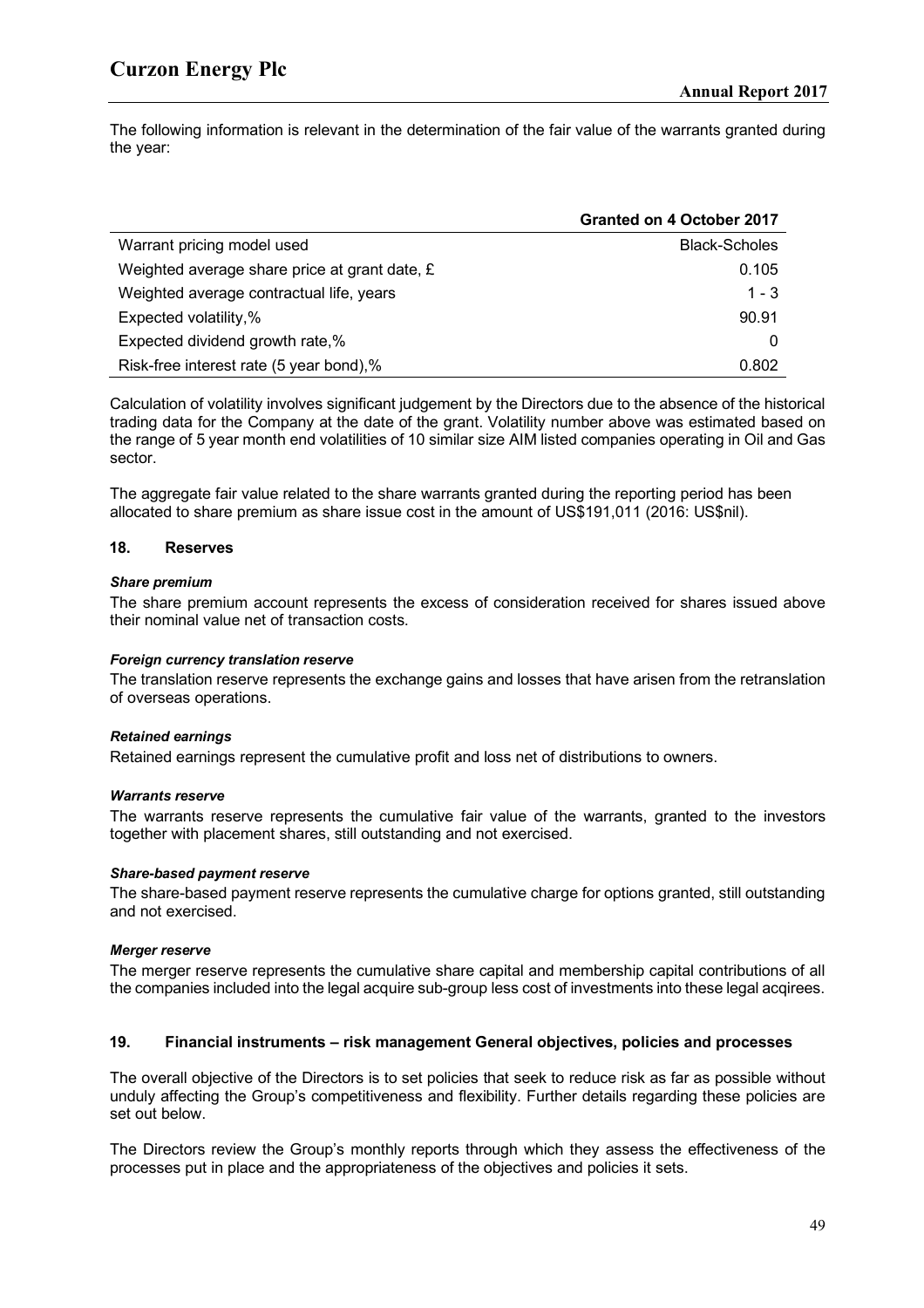#### *Categories of financial assets and liabilities*

The Group's activities are exposed to a variety of market risk (including interest rate and currency risk) and liquidity risk. The Group's overall financial risk management policy focuses on the unpredictability of financial markets and seeks to minimise potential adverse effects on its financial performance.

The principal financial instruments used by the Group, from which financial instrument risk arises, are as follows:

- trade and other receivables;
- cash and cash equivalents;
- trade and other payables; and
- borrowings.

Trade and other receivables are initially measured at fair value and subsequently carried at amortised cost. Book values and expected cash flows are reviewed by the Directors and any impairment charged to the consolidated statement of comprehensive income in the relevant period.

The financial assets and financial liabilities maturing within the next 12 months approximated their fair values due to the relatively short-term maturity of the financial instruments.

The Group had no financial assets or liabilities carried at fair values at the end of each reporting date.

A summary of the financial instruments held by category is provided below:

|                              | 2017      | 2016    |
|------------------------------|-----------|---------|
|                              | US\$      | US\$    |
| <b>Financial assets</b>      |           |         |
| Cash and cash equivalents    | 1,595,035 | 370,772 |
| Other receivables            | 148,616   |         |
| Restricted cash              | 125,440   | 125,315 |
|                              |           |         |
| <b>Financial liabilities</b> |           |         |
| Trade payables               | 385,840   | 581,842 |
| Short-term borrowings        | 578,599   | 363,829 |

### **Credit risk**

The Group's exposure to credit risk, or the risk of counterparties defaulting, arises mainly from notes and other receivables. The Directors manage the Group's exposure to credit risk by the application of monitoring procedures on an ongoing basis. For other financial assets (including cash and bank balances), the Directors minimise credit risk by dealing exclusively with high credit rating counterparties.

### **Credit risk concentration profile**

The Group's receivables do not have significant credit risk exposure to any single counterparty or any group of counterparties having similar characteristics. The Directors define major credit risk as exposure to a concentration exceeding 10% of a total class of such asset.

### **Exposure to credit risk**

As the Group does not hold any collateral, the maximum exposure to credit risk is represented by the carrying amount of the financial assets as at the end of each reporting period.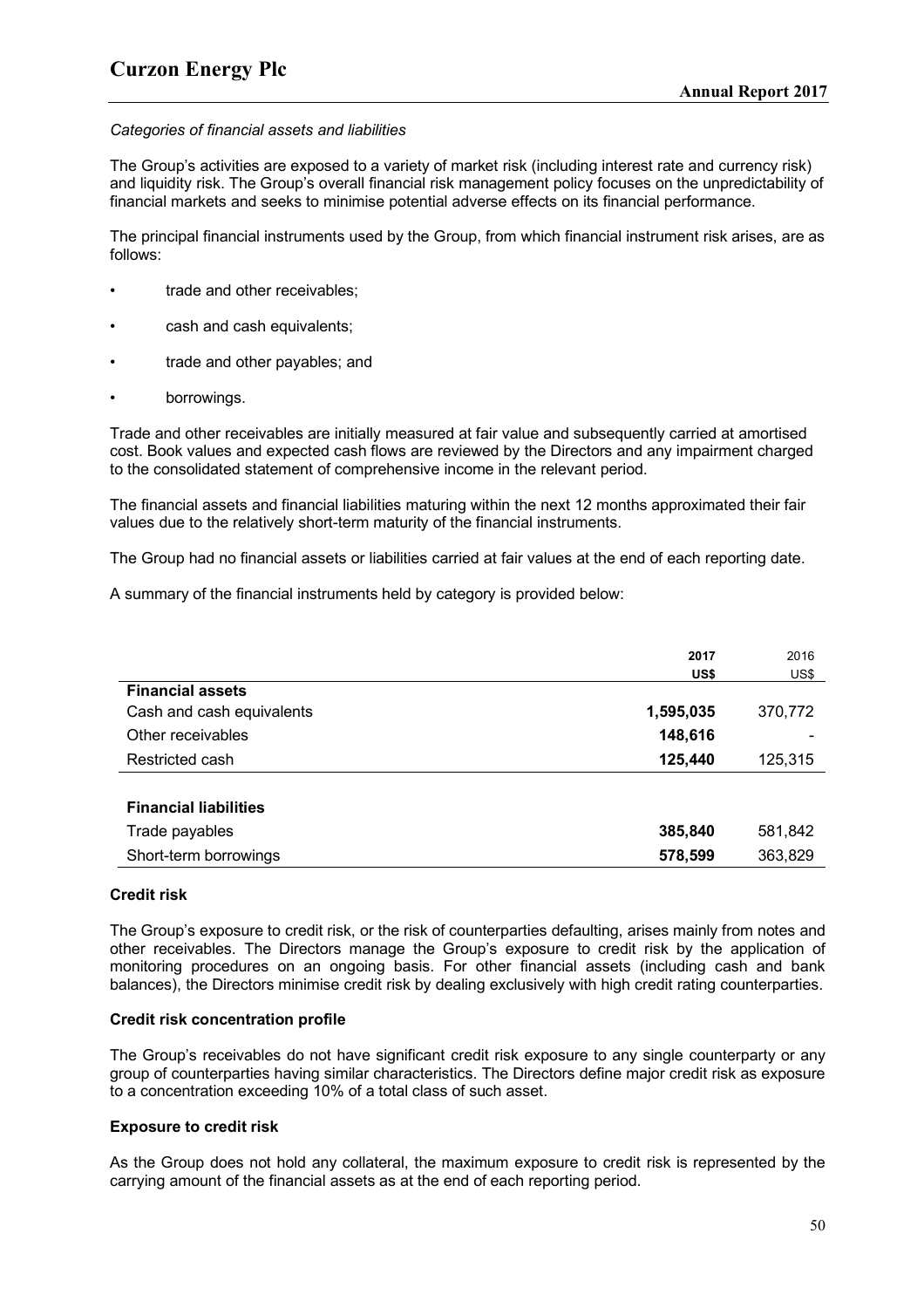#### **Market risk - interest rate risk**

The Group's interest rate risk arises from short-term borrowings. Borrowings issued at variable rates expose the Group to cash flow interest rate risk, which is partially offset by cash held at variable rates. Borrowings issued at fixed rates expose the Group to fair value interest rate risk. The Directors' policy is to maintain a majority of the Group's borrowings in fixed rate instruments.

The Directors have analysed the Group's interest rate exposure on a dynamic basis. This takes into consideration refinancing, renewal of existing positions and alternative financing. Based on these considerations, the Directors believe the Group's exposure to cash flow and fair value interest rate risk is not significant.

#### **Market risk - currency risk**

Currency risk is the risk that the value of financial instruments will fluctuate due to changes in foreign exchange rates. Currency risk arises when future commercial transactions and recognised assets and liabilities are denominated in a currency that is not the Group's measurement currency. The Group is exposed to foreign exchange risk arising from various currency exposures primarily with respect to the UK Pound Sterling  $(E)$ . The Directors monitor the exchange rate fluctuations on a continuous basis and acts accordingly.

The following sensitivity analysis shows the effects on loss before tax of 10% increase/decrease in the exchange rates of the US\$ versus closing exchange rates of UK Pound Sterling as at 31 December 2017:

|              | $+10%$                            | $-10%$                            |
|--------------|-----------------------------------|-----------------------------------|
|              | US\$                              | US\$                              |
| Loss per tax | Increase in loss by<br>US\$90,536 | Decrease in loss by<br>US\$90,536 |

### **Liquidity risk**

The Group currently holds cash balances to provide funding for normal trading activity. Trade and other payables are monitored as part of normal management routine.

#### **Capital management**

The Group defines capital as the total equity of the Group. The Directors' objectives when managing capital are to safeguard its ability to continue as a going concern in order to provide returns for shareholders and benefits for other stakeholders and to maintain an optimal capital structure to reduce the cost of capital.

To meet these objectives, the Directors review the budgets and projections on a regular basis to ensure there is sufficient capital to meet the needs of the Group through to profitability and positive cash flow.

The capital structure of the Group consists of shareholders' equity as set out in the consolidated statement of changes in equity. All working capital requirements are financed from existing cash resources and borrowings.

Whilst the Group does not currently have distributable profits, it is part of the capital strategy to provide returns for shareholders and benefits for members in the future.

Capital for further development of the Group's activities will, where possible, be achieved by share issues or other finance as appropriate.

In order to maintain or adjust the capital structure, the Directors may adjust the amount of dividends paid to shareholders, return capital to shareholders, issue new shares or sell assets to reduce debt. It also ensures that distributions to shareholders do not exceed working capital requirements.

The Group has no external debt finance and is not subject to any external capital requirements.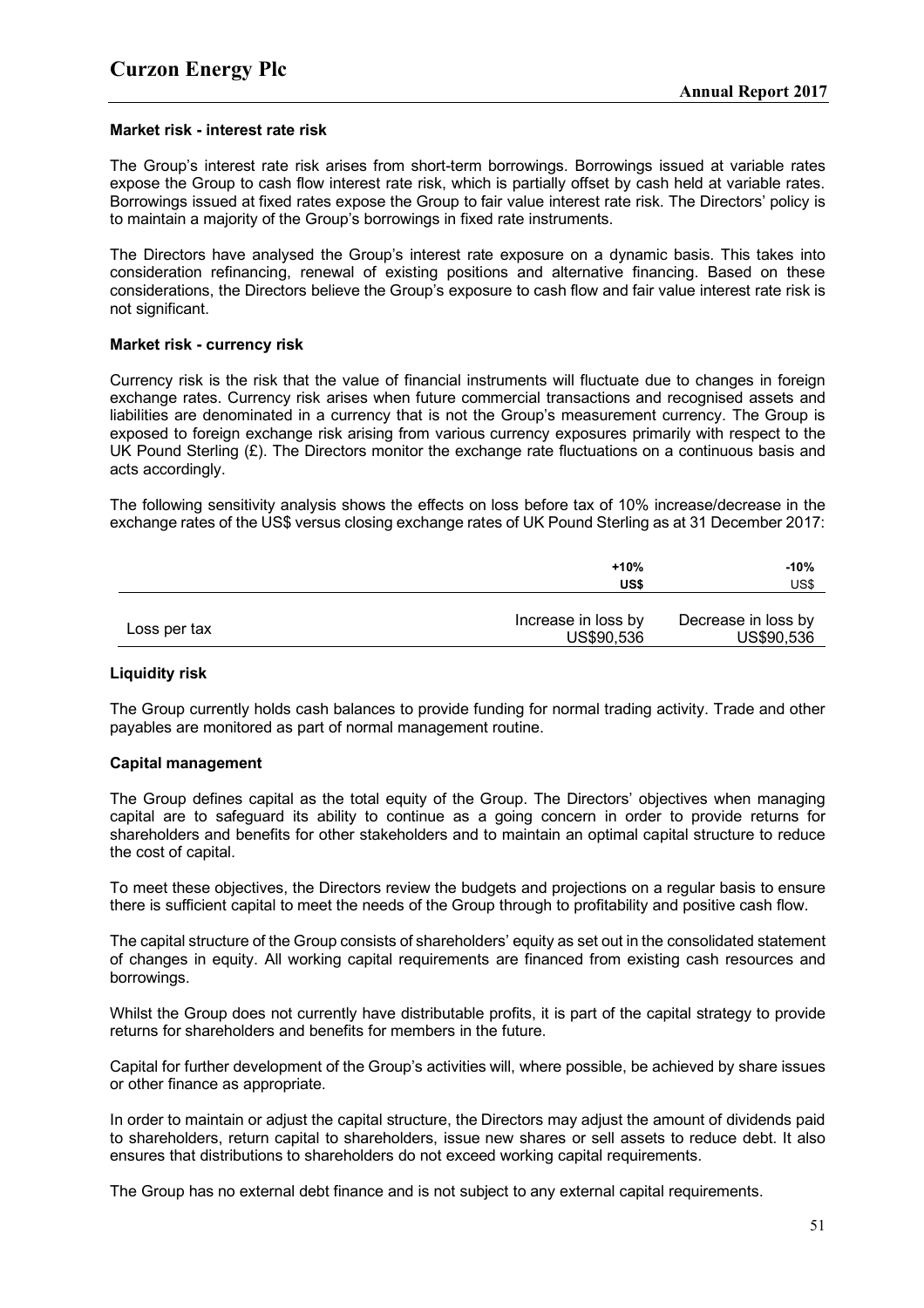### **Fair value hierarchy**

All the financial assets and financial liabilities recognised in the Group financial statements are shown at the carrying value, which also approximates the fair values of those financial instruments. Therefore, no separate disclosure for fair value hierarchy is required.

### **20. Operating lease commitments**

All the Group's leases are short-term leases, which are month-to-month obligations (i.e., UK virtual office, US virtual office and US storage operating leases). There are no future minimum lease payments under non-cancellable operating leases to disclose.

### **21. Related party transactions**

Balances and transactions between the Company and its subsidiaries, Coos Bay Energy LLC, Westport Energy Acquisition, Inc., and Westport Energy LLC are eliminated on consolidation and are not disclosed in this note. Balances and transactions between the Group and other related parties are disclosed below.

### *Third party promissory notes*

During the year ended 31 December 2017, US\$150,000 of promissory notes issued to YA Global Investments, a shareholder of the Company, were discharged by way of the issue of 1,200,000 shares in the Company see note 15 for further information.

During the year ended 31 December 2017, Cuart Investments PCC Limited ('Cuart') who are holders of US\$404,730 of promissory notes were issued with 1,500,000 warrants with an exercise price of US\$0.169 (£0.125) On 04 October 2017, Cuart transferred its entire interest in the promissory note to Barry Liben but retained the above-referenced warrant see notes 15 and 17 for further information

### *Remuneration of Directors*

The remuneration of the senior Executive Management Committee members, who are the key management personnel of the Group, is set out in aggregate for each of the categories specified in IAS 24 "Related Party Disclosures" in note 5.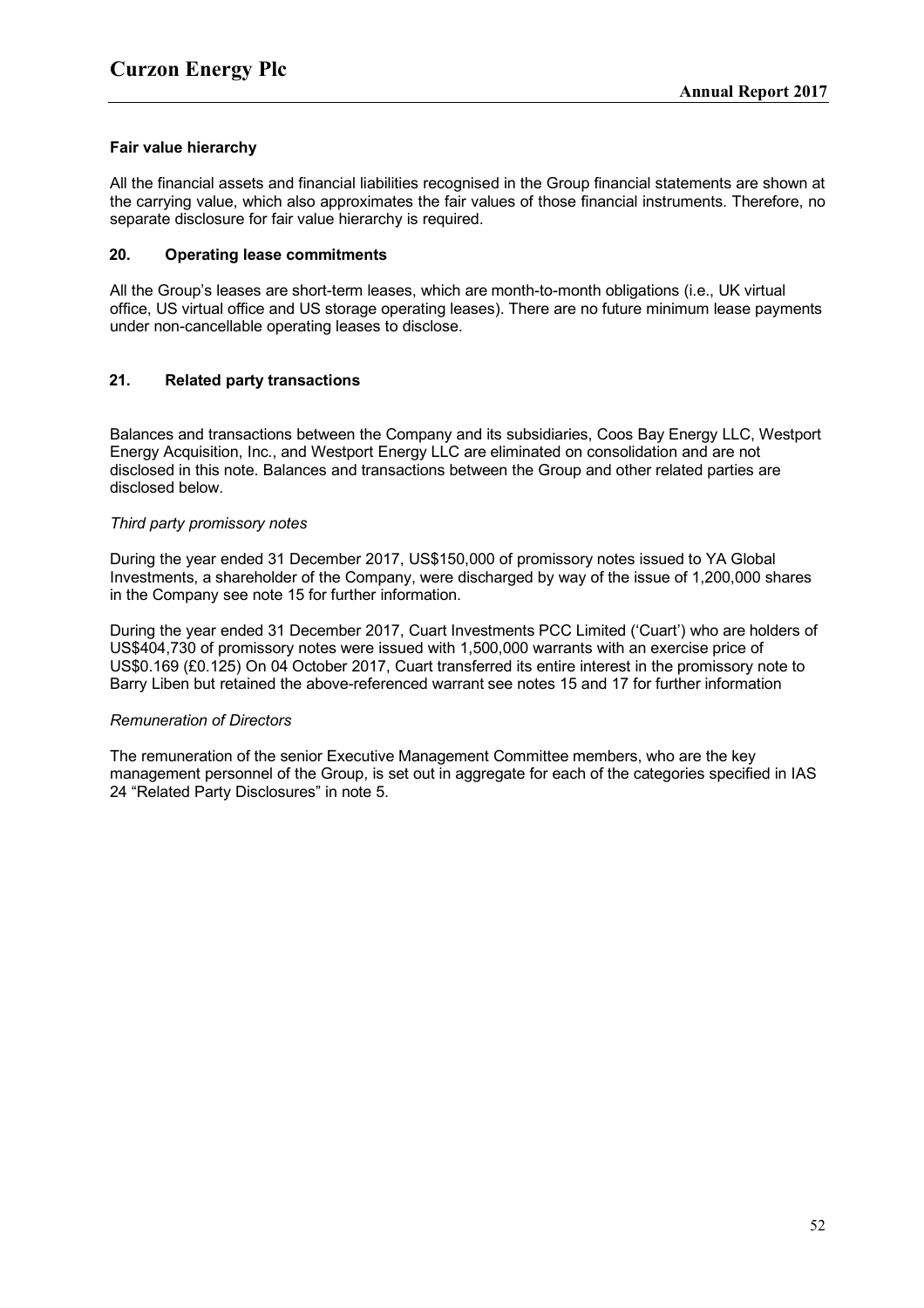#### **Company statement of financial position as at 31 December 2017**

|                                                   | <b>Note</b> | 2017       | 2016       |
|---------------------------------------------------|-------------|------------|------------|
|                                                   |             | £          | £          |
|                                                   |             |            |            |
| <b>Assets</b>                                     |             |            |            |
| <b>Non-current assets</b>                         |             |            |            |
| Investments in subsidiaries                       | 27          | 3,733,699  |            |
| Amounts receivable from subsidiary undertakings   | 28          | 1,103,855  | 437,427    |
| <b>Total non-current assets</b>                   |             | 4,837,554  | 437,427    |
|                                                   |             |            |            |
| <b>Current assets</b>                             |             |            |            |
| Trade and other receivables                       |             | 87,867     |            |
| Cash and cash equivalents                         | 29          | 755,104    | 10,715     |
| <b>Total current assets</b>                       |             | 842,971    | 10,715     |
| <b>Total assets</b>                               |             | 5,680,525  | 448,142    |
|                                                   |             |            |            |
| <b>Liabilities</b>                                |             |            |            |
| <b>Current liabilities</b>                        |             |            |            |
| Trade and other payables                          | 30          | 87,314     | 91,456     |
| <b>Borrowings</b>                                 | 31          | 428,877    |            |
| <b>Total liabilities</b>                          |             | 516,191    | 91,456     |
|                                                   |             |            |            |
|                                                   |             |            |            |
| Capital and reserves attributable to shareholders |             |            |            |
| Share capital                                     | 32          | 725,947    | 81,297     |
| Share premium                                     | 32          | 2,404,000  | 569,065    |
| Merger relief reserve                             |             | 2,800,000  |            |
| Warrants reserve                                  |             | 143,942    |            |
| Share-based payments reserve                      |             | 86,405     |            |
| Accumulated losses brought forward                |             | (293, 676) |            |
| Loss for the year                                 |             | (702, 428) | (293, 676) |
| <b>Total capital and reserves</b>                 |             | 5,164,334  | 356,686    |
| <b>Total equity and liabilities</b>               |             | 5,680,525  | 448,142    |

The financial statements were approved by the Board of Directors and authorised for issue on 30 April 2018 and are signed on its behalf by:

**Thomas Mazzarisi Director**

The notes to the Company statement of financial position form part of these financial statements.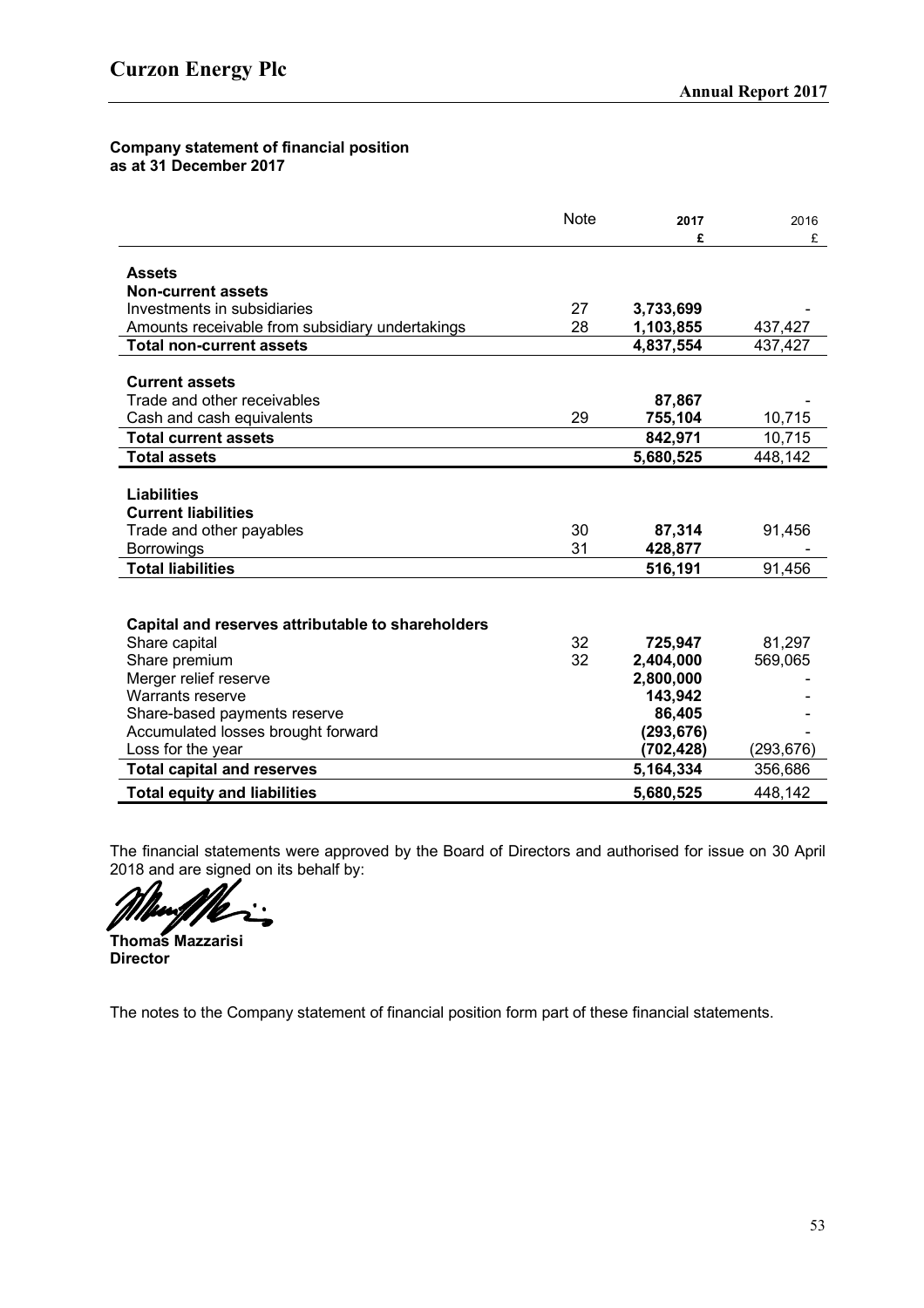## **Company statement of changes in equity**

|                                                                 | <b>Share</b><br>capital<br>£ | Share<br>Premium<br>£ | Merger<br>relief<br>reserve<br>£ | Share-<br>based<br>payments<br>reserve<br>£ | Share<br>warrants<br>reserve<br>£ | Accumulated<br>loss<br>£ | <b>Total</b><br>£ |
|-----------------------------------------------------------------|------------------------------|-----------------------|----------------------------------|---------------------------------------------|-----------------------------------|--------------------------|-------------------|
| Equity as at Incorporation                                      |                              |                       |                                  |                                             |                                   |                          |                   |
| date 29 January 2016                                            | $\overline{2}$               |                       |                                  |                                             |                                   |                          | 2                 |
| Loss for the year<br>Other comprehensive<br>income for the year |                              |                       |                                  |                                             |                                   | (293, 676)               | (293, 676)        |
| Total comprehensive loss                                        |                              |                       |                                  |                                             |                                   |                          |                   |
| for the year                                                    |                              |                       |                                  |                                             |                                   | (293, 676)               | (293, 676)        |
| Issue of shares<br>Costs associated with                        | 81,295                       | 569,065               |                                  |                                             |                                   |                          | 650,360           |
| issue of shares<br>Equity-settled share-based                   |                              |                       |                                  |                                             |                                   |                          |                   |
| payments                                                        |                              |                       |                                  |                                             |                                   |                          |                   |
| Equity as at 31 December<br>2016                                | 81,297                       | 569,065               | $\overline{\phantom{a}}$         |                                             | $\overline{\phantom{a}}$          | (293, 676)               | 356,686           |
| Loss for the year<br><b>Other comprehensive</b>                 |                              |                       |                                  |                                             |                                   | (702, 428)               | (702, 428)        |
| income for the year                                             |                              |                       |                                  |                                             |                                   |                          |                   |
| <b>Total comprehensive</b><br>loss for the year                 |                              |                       |                                  |                                             |                                   | (702, 428)               | (702, 428)        |
| <b>Issue of shares</b><br>Share issue and                       | 644,650                      | 2,201,850             |                                  |                                             |                                   |                          | 2,846,500         |
| fundraising costs                                               |                              | (222, 829)            |                                  |                                             |                                   |                          | (222, 829)        |
| <b>Issue of share warrants</b>                                  |                              | (143, 942)            |                                  |                                             | 143,942                           |                          |                   |
| Issue of share options                                          |                              |                       |                                  | 86,405                                      |                                   |                          | 86,405            |
| <b>Acquisition of Coos Bay</b>                                  |                              |                       | 2,800,000                        |                                             |                                   |                          | 2,800,000         |
| Equity as at 31 December<br>2017                                | 725,947                      | 2,404,144             | 2,800,000                        | 86.405                                      | 143,942                           | (996, 104)               | 5,164,334         |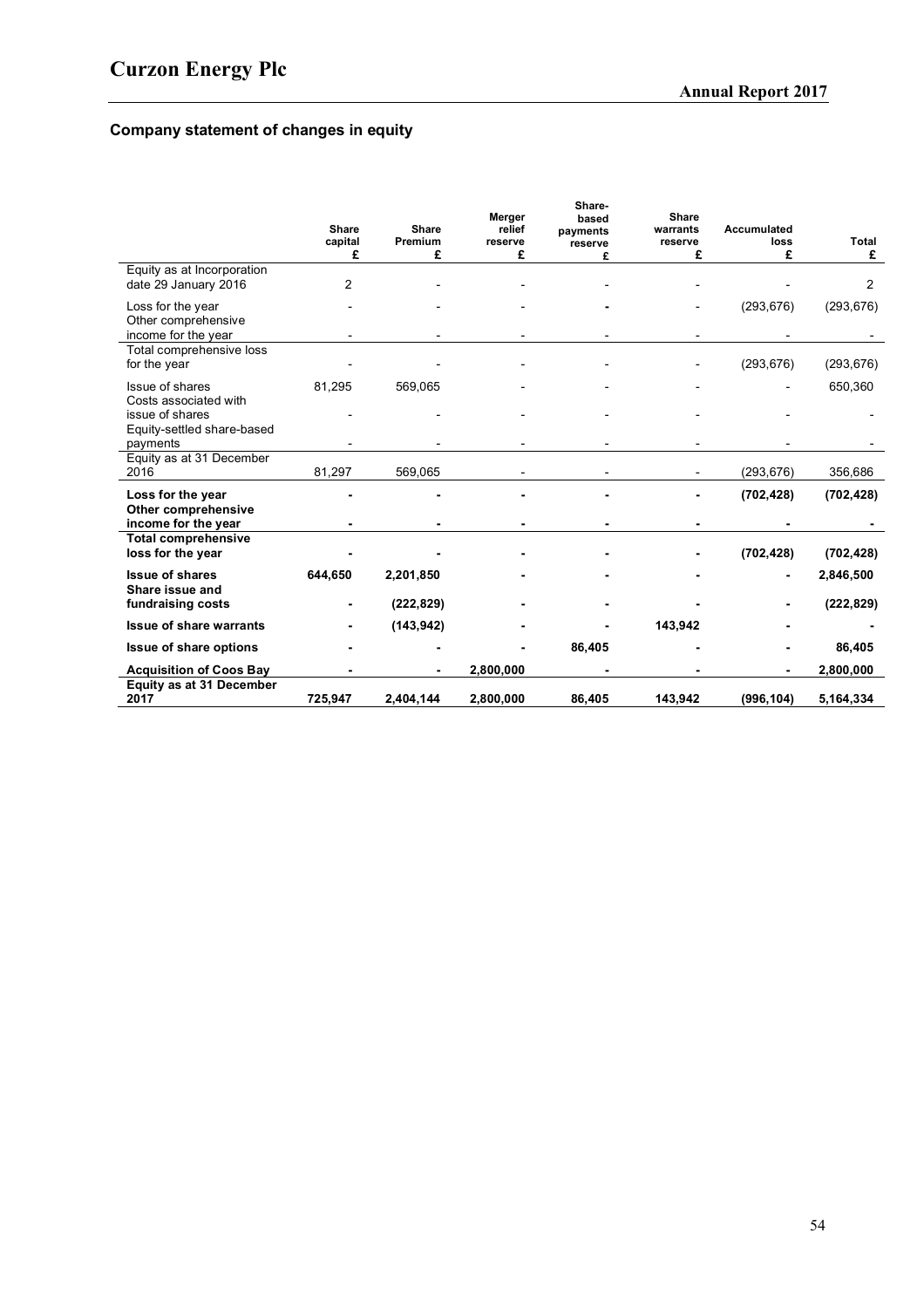#### **Company statement of cash flows for the year ended 31 December 2017**

|                                                          | <b>Notes</b> | 2017       | $29$ Jan $-31$<br>Dec 2016 |
|----------------------------------------------------------|--------------|------------|----------------------------|
|                                                          |              | £          | £                          |
|                                                          |              |            |                            |
| <b>Cash flow from operating activities</b>               |              |            |                            |
| Loss before taxation                                     |              | (702, 428) | (293, 676)                 |
| Adjustments for:                                         |              |            |                            |
| Finance expense                                          |              | 12,522     | (21, 423)                  |
| Finance income                                           |              | (36, 611)  |                            |
| Share-based payments charge                              |              | 86,405     |                            |
| Unrealised foreign exchange movements                    |              | 2,656      |                            |
| Operating cashflows before working capital changes       |              | (637, 456) | (315,099)                  |
| Changes in working capital:                              |              |            |                            |
| (Decrease)/increase in payables                          |              | (4, 142)   | 91,456                     |
| Decrease/(increase) in receivables                       |              | (87,867)   |                            |
| Net cash used in operating activities                    |              | (729,465)  | (223, 643)                 |
|                                                          |              |            |                            |
| <b>Financing activities</b>                              |              |            |                            |
| Issue of ordinary shares                                 |              | 2,326,500  | 650,362                    |
| Cost of share issue                                      |              | (222, 829) |                            |
| Finance costs                                            |              |            |                            |
| Amounts due from subsidiaries                            |              | (629,817)  | (416,004)                  |
| Net cash flow from financing activities                  |              | 1,473,854  | 234,358                    |
|                                                          |              |            |                            |
| Net increase in cash and cash equivalents in the period  |              | 744,389    | 10,715                     |
| Cash and cash equivalents at the beginning of the period |              | 10,715     |                            |
|                                                          |              |            |                            |
|                                                          |              |            |                            |
| Cash and cash equivalents at the end of the period       |              | 755,104    | 10,715                     |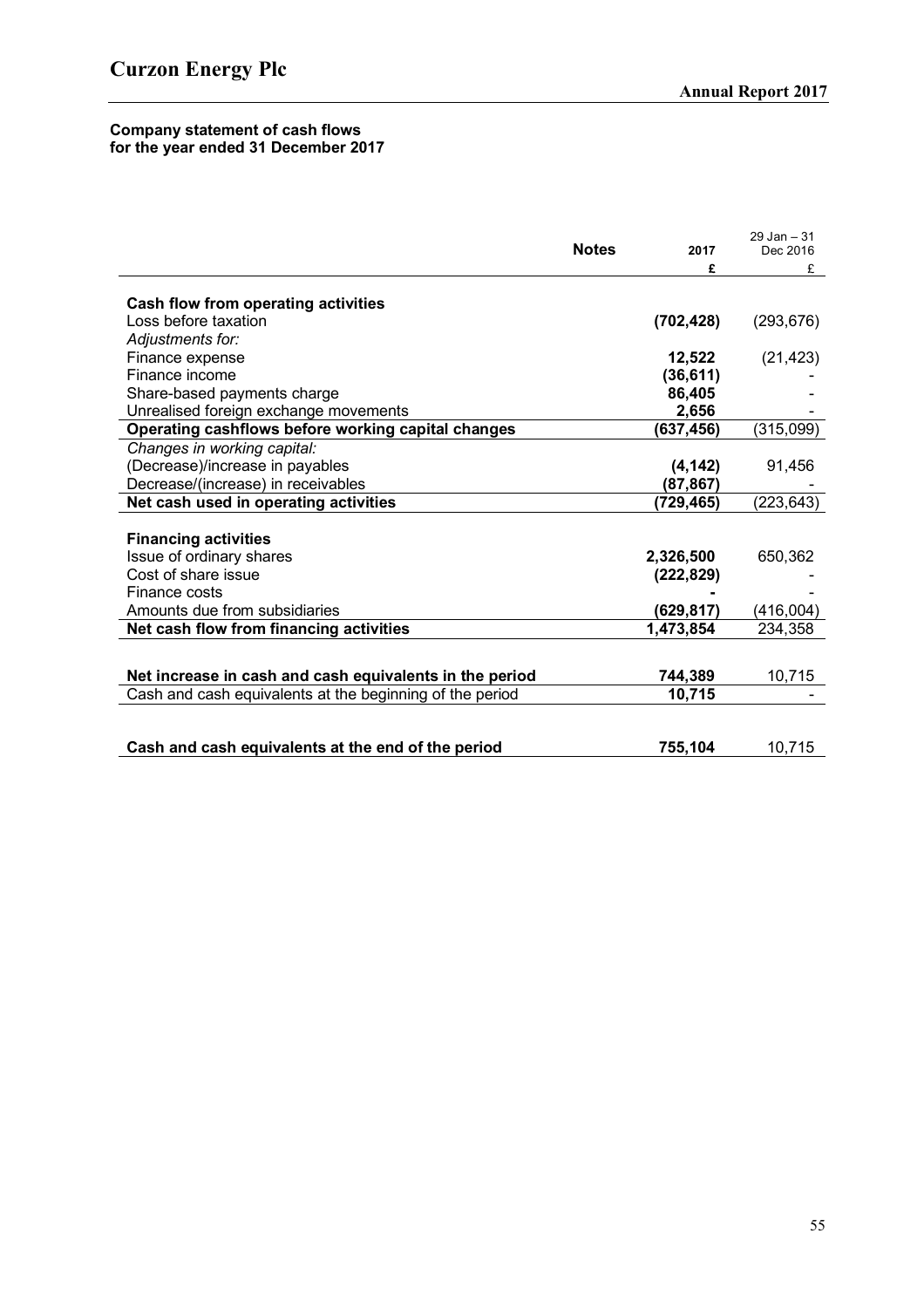### **Notes to the Company financial statements**

### **22. Significant accounting policies**

The separate financial statements of the Company are presented as required by the Companies Act 2016 ("the Act"). As permitted by the Act, the separate financial statements have been prepared in accordance with International Financial Reporting Standards.

The financial statements have been prepared on the historical cost basis. The principal accounting policies adopted are the same as those set out in note 2 to the consolidated financial statements except as noted below.

#### *Company statement of comprehensive income*

As permitted by Section 408 Companies Act 2006, the Company has not presented its own income statement or statement of comprehensive income. The Company's loss for the financial year was £702,428 (2016: £293,676). The Company's other comprehensive loss for the financial year was £702,428 (2016: £293,676).

#### **Investments in subsidiaries**

Available-for-sale investments, including investments in subsidiaries, are stated at cost and reviewed for impairment, if there are any indications that the carrying value may not be recoverable.

### **23. Critical accounting judgements and key sources of estimation uncertainty**

The Company's finacial statements, and in particular its investments in and receivables from subsidiaries, are affected by the critical accountin judgements and key sources of estimation uncertainty in respect of the recoverability of exploration and evaluation assets which are described in note 2 to the consolidated financial statements.

### **Recoverability of investment in subsidiaries and amounts due from subsidiaries**

Where the majority of the assets of subsidiary undertakings are exploration and evaluation assets, determining whether an investment in and loan to a subsidiary is impaired requires an assessment of whether there are any indicators of impairment, of these underlying exploration and evaluation assets. If there is any indication of potential impairment, an impairment test is required based on value in use of the asset. This assessment involves judgement as to: (i) the likely future commerciality of each cost pool of assets; (ii) when such commerciality should be determined, and (iii) the potential future revenues and value in use. The value in use calculation requires the entity to estimate the future cash flows expected to arise from the cash-generating unit and a suitable discount rate in order to calculate present value.

### **24. Auditor's remuneration**

The auditor's remuneration for audit and other services is disclosed in note 4 to the consolidated financial statements.

### **25. Directors and staff**

There were no staff employed by the Company during the two years ended 31 December 2017.

Key management remuneration is disclosed in note 5 to the consolidated financial statements.

### **26. Administrative expenses**

| 2017 | 2016 |
|------|------|
|      |      |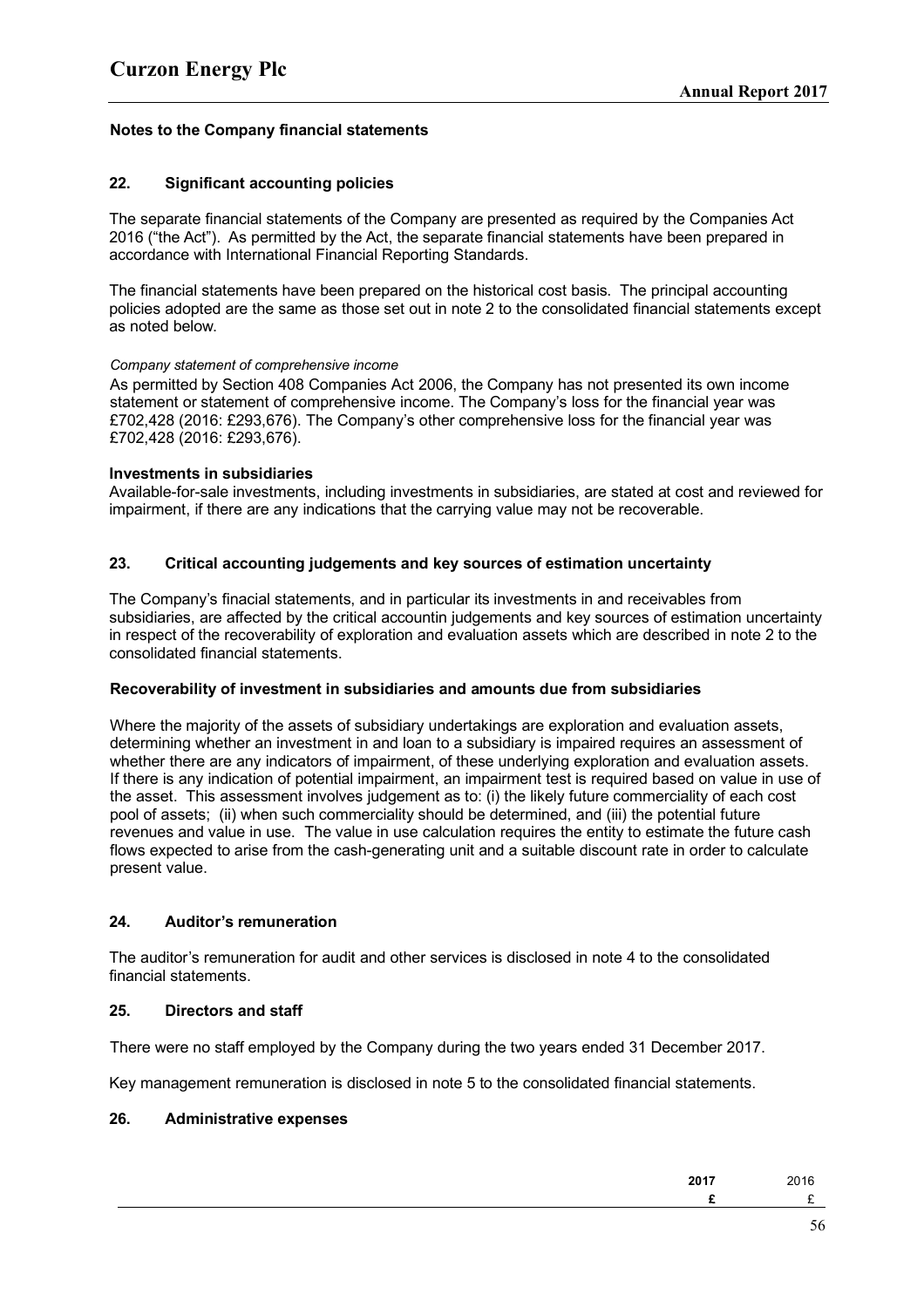| Costs in connection with the Acquisition and Admission | $\blacksquare$ | 315.052 |
|--------------------------------------------------------|----------------|---------|
| Share based payments                                   | 86.405         |         |
| Professional and consultancy fees                      | 452,781        |         |
| General administrative expenses                        | 136.978        | 32      |
| Total                                                  | 676,164        | 315.084 |

### **27. Investments**

Investment in subsidiaries

|                                | 2017      | 2016                     |
|--------------------------------|-----------|--------------------------|
| Costs at beginning of the year |           | $\overline{\phantom{0}}$ |
| Additions                      | 3,733,699 | $\overline{\phantom{0}}$ |
| <b>Total</b>                   | 3,733,699 | $\,$                     |

The Company's subsidiaries are disclosed in note 10 to the consolidated financial statements.

### **28. Receivables from subsidiaires**

As at 31 December 2017, amounts receivable from the subsidiaries were £1,103,855 (2016: £437,427). The carrying amount of these assets are their fair value. Please also see note 33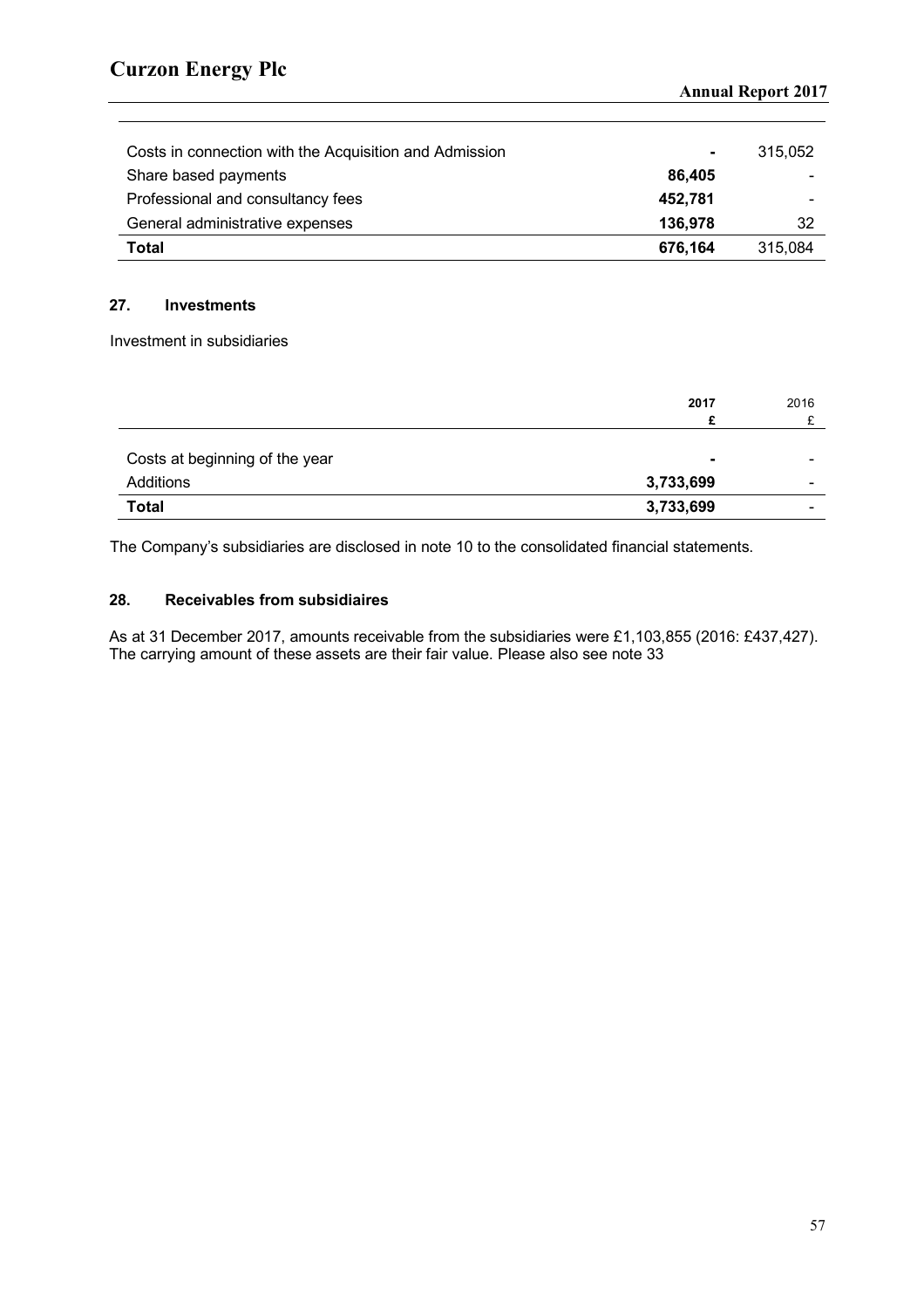### **29. Current assets**

### **Prepayments and other receivables**

|                 | 2017   | 2016                     |
|-----------------|--------|--------------------------|
|                 | £      |                          |
|                 |        |                          |
| VAT recoverable | 84,693 | $\overline{\phantom{0}}$ |
| Other debtors   | 3,174  | $\overline{\phantom{0}}$ |
|                 | 87,867 | $\overline{\phantom{0}}$ |

The fair value of receivables and deposits approximates their carrying amount, as the impact of discounting is not significant. The receivables are not impaired and are not past due.

#### **Cash and cash equivalents**

For the purpose of the statements of cash flows, cash and cash equivalents comprise the following:

|                          | 2017    | 2016   |
|--------------------------|---------|--------|
|                          |         |        |
| Cash in hand and at bank | 755,104 | 10,715 |

### **30. Current liabilities**

#### **Trade and other payables**

|                          | 2017<br>£ | 2016                     |
|--------------------------|-----------|--------------------------|
|                          |           |                          |
| Trade and other payables | 29,814    | 91,456                   |
| Accruals                 | 57,500    | $\overline{\phantom{0}}$ |
|                          | 87,314    | 91,456                   |

### **31. Borrowings**

As at 31 December 2017, the Company had an outstanding promissory note of £428,877 (2016: nil), refer note 15.

### **32. Share capital**

The movements on this item are disclosed in note 16 to the consoldiated financial statements.

### **33. Related party transactions**

|                 | 2017      | 2016    |
|-----------------|-----------|---------|
| Group companies | 1,103,855 | 437,427 |
|                 | 1,103,855 | 437,427 |

The Group (comprising Coos Bay Energy LLC and its directly and indirectly wholly-owned subsidiaries Westport Energy Acquisition, Inc. Westport Energy LLC ) is a related party through common control.